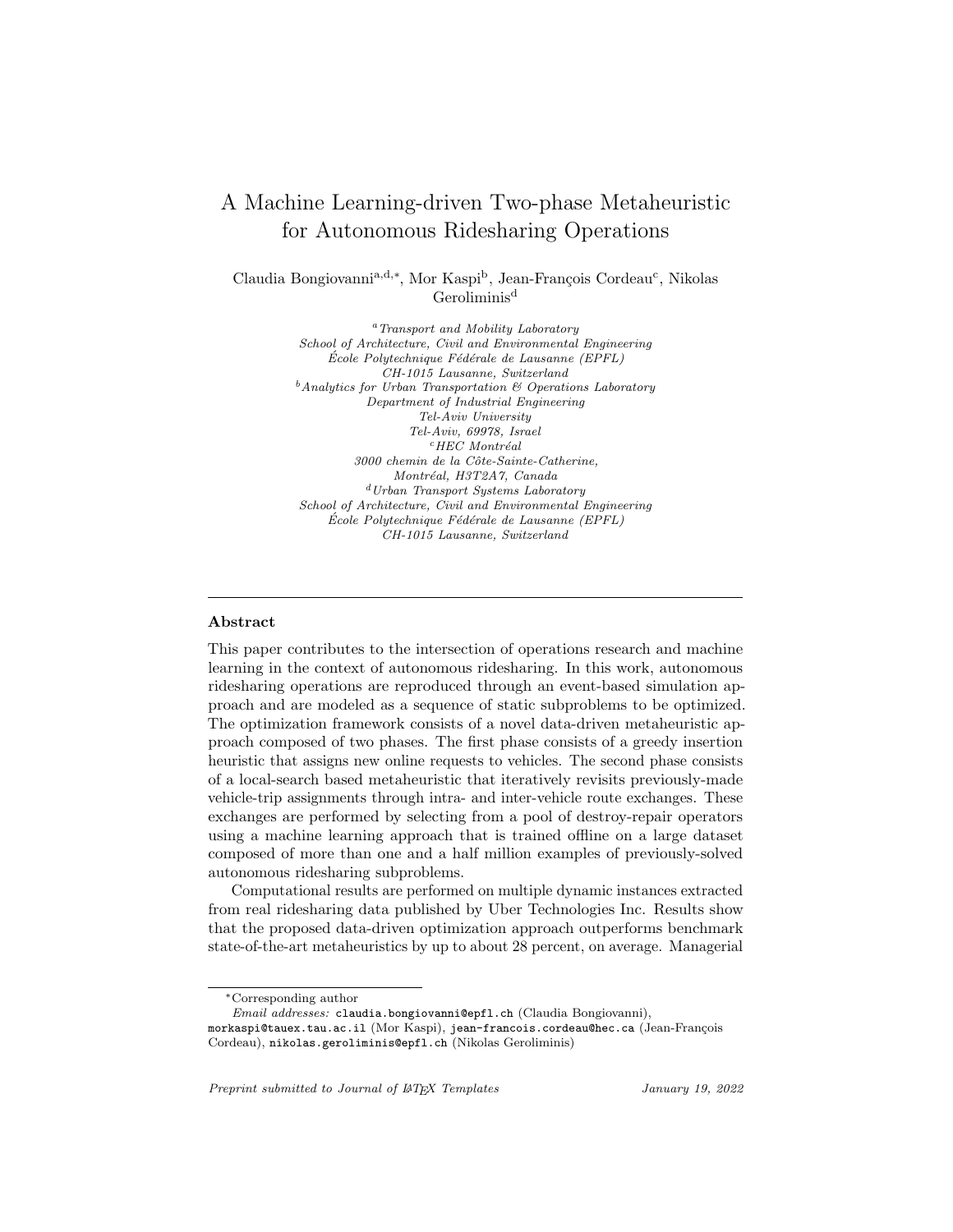insights highlight the correlation between selected vehicle routing features and the performance of the metaheuristics in the context of autonomous ridesharing operations.

Keywords: dial-a-ride problem, electric autonomous vehicles, online optimization, large neighborhood search, metaheuristics, machine learning

#### 1. Introduction

Urban mobility currently faces critical performance challenges in view of continued urban population growth. Technological advances, such as autonomous mobility and internet communication technologies, enable the development of innovative mobility services, such as autonomous ridesharing. The latter can flexibly adapt to changing transportation conditions and needs, such as dynamic demand and congestion patterns. However, these services come with additional operational challenges that must be carefully considered by transportation agencies and operators [\(Hyland & Mahmassani, 2020\)](#page-35-0).

The use of electric autonomous vehicles (e-AVs) is expected to enhance ridesharing operations by offering several new opportunities. First, e-AVs provide greater flexibility than human-guided vehicles to efficiently divert their routes as frequently as desired during operations [\(Ferrucci & Bock, 2015\)](#page-35-1). Second, e-AVs can operate non-stop, being unbound from driver shifts. This feature may help save vehicle deadhead miles to decentralized depots and provide higher service levels. Third, the type of service provided by e-AVs does not need to be pre-defined (e.g., taxi service, ridesharing service, public transport) and can instead automatically adapt in response to demand needs.

Despite its many advantages, the use of e-AVs for ridesharing operations poses numerous challenges. From an operational perspective and in order to take full advantage of the capabilities of e-AVs, the planning process must be efficiently re-optimized as new information arrives (e.g., new demand, congestion level, vehicle breakdowns). This includes vehicle routing decisions, scheduling decisions, decisions regarding detour to charging stations, charging times, and depot relocation decisions. The combination of all these features undoubtedly composes a complex decision-making problem to be optimized, especially for dynamic autonomous ridesharing operations, since decisions must be made in a very limited computational time.

Ridesharing demand shows repeated patterns over time, although stochasticity occurs in daily and seasonal trends [\(Liu et al., 2019\)](#page-36-0). As such, ridesharing providers face similar vehicle routing problems over time. These problems share multiple similarities in terms of demand distribution, vehicle states, and route planning. Assuming that problems with similar characteristics can be optimized using similar methods, information obtained from problems solved in the past can become useful for solving new problems in the future. As shown in [Larsen](#page-36-1) [et al.](#page-36-1) [\(2021\)](#page-36-1), historical information may support the solution process of complex decision-making problems. As such, there is a need to develop new data-driven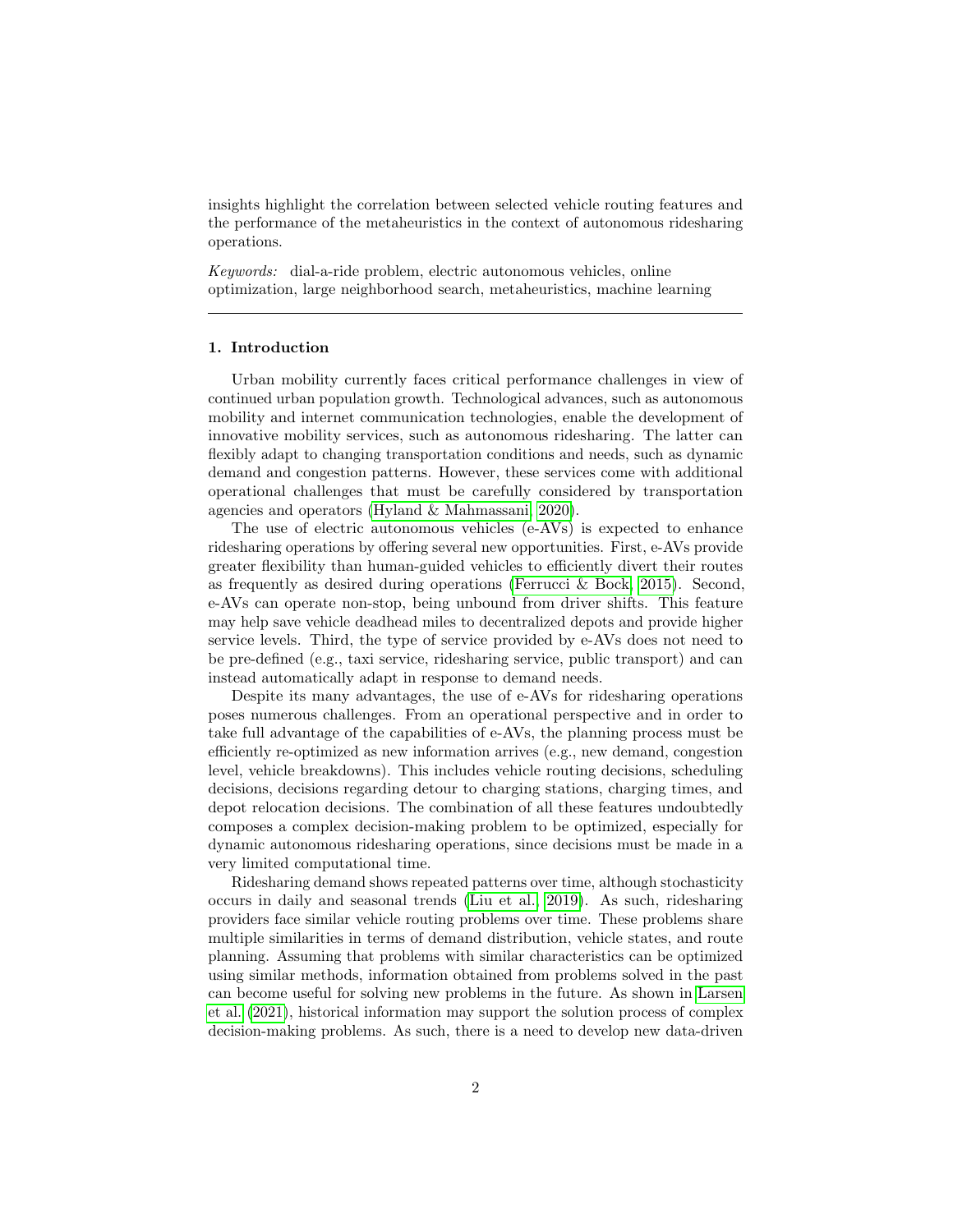optimization approaches that leverage historical information to improve real-time autonomous ridesharing operations.

This paper introduces a data-driven optimization approach to solve the dynamic electric autonomous dial-a-ride problem [\(Bongiovanni et al., 2019,](#page-34-0) e-ADARP,), in which a fleet of e-AVs provides service to unknown online requests. Dynamic e-ADARP operations are modeled as a sequence of static e-ADARP subproblems to be optimized with the arrival of online requests. Given the hard operational constraints imposed by the e-ADARP, requests may be rejected. As such, the goal of the subproblems consists of a weighted objective function maximizing the number of accepted requests, while minimizing total operational cost and user service dissatisfaction.

Realistic operations of the dynamic e-ADARP are represented through an event-based simulation framework. Each static e-ADARP subproblem is solved through a two-phase metaheuristic approach. The first phase is applied to myopically insert new requests into the vehicle plans and employs an efficient scheduling algorithm for the e-ADARP (see Chapter 3 in [Bongiovanni, 2020\)](#page-34-1). The second phase phase is applied to iteratively revisit decisions taken in the first phase through intra- and inter- vehicle route exchanges. Such exchanges are performed by employing common destroy-repair operators from the vehicle routing literature in the context of a large neighborhood search (LNS, [Pisinger](#page-37-0) [& Ropke, 2010\)](#page-37-0). Differently from adaptive large neighborhood search (ALNS, [Ropke & Pisinger, 2006\)](#page-37-1), destroy-repair operators are selected through a machine learning-driven approach exploiting historical information on previously-solved e-ADARP problems. Historical e-ADARP information is constructed offline through simulation and consists of a large dataset composed of more than one and a half million examples on the performance of the competing destroy-repair operators.

Numerical experiments are performed on real ridesharing data from Uber Technologies Inc. The proposed machine learning-based large neighborhood search, denoted by MLNS, is compared to selected state-of-the-art large neighborhood search approaches. Results on multiple static e-ADARP subproblems show that the machine learning component can increase the expected quality of solutions by up to about 28 percent with respect to a simple large neighborhood search and by up to about nine percent with respect to adaptive large neighborhood search (ALNS, [Ropke & Pisinger, 2006\)](#page-37-1). Managerial insights highlight the importance of selected vehicle routing features when deciding on the destruction-repair operators to employ.

The rest of the paper is organized as follows: Section [2](#page-3-0) provides a review of the relevant literature and provides a summary of the main methodological contributions, Section [3](#page-7-0) describes the dynamic e-ADARP, Section [4](#page-8-0) defines the solution approach, Section [5](#page-13-0) focuses on the ML approximation, Section [6](#page-15-0) describes the data generation approach, Section [7](#page-16-0) presents the extracted problem features for the dynamic e-ADARP, and Section [8](#page-19-0) contains the results of the numerical experiments. A summary and future directions are provided in Section [9.](#page-32-0)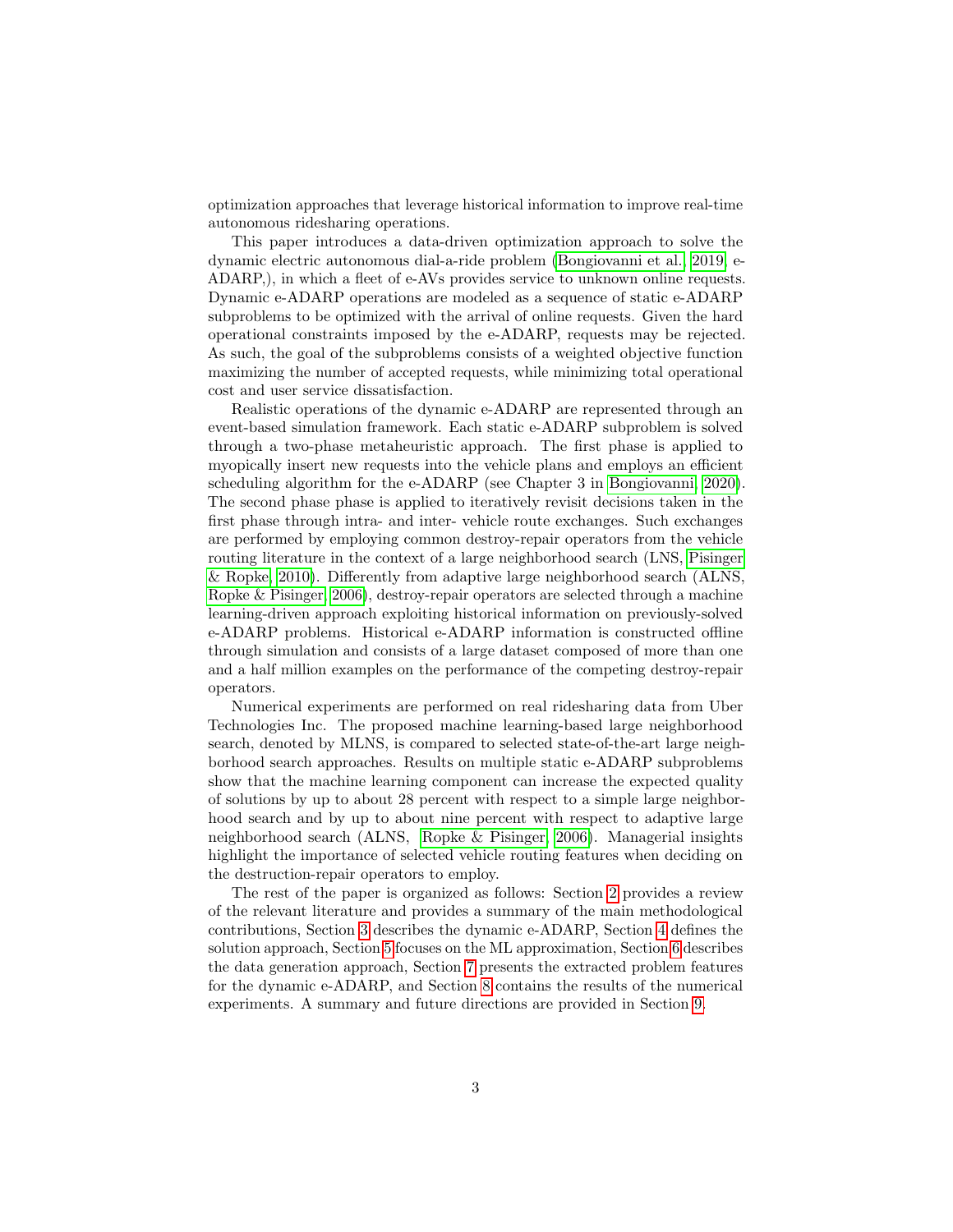# <span id="page-3-0"></span>2. Literature review

This section introduces the dial-a-ride problem, its dynamic variants, and its solution methodologies. Specifically, it focuses on two-phase heuristic solution methodologies and large neighborhood search, as this is the framework employed in this study. The section concludes by presenting recent literature combining the field of machine learning and operations research and by providing the literature gaps covered by this study.

# 2.1. The dial-a-ride problem

In the standard dial-a-ride problem (DARP), minimum cost routes and schedules are defined for a fleet of vehicles exiting known depots and serving a set of pre-booked customers with given pickup and dropoff locations [\(Cordeau &](#page-34-2) [Laporte, 2007\)](#page-34-2). The optimization can take into consideration multiple criteria and can include multiple types of users and destination depots (e.g., [Braekers](#page-34-3) [et al., 2014;](#page-34-3) [Parragh, 2011\)](#page-37-2). Typical operational constraints integrate vehicle capacity, maximum route duration, and maximum user ride time constraints. In addition, service start times at pickup and dropoff locations are usually limited by time window constraints. In a recent work, [Bongiovanni et al.](#page-34-0) [\(2019\)](#page-34-0) have generalized the standard DARP by considering the use of electric autonomous vehicles (e-ADARP). Given that autonomous vehicles can operate non-stop, the e-ADARP relaxes route duration constraints but integrates new operational constraints including decisions regarding detours to charging stations, recharging times, and selection of destination depots. The goal of the e-ADARP is to minimize a weighted-sum objective function consisting of the total vehicle travel time and extra user ride time. For a review on DARP studies, the reader is referred to [Ho et al.](#page-35-2) [\(2018\)](#page-35-2).

The DARP literature can be divided into two main streams, namely static and dynamic DARP. In the first case, demand is fully known in advance and needs to be served, whereas, in the second case, demand is revealed online. No information about future requests is typically assumed, although some stochastic information (e.g., [Albareda-Sambola et al., 2014;](#page-33-0) [Ichoua et al., 2006\)](#page-36-2) and forecasts (e.g., [Zalesak & Samaranayake, 2021;](#page-38-0) [Peled et al., 2019;](#page-37-3) [Alonso-Mora et al., 2017;](#page-33-1) [Ferrucci & Bock, 2016;](#page-35-3) [Ferrucci et al., 2013\)](#page-35-4) may be used. Given the inherent uncertainty about demand, requests are allowed to be rejected in the dynamic DARP. One of the main challenges affecting dynamic DARP algorithms concerns finding the right trade-off between solution quality and computing time, which is typically very limited given that decisions should be taken in real-time. In this work we model dynamic e-ADARP opertions as a sequence of static e-ADARP subproblems to be optimized. Such subproblems need to be efficiently solved while respecting constraints imposed by the electric and autonomous nature of the fleet, other than classic dial-a-ride features. For a review on dynamic vehicle routing problems, the reader can refer to [Berbeglia et al.](#page-33-2) [\(2010\)](#page-33-2).

#### 2.2. Two-phase heuristic approaches

Two-phase heuristic approaches have been widely applied to solve a variety of tightly-constrained vehicle routing problems (e.g., [Archetti et al., 2018;](#page-33-3) [Schilde](#page-38-1)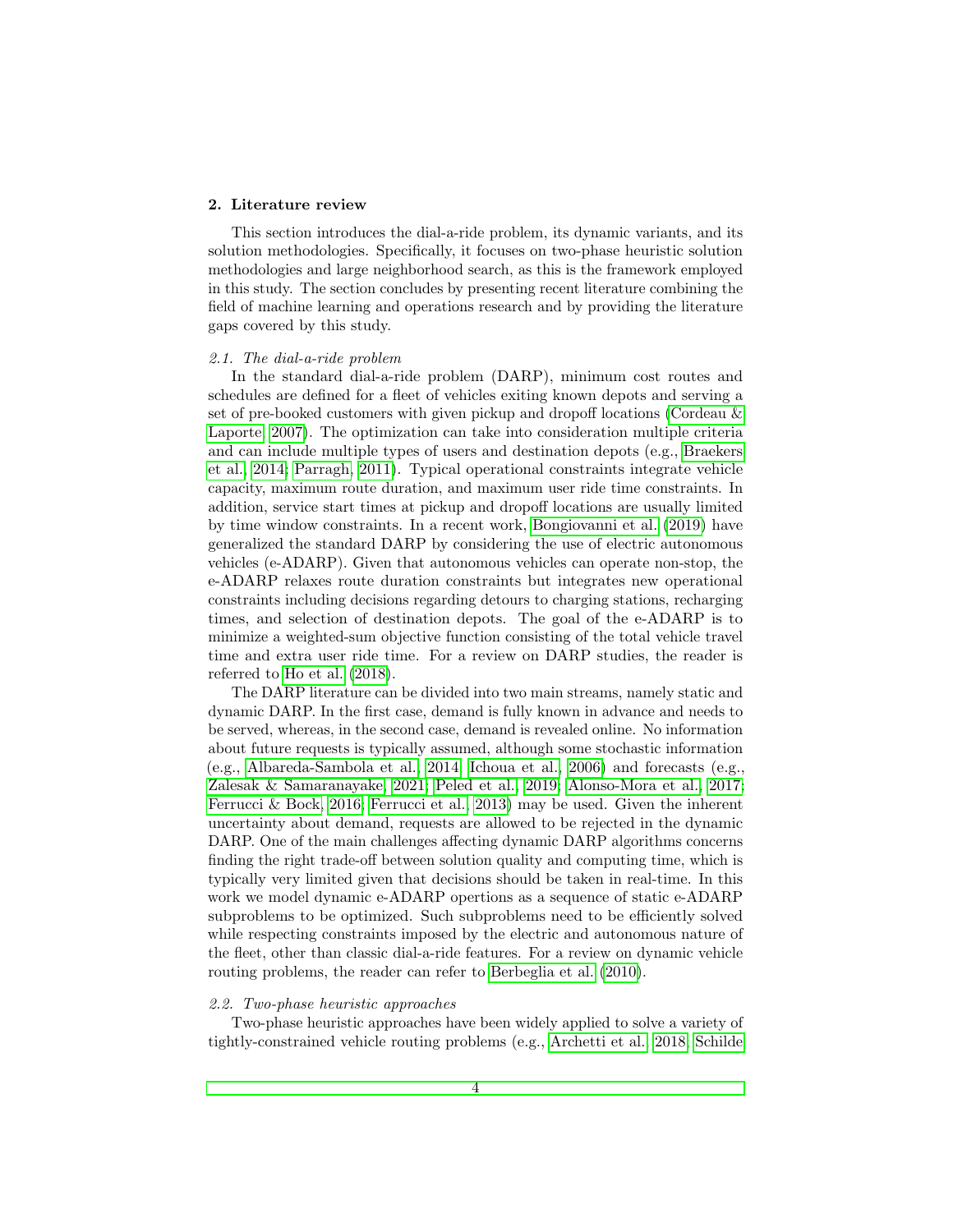[et al., 2011b;](#page-38-1) [Parragh et al., 2009\)](#page-37-4). The first phase typically attempts to assign requests to vehicles through a polynomial-time insertion heuristic [\(Jaw](#page-36-3) [et al., 1986\)](#page-36-3). The assignment needs to be feasible and thus respect all of the constraints imposed by the treated problem. For each request, multiple request-vehicle assignments may be feasible. Furthermore, multiple routing options may exist for the same request-vehicle assignment. Hence, there is a computationally prohibitive number of pickup-dropoff insertion tentatives to be performed. This number can be reduced by considering time window and ride-time considerations (e.g., [Coslovich et al., 2006;](#page-34-4) [Diana & Dessouky, 2004\)](#page-34-5) or by inserting the pickup and dropoff of the respective request one by one (e.g., [Parragh et al., 2009\)](#page-37-4). The computational burden can be further reduced by considering parallel insertion heuristics (e.g., [Potvin & Rousseau, 1993\)](#page-37-5). The lowest-cost solution (e.g., Marković et al., 2015) or the k-lowest cost solution (e.g., [Diana & Dessouky, 2004\)](#page-34-5) is finally selected out of all feasible insertions. For the e-ADARP, the cost associated with the insertion of pickup and dropoff requests can be evaluated by the scheduling algorithm proposed in Chapter 3 in [Bongiovanni](#page-34-1) [\(2020\)](#page-34-1). The goal of the scheduling algorithm is to be able to find minimal excess-time and battery-feasible schedules for fixed routes.

The second phase is designed to re-optimize previous insertions through sequential inter- and intra-vehicle request exchanges and charging plan modifications. The route adjustments are performed by sequentially destroying and repairing part of the vehicle plans, thus following a local search-based approach.

#### 2.3. Local-search based metaheuristics

Local Search (LS) or local search-based metaheuristics are popular optimization approaches for vehicle routing problems [\(Funke et al., 2005\)](#page-35-5). These methods iteratively transform a given solution through elementary neighborhood moves to improve the objective function (e.g., [Beojone & Geroliminis, 2021;](#page-33-4) [Bertsimas](#page-33-5) [et al., 2019;](#page-33-5) [Simonetto et al., 2019\)](#page-38-2). Each elementary move is composed of a simple heuristic shuffling a limited number of routing decisions, e.g., 2-opt. Large Neigborhood Search (LNS) extends the local search paradigm by considering moves shuffling a larger share of routing decisions. Originally introduced by [Shaw](#page-38-3) [\(1997\)](#page-38-3), LNS has been widely applied to solve large-scale static (e.g., [Molenbruch](#page-37-7) [et al., 2017;](#page-37-7) [Masmoudi et al., 2016;](#page-37-8) [Parragh et al., 2010\)](#page-37-9) and dynamic (e.g., [Schilde et al., 2014,](#page-38-4) [2011a;](#page-38-5) [Attanasio et al., 2004\)](#page-33-6) transportation problems. For a review of LNS, the reader is referred to Section 13.2 in [Pisinger & Ropke](#page-37-0) [\(2010\)](#page-37-0).

In LNS, neighborhood moves may be performed through a complex neighborhood structure, which sequentially destroys and repairs a given solution. The destruction degree is typically drawn from a uniform distribution supported on a bounded interval. If the bound is too restrictive, the incumbent solution may be modified only marginally. As a result, the search may have difficulties in moving towards promising neighborhoods and get trapped in a local minimum. One way of dealing with this drawback is to loosen the interval bound, allowing the algorithm to re-arrange a higher percentage of the vehicle requests. Nevertheless, higher destruction degrees typically have a negative effect on computational time [\(Pisinger & Ropke, 2010\)](#page-37-0). Another methodology which is frequently employed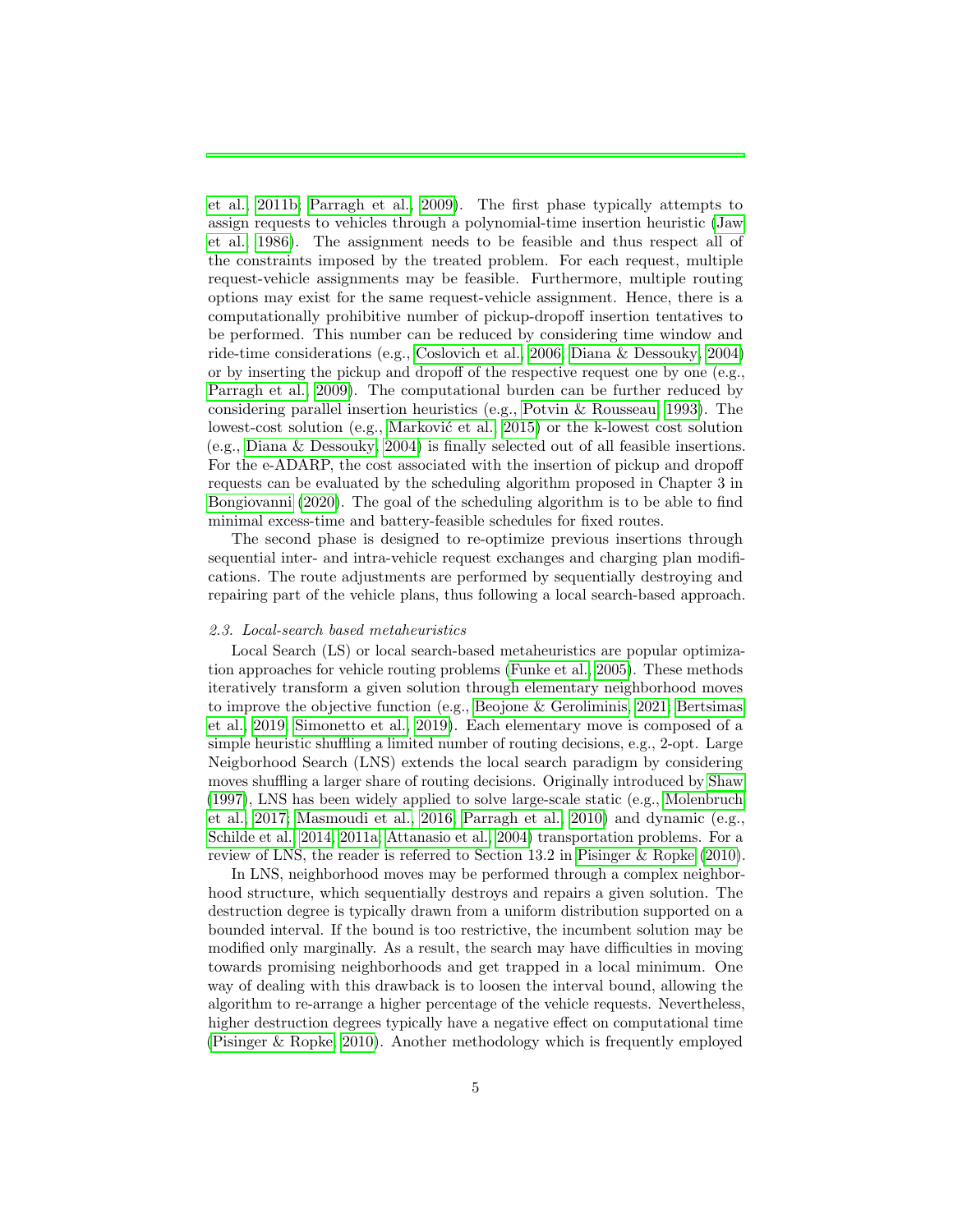to try and escape local minima explores non-improving and infeasible solutions (e.g., [Cordeau & Laporte, 2003;](#page-34-6) [Cordeau et al., 2001\)](#page-34-7). Worsening solutions may be generally explored by employing an acceptance criterion based on simulated annealing (SA, [Nikolaev & Jacobson, 2010\)](#page-37-10). Simulated annealing employs an analogy with metallurgy by using a probability function that depends on an initial temperature and a cooling rate controlling the likelihood of accepting deteriorating solutions over successive iterations. If worsening solutions are accepted, the solution is expected to iteratively recover towards promising areas of the search space. Such recovery cannot be guaranteed as it highly depends on the type of operator and destruction degree being employed. The recovery is finally bounded by a maximal number of successive non-improving steps, which may determine an early exit from the search.

Recent literature has demonstrated added value in switching between multiple destroy-repair mechanisms during the search by adopting a metaheuristic approach [\(Elshaer & Awad, 2020\)](#page-35-6). Metaheuristics employ a selection mechanism to automate the choice of the destroy-repair methods to be employed at any iteration during the search. Metaheuristics are frequently also noted as hyper-heuristics (e.g., [Burke et al., 2013\)](#page-34-8), although the second typically refers to a combination of metaheuristics rather than destroy-repair methods.

Multiple recent studies from the vehicle routing literature have employed a selection mechanism composed of a score function providing a measure for the success of selected destroy-repair operators on previous iterations (e.g., [Sacra](#page-38-6)[mento et al., 2019;](#page-38-6) [Gschwind & Drexl, 2019;](#page-35-7) [Li et al., 2016;](#page-36-4) [Goeke & Schneider,](#page-35-8) [2015\)](#page-35-8). In particular, the score of each destroy-repair couple is initialized according to a "roulette wheel" mechanism and it is updated through a linear function which employs statistics on the solution quality of the produced moves during previous iterations. The update magnitude is scaled by a reaction factor r, controlling how quickly the linear function reacts to changes in the statistics. This selection mechanism, introduced in [Ropke & Pisinger](#page-37-1) [\(2006\)](#page-37-1), is denoted by adaptive large neighborhood search (ALNS). For a review of ALNS, the reader is referred to Section 13.2.1 in [Pisinger & Ropke](#page-37-0) [\(2010\)](#page-37-0).

In ALNS, a warm-up time of hundreds of iterations is typically needed to tune the several destroy-repair scores before being able to make statistically-informed choices between competing operators. Indeed, ALNS is typically employed for large static problems, which are not tightly bound by computational time. In this work, we propose an alternative approach, i.e., MLNS, that allows to eliminate the warm-up time required to tune the adaptive mechanism and that is more suitable for real-time settings.

#### 2.4. Machine learning for operations research problems

Recent advances in artificial intelligence have fostered new research directions at the intersection between machine learning (ML) and optimization. While optimization methods have been often employed in ML algorithms (e.g., [Bertsi](#page-33-7)[mas & Dunn, 2017;](#page-33-7) [Gunluk et al., 2016;](#page-35-9) [Bertsimas & Shioda, 2007\)](#page-33-8), the use of ML in optimization algorithms is relatively new and has been focusing on the following tasks: (1) ML as an approximation tool to tackle time-consuming tasks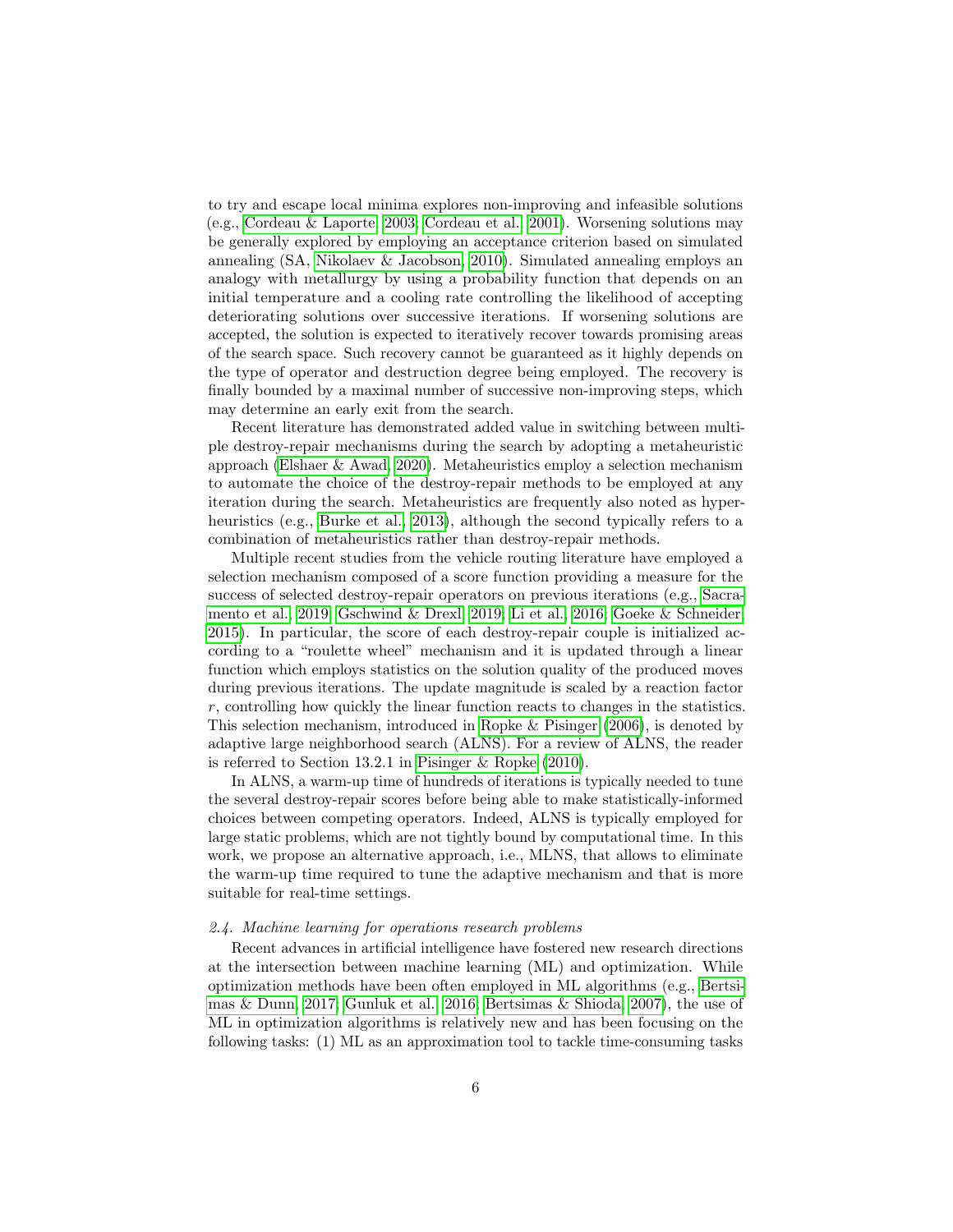in discrete optimization algorithms (e.g., [Zhang et al., 2021;](#page-38-7) [Bonami et al., 2018;](#page-33-9) [Kruber et al., 2017;](#page-36-5) [Lodi & Zarpellon, 2017\)](#page-36-6), (2) ML to heuristically solve discrete optimization problems (e.g., [Larsen et al., 2021;](#page-36-1) [Bengio et al., 2021;](#page-33-10) [Vinyals](#page-38-8) [et al., 2015\)](#page-38-8), and (3) ML to choose among a number of competing algorithms to solve hard optimization problems (e.g., [Chen & Tian, 2019;](#page-34-9) [Kerschke et al., 2019;](#page-36-7) [Malitsky et al., 2013;](#page-36-8) [Gomes & Selman, 2001\)](#page-35-10). Specifically, the last task is also known as meta-learning for algorithm porfolios and has focused on automating the selection of solution frameworks by extracting significant problem features for a number of discrete combinatorial problems. Finally, increasing interest has been shown in the use of machine learning to learn LNS-based heuristics, mostly focusing on repair operators (e.g. [Wu et al., 2021;](#page-38-9) [Gao et al., 2020;](#page-35-11) [Hottung &](#page-35-12) [Tierney, 2019;](#page-35-12) [Lu et al., 2019\)](#page-36-9). However, to the best of our knowledge, there is still a lack of knowledge about the relationship between problem characteristics and the selection process for popular handcrafted LNS-based heuristics.

## 2.5. Literature gap

This work proposes a machine learning-driven metaheuristic, i.e. MLNS, to efficiently select destroy-repair heuristics during the search. The selection process is based on iteration-specific vehicle routing characteristics of the problem being optimized. The idea is to exploit past information, i.e., from previously solved similar problems, to guide the search and quickly generate good solutions, i.e., avoiding a warm-up period. Other than driving the search, the combined use of machine learning within metaheuristics allows to identify features of the dial-a-ride problem (and more generally vehicle routing problems) that impact the solution process and to classify new problem instances accordingly.

In MLNS, the prediction task replaces the roulette wheel mechanism proposed in ALNS [\(Ropke & Pisinger, 2006\)](#page-37-1) and is based on a large dataset containing examples of moves from all of the competing LNS algorithms on several instances and routing solutions. The proposed optimization framework fundamentally differs from ALNS. Specifically, ALNS assumes that the future of the search should be driven by the success of the competing operators in previous iterations, while MLNS assumes that the future of the search should be driven by estimated algorithm performances at the current iteration (which are extracted from previously-solved e-ADARP subproblems).

In this work, the prediction task is tackled through ensemble learning, namely random forest (RF) classification [\(Breiman, 2001\)](#page-34-10). Random forests have been applied to improve the solution process of several operations research problems in transportation science and supply chain (e.g. [Nabian et al., 2019;](#page-37-11) [Jun et al.,](#page-36-10) [2019;](#page-36-10) [Wu et al., 2017;](#page-38-10) [Bonfietti et al., 2015\)](#page-33-11). They have a similar performance compared to other popular machine learning methodologies, such as support vector machines, while having numerous practical advantages. What makes RF suitable for this work is its ability to automatically select features, provide a variable importance measure, handle outliers and very big datasets. Note that several methodologies may be employed and compared for the prediction task, even within the machine learning field. However, a thorough comparison between prediction methodologies does not lie within the scope of this study.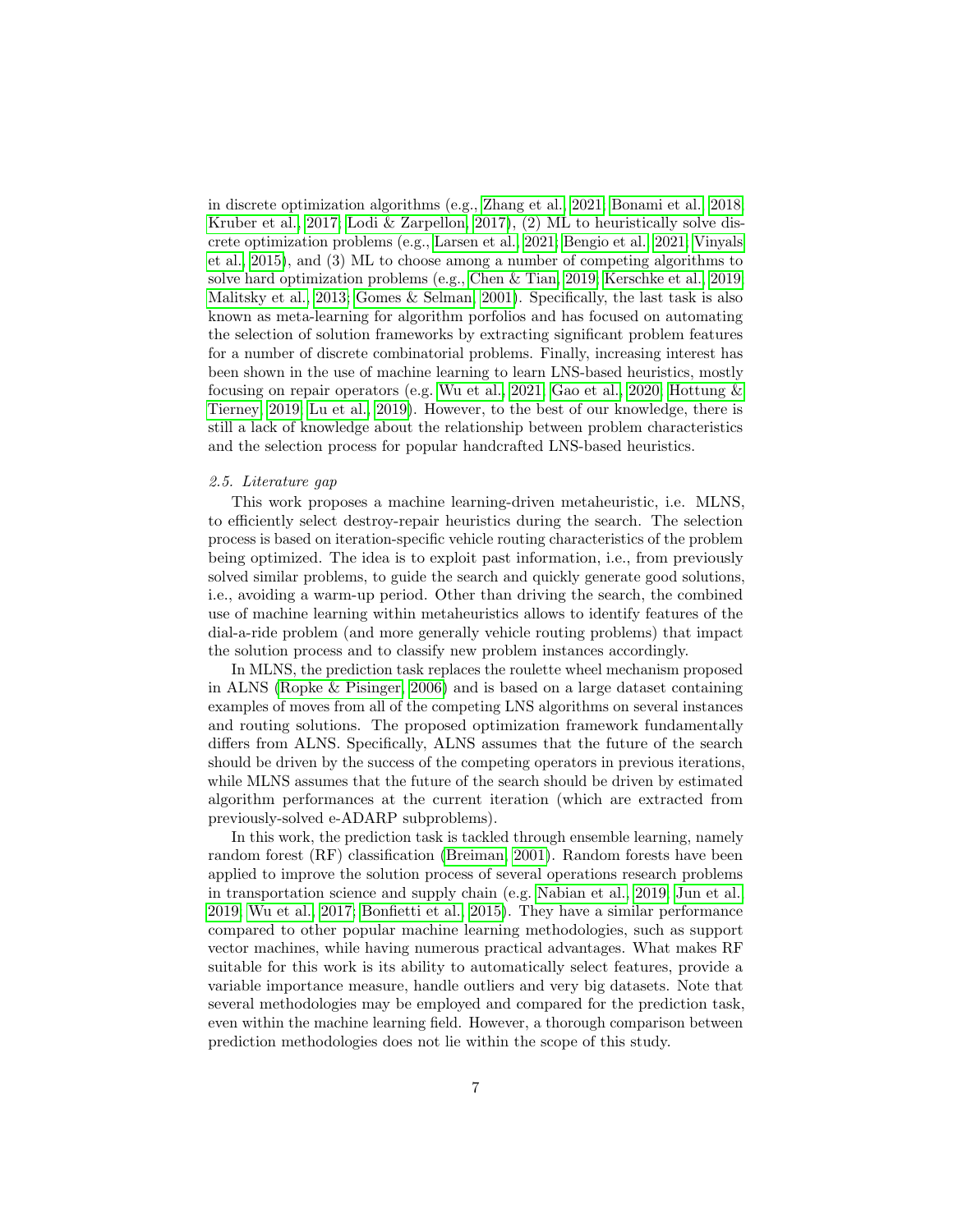## <span id="page-7-0"></span>3. Problem description

The dynamic e-ADARP can be seen as a sequence of static e-ADARP subproblems to be optimized. This Section provides a summary of the static e-ADARP, proposed in [Bongiovanni et al.](#page-34-0) [\(2019\)](#page-34-0), and highlights its main adaptations for use in dynamic e-ADARP settings.

## 3.1. Static e-ADARP

The static e-ADARP considers a fleet of e-AVs  $\mathcal{K} = \{1, \ldots, k\}$ , leaving from origin depots  $o^k \in \mathcal{O}$  to provide service to a set of requests  $i \in \{1, \ldots, n\}$ . The requests are characterized by given pickup locations  $\mathcal{P} = \{1, \ldots, n\}$ , dropoff locations  $\mathcal{D} = \{n+1, \ldots, 2n\}$ , and time windows  $[arr_i, dep_i]$  around the desired pickup times or dropoff times. Each request  $i \in \{1, \ldots, n\}$  is represented by a load  $l_i$  (i.e.,  $l_i \geq 0$  for  $i \in \mathcal{P}$  and  $l_i = -l_{i-n}$  for  $i \in \mathcal{D}$ ), a service time  $d_i$ , and a maximum ride time  $u_i$ . All requests are to be served within the plannig horizon  $H$ , after which vehicles return to one of the optional destination depots  $f^k \in \mathcal{F}$ . All nodes are connected by arcs with travel time  $t_{ij}$ , hence each vehicle chooses the destination depot  $f^k$  which is closest to the last visited location i, i.e.,  $f^k = \operatorname{argmin}_{j \in \mathcal{F}} t_{i,j}$ .

Vehicles are heterogeneous in terms of their loading capacity  $C^k$ , homogeneous in terms of their battery capacity  $Q$ , and characterized by initial battery levels  $B_0^k$  corresponding to their current state-of-charge (SOC). Vehicle batteries can be recharged at uncapacitated charging stations  $S$ . It is assumed that empty vehicles can visit multiple charging stations along a route, can partially recharge, and return with minimal battery ratios r at destination depots  $\mathcal F$ . The amount of energy recharged at the charging stations in  $S$  is proportional to the time  $E_s^k$ spent at the facilities. In particular, the amount of energy transferred per time unit is controlled by the charging rate  $\alpha_s$  (e.g., fast charging, slow charging). Similarly, battery consumptions  $\beta_{i,j}$ , with i and  $j \in \mathcal{V} = \mathcal{O} \cup \mathcal{N} \cup \mathcal{S} \cup \mathcal{F}$ , can be inferred from the travel times  $t_{i,j}$ , combined with other features by means of an energy consumption model (e.g., [Pelletier et al., 2017;](#page-37-12) [Goeke & Schneider, 2015\)](#page-35-8).

Vehicle plans are constructed by finding minimum cost routes and observing time window, capacity, maximum ride time, and battery constraints. The cost function consists of a weighted-sum objective comprising the total vehicle travel time and user excess ride time. These terms are weighted through factors  $\{c_1, c_2\}$ . Five types of decisions variables are used to make decisions on the vehicle plans: (1) a binary decision variable  $x_{ij}^k$  denotes whether vehicle k sequentially visits locations i and  $j \in \mathcal{V}$ ; (2) a continuous decision variable  $T_i^k$  represents the time at which vehicle k begins service at location  $i \in \mathcal{V}$ ; (3) a discrete decision variable  $L_i^k$  represents the load of vehicle k after service (i.e., units of passengers); (4) a continuous decision variable  $B_i^k$  represents the battery state of vehicle k at the beginning of service; and (5) a continuous decision variable  $E_s^k$  denotes the recharge time of vehicle k at stations  $s \in \mathcal{S}$ . In addition, the auxiliary decision variable  $R_i$  represents the excess ride time of request  $i \in \mathcal{P}$ , that is the extra time the request spends on board of the vehicles with respect to a taxi service.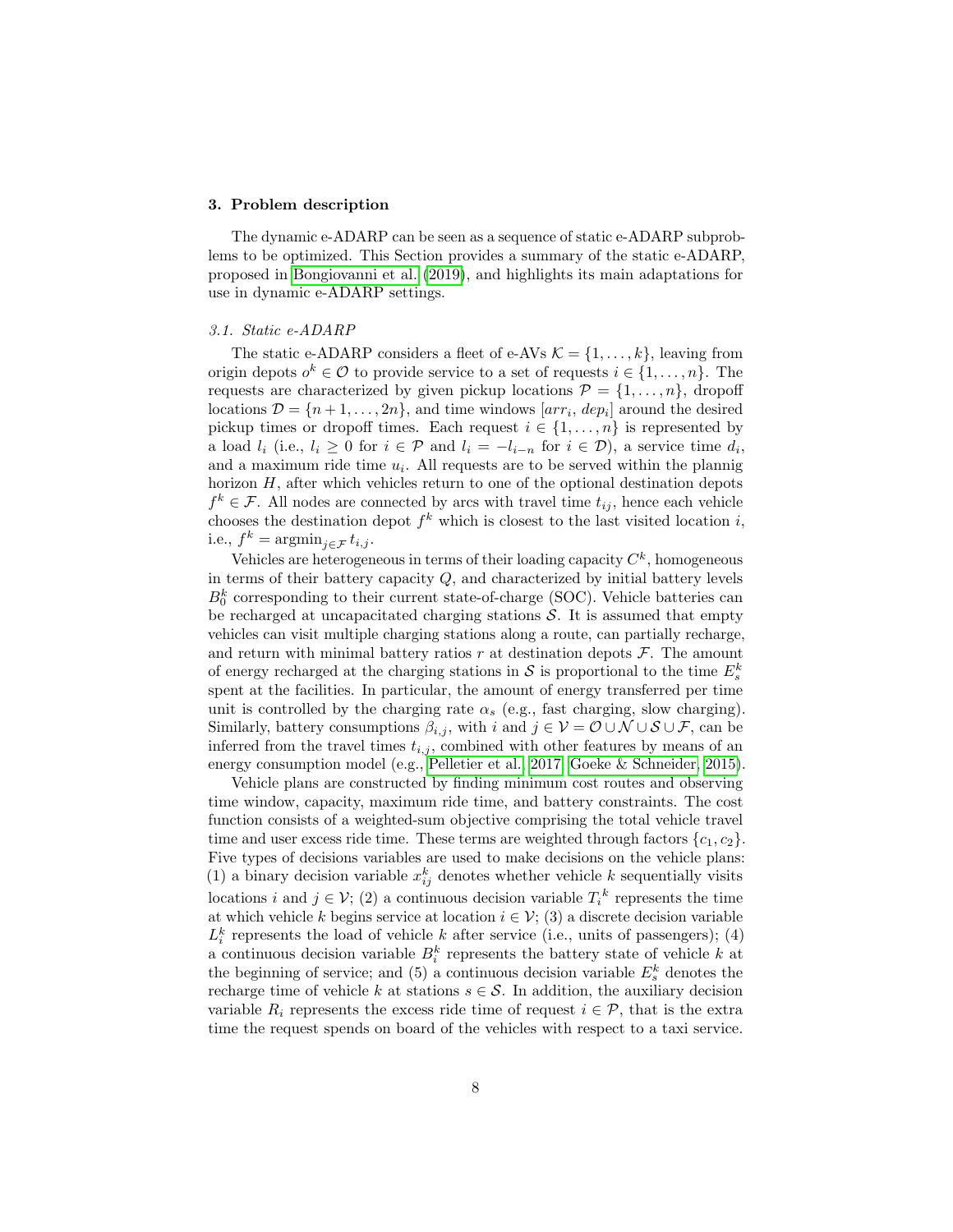Finally, the static e-ADARP can be modeled as a 3-index or 2-index mixed integer linear program (MILP). For a formal mathematical definition of the static e-ADARP, we refer the reader to Section 2 in [Bongiovanni et al.](#page-34-0) [\(2019\)](#page-34-0).

# 3.2. Adaptations to the static e-ADARP for dynamic operations

Static e-ADARP subproblems are encountered in the course of dynamic e-ADARP operations, i.e., at time  $h \leq H$ , with the arrival of new requests. These subproblems are essentially a variant of the static e-ADARP [\(Bongiovanni](#page-34-0) [et al., 2019\)](#page-34-0), with some adaptations considering the dynamic environment. Namely, in the dynamic e-ADARP new requests may be rejected, requests which were previously accepted need to be served, vehicles are on the move, and pickup/dropoff services that took place in the past cannot be modified. As a result, vehicles may initially be non-empty, part of the excess ride time characterizing planned requests may have been used, and vehicle charging phases may need to be interrupted or modified.

Service is only rejected if a new request, with pickup location  $\tilde{p}$  and dropoff location  $d$ , cannot be feasibly inserted into the existing vehicle routes. This considers the constraints imposed by the e-ADARP problem. Denying service to the new request incurs a fixed cost penalty  $c_3$ , which affects the objective function through an auxiliary binary decision variable  $z_{\tilde{p}}$ . This cost penalty  $c_3$ may be computed as a proportion of the total routing cost or as a high fixed cost. As such, existing vehicle plans may need to be revisited in order to find the optimal trade-off between the following components of the objective function: (1) feasibly insert the new request, (2) decrease operational cost, (3) and increase the level of service. This is obtained by re-optimizing a current static subproblem at time h, which is composed of all information related to the current vehicle locations  $\bar{\sigma}^k$ , the current vehicle plans, and the new request.

With such pre-processing steps, static e-ADARP subproblems at time  $h$  can be formulated as the MILP presented in [Appendix A.](#page-39-0) Note that the MILP formulation is a hard combinatorial optimization problem which cannot be solved in nearly real-time through exact solution approaches, which is important for dynamic problems. Indeed, as shown in [Bongiovanni et al.](#page-34-0) [\(2019\)](#page-34-0), only small-size instances with up to four vehicles and 24 customers can be solved through an exact solution approach in less than one minute.

# <span id="page-8-0"></span>4. Solution approach

This Section focuses on the data-driven two-phase metaheuristic approach which is employed to solve sequential static e-ADARP subproblems during dynamic operations. The latter are represented by an event-based simulation approach, which comprises vehicle events (i.e., departure, arrival, and charging events) and request events (i.e., generation, pickup, and delivery events). New requests  $i \in \{1, \ldots, n\}$  are generated at reservation times that are constructed by subtracting in advance booking times from earliest arrival times  $arr<sub>i</sub>$ . The booking times are computed as independent and identically distributed random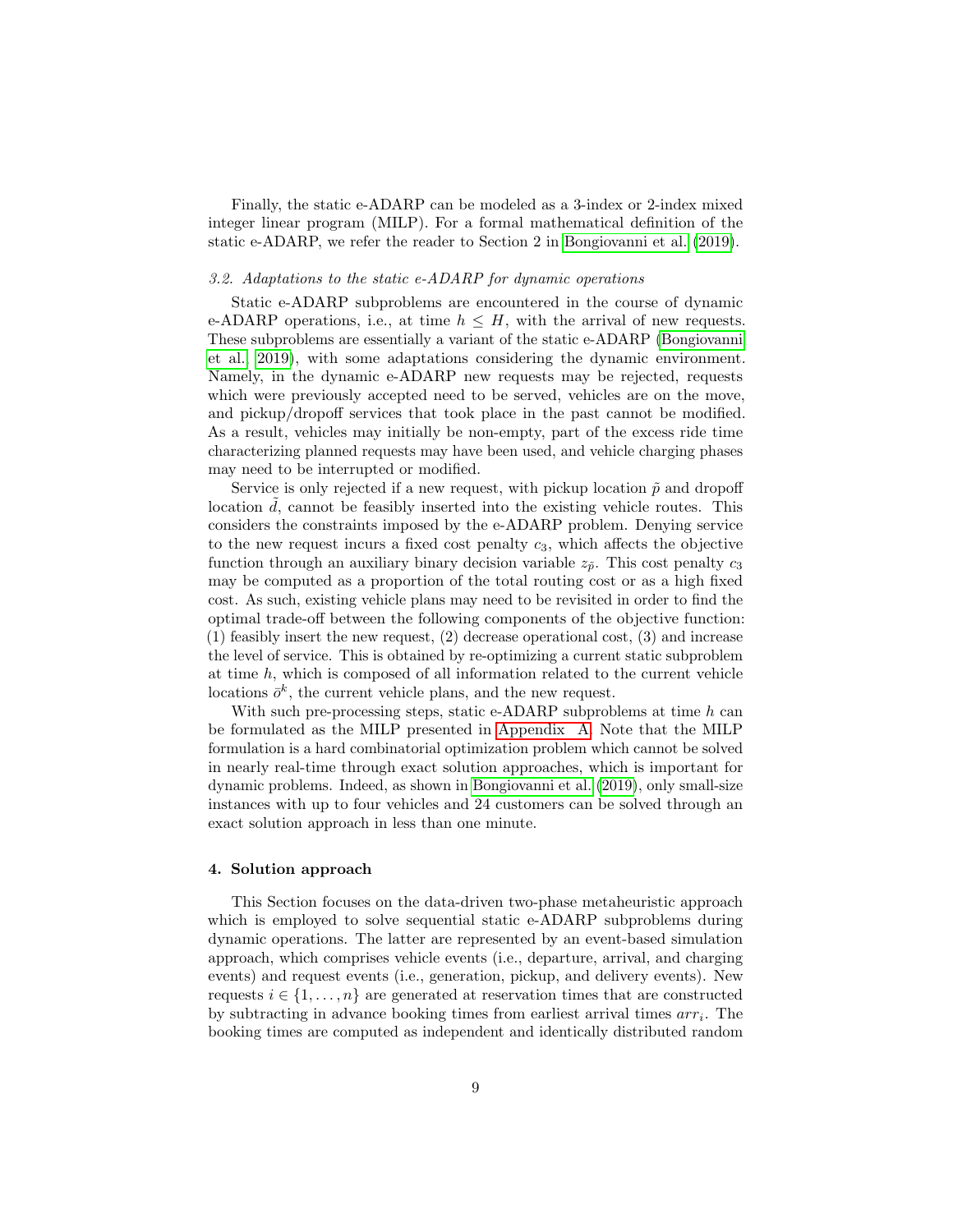variables from an exponential distribution with a rate parameter  $\lambda$ , which is assumed to be homogeneous across requests. Note that larger rate parameters  $\lambda$ induce instantaneous booking times. A detailed discussion on the event-based simulation framework is provided in [Appendix B.](#page-42-0)

## 4.1. Two-phase metaheuristic for static e-ADARP subproblems

Consider a subproblem instance  $g \in \{\text{instances}\}\,$ , characterized by scheduled transport requests  $i \in \{1, \ldots, \bar{n}\},\$  with  $\bar{n} < n$ , and a new transport request  $j = \bar{n} + 1$ . The current routing solution  $w_{\text{current}} \in \{\text{solutions}\}\$  has a total operational cost  $f(w_{\text{current}})$ . As discussed in Section [3,](#page-7-0) the goal of the two-phase metaheuristic is to decrease the total operational cost by finding the right balance between the following components of the objective function: (1) feasibly insert the new transport request, along with all other inserted requests; (2) decrease the operational cost; and (3) increase the level of service. If  $j$  is feasibly inserted through a first greedy insertion phase, the objective of the second stage reduces to finding a trade-off between components (2) and (3) of the objective function. If component (1) is not feasible, then the new transport request is rejected.

## 4.1.1. First phase: greedy insertion algorithm

The first phase is designed to select a vehicle that can feasibly accommodate the new request j, received at time  $h < H$ . New requests are represented by a reservation time, i.e., generation time, and a time window around the pickup/dropoff location. Note that the time window around the dropoff location can be easily computed from the pickup location, and vice versa, by considering user maximum ride times  $u_j$ . In addition, the time windows can be narrowed down by considering the current locations and tasks of the vehicles at time h. For example, a vehicle that is picking up a request  $i$  must first finish its task before traveling from i to j. As a result, each new request has vehicle-specific earliest arrival times  $arr_j$ , which depend on the vehicle's current locations and tasks. In contrast, the latest departure times  $dep_i$  are independent of the vehicle. Vehicles that cannot arrive at the pickup location  $j$  by its latest arrival time  $dep<sub>i</sub>$  are not candidates for the insertion.

Forward and backward slack times can be used to facilitate decisions about changes in vehicle schedules [\(Savelsbergh, 1992\)](#page-38-11). For the e-ADARP, the maximum time interval by which a specific request  $i$  and all preceding/following nodes in the vehicle schedule can be pushed backward/forward without violating time window constraints can be computed as in Section 3.2 in [Diana & Dessouky](#page-34-5) [\(2004\)](#page-34-5). Note that, in the case of e-ADARP, service times include any charging phases. Forward slack times  $F_i$  and backward slack times  $\overline{F}_i$ , computed as proposed in [Parragh et al.](#page-37-4) [\(2009\)](#page-37-4), are used to identify segments of the vehicle paths that may contain the pickup and the dropoff of request  $j$ , separately. That is, having computed the forward/backward slack times for all requests  $i$  within a vehicle plan, it is possible to identify route segments where the inclusion of the pickup or the dropoff of request  $j$  would not violate time window constraints. For example, the pickup of request  $j$  must certainly be served after the last node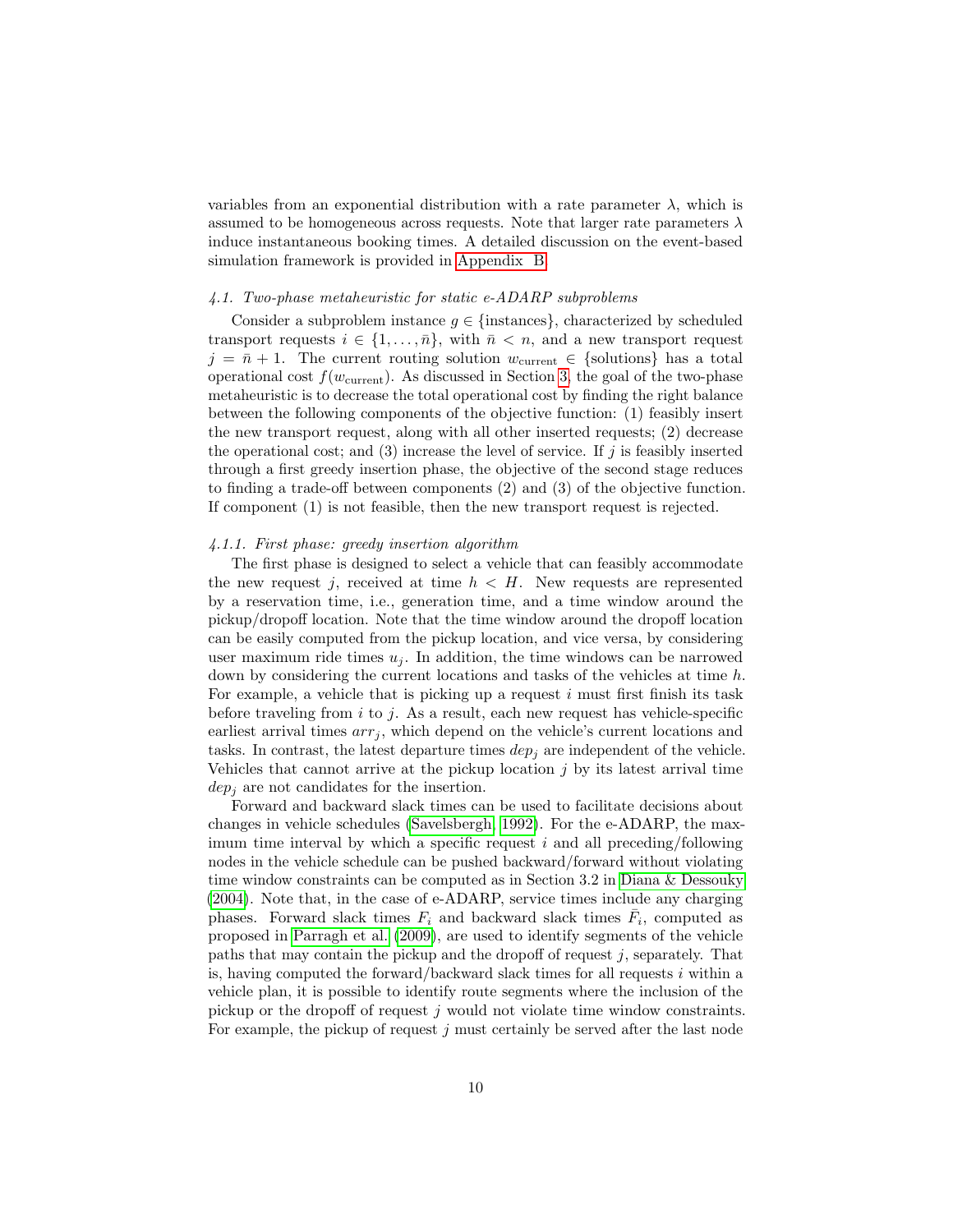i within the vehicle route that satisfies the condition  $T_i - \bar{F}_i < arr_j$ . Similarly, the pickup of request  $j$  certainly needs to be served before the first node  $i$  within the vehicle route that satisfies the condition  $T_i + F_i > dep_i$ . Given capacity constraints, these segments can be further constrained. That is, knowing the maximum capacity of the vehicles  $C$  and the current vehicle loads  $l_i$ , the pickup of request  $j$  cannot be feasibly inserted when the vehicle is scheduled to travel at capacity.

The feasibility of a specific pickup-dropoff insertion option within a candidate vehicle can be further preprocessed with respect to time window and battery considerations. Time window feasibility is linearly checked by assuming that vehicles start providing service at time h and by verifying that time windows are not violated at any of the following nodes. Initial battery feasibility is evaluated by assuming that vehicles end their current idle/charging phases as soon as they have reached the minimum state of charge that allows them to directly serve the pickup and the dropoff of request  $j$ , as well as all their already scheduled requests. Note that we do not consider the insertion of new intermediate charging visits along vehicle routes. This assumption is employed to limit the computational load of the greedy insertion phase. However, new recharge/idle visits are always added at the end of each vehicle path by selecting the recharge facility that minimizes the travel time from its last visited location. Assuming that deviating vehicles to serve new requests requires a battery expense, it is sufficient to check that subtracting this expense from the vehicle initial battery states at the visited charging facilities does not return negative values. If battery constraints are violated at any of the charging facilities along a vehicle route, the vehicle is assumed to be battery infeasible. Its limited battery inventory is consequently scheduled to be replenished at a new charging visit, added at the end of its route.

After the preprocessing steps, vehicle schedules that include the new request  $j$  can be constructed by employing the scheduling algorithm proposed in Chapter 3 in [Bongiovanni](#page-34-1) [\(2020\)](#page-34-1). The goal of the scheduling algorithm is to be able to find minimal excess-time and battery-feasible schedules for fixed routes. The methodology observes that battery is an inventory that can only decrease with traveling and that it is in general beneficial to recharge as much as possible as early as possible at the visited charging stations. The remaining scheduling problem notes that user excess ride time depends on vehicle loads and that finding excess-time optimal schedules is equivalent to assigning the right amount of waiting time to the inter-station pickup/dropoff locations.

Next, maximum run time constraints can be checked by identifying requests who would experience an excess ride time increase given the insertion of the new request j. For each candidate vehicle, multiple insertions of the new request j are evaluated against the 3-term weighted objective function described in Section [3.](#page-7-0) Finally, the chosen insertion is the one that results in the lowest value of the objective function.

# <span id="page-10-0"></span>4.2. Second phase: machine learning-based large neighborhood search

The second phase is triggered to revisit decisions taken in the first phase as to increase the level of service and decrease the operational cost. To this aim, the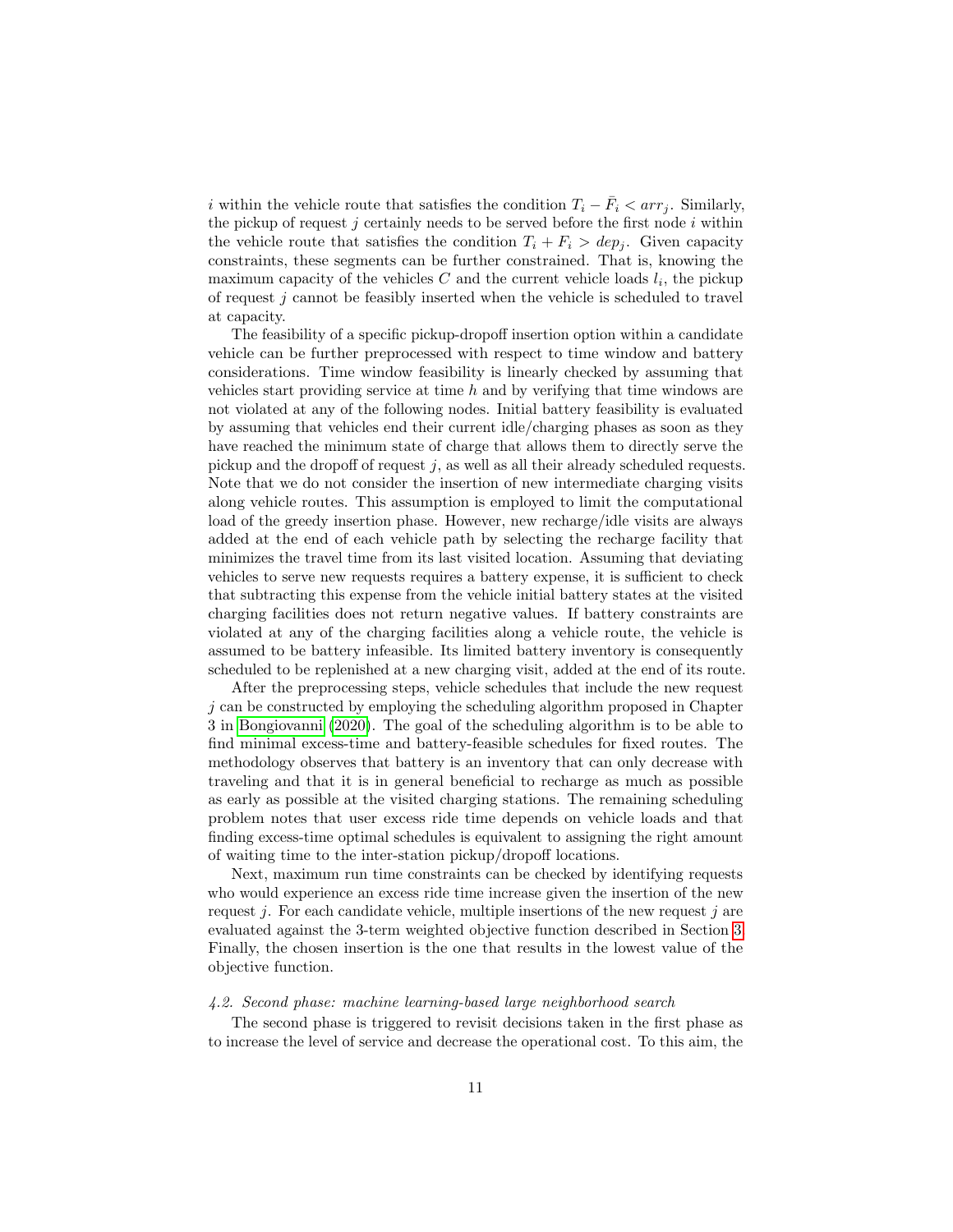#### Algorithm 1: MLNS heuristic

|              | <b>Input:</b> instance $g \in \{\text{instances}\}\;$ current solution $w_{\text{current}} \in \{\text{solutions}\}\;$ current requests<br>$i \in \{1, \ldots, \bar{n}\}$ ; new request $j = \bar{n} + 1$ , if available; LNS iterations $b = \{1, \ldots, I\}$ ;<br>minimal neighborhood size $q_{min}$ ; maximal neighborhood size $q_{max}$ ; m <sub>d</sub> destroy<br>models $d_l$ ; $m_r$ repair models $r_n$ ; classification models $\xi_{(d_l,r_n)}$ for |
|--------------|-------------------------------------------------------------------------------------------------------------------------------------------------------------------------------------------------------------------------------------------------------------------------------------------------------------------------------------------------------------------------------------------------------------------------------------------------------------------|
|              | $l \in \{1, \ldots, m_d\}, n \in \{1, \ldots, m_r\};$ termination condition                                                                                                                                                                                                                                                                                                                                                                                       |
|              | Output: $w_{\text{best}}$                                                                                                                                                                                                                                                                                                                                                                                                                                         |
|              | Initialize: $w_{best} = w$ , $w_{current} = w$ , $z_i = 0 \ \forall i \in \{1, , \bar{n}\}$ , $z_{\bar{n}+1} = 1$ if $j \neq \emptyset$ ;                                                                                                                                                                                                                                                                                                                         |
| $\mathbf{2}$ | for $b \rightarrow 1$ : I do                                                                                                                                                                                                                                                                                                                                                                                                                                      |
| 3            | Draw: $q_b \in  q_{min}, q_{max} $ ;                                                                                                                                                                                                                                                                                                                                                                                                                              |
| 4            | Compute: $\mathbf{x}_{q,w,j}^b$ from g, $\bar{w}_{\text{current}}$ , j, and $q_b$ ;                                                                                                                                                                                                                                                                                                                                                                               |
| 5            | Predict: $\xi_{(d_l,r_n)} : \mathbf{x}_{g,w,j}^b \to y_{(d_l,r_n)}^b$ for $l \in \{1,\ldots,m_d\}, n \in \{1,\ldots,m_r\};$                                                                                                                                                                                                                                                                                                                                       |
| 6            | Select: $(d_{\bar{l}}, r_{\bar{n}})(b) \subseteq (d_l, r_n) \mid y_{(d_l, r_n)}^b = 1;$                                                                                                                                                                                                                                                                                                                                                                           |
| 7            | Compute: $P_{(d_{\bar{I}}, r_{\bar{n}})}(b) \sim U(0, 1);$                                                                                                                                                                                                                                                                                                                                                                                                        |
| 8            | Draw: $(d, r)(b) = P_{(d_{\bar{t}}, r_{\bar{n}})}(b);$                                                                                                                                                                                                                                                                                                                                                                                                            |
| 9            | Compute: $w', R_b = d(b)(q_b)$ ;                                                                                                                                                                                                                                                                                                                                                                                                                                  |
| 10           | if $\{i z_i=1\} \neq \emptyset$ then                                                                                                                                                                                                                                                                                                                                                                                                                              |
| 11           | $\begin{cases} q_b = q_b +  \{i z_i = 1\} ;\\ R_b = R_b \cup \{i z_i = 1\}; \end{cases}$                                                                                                                                                                                                                                                                                                                                                                          |
| 12           |                                                                                                                                                                                                                                                                                                                                                                                                                                                                   |
| 13           | Compute: $(w'', z_i, j) = r(b)(w', R_b);$                                                                                                                                                                                                                                                                                                                                                                                                                         |
| 14           | if $f(w'') < f(w_{best})$ & $\{i   z_i = 1\} \setminus \{j\} = \emptyset$ then                                                                                                                                                                                                                                                                                                                                                                                    |
| 15           | $w_{\text{best}} = w;$                                                                                                                                                                                                                                                                                                                                                                                                                                            |
| 16           | if $accept(f(w''), f(w_{current}))$ is true then                                                                                                                                                                                                                                                                                                                                                                                                                  |
| 17           | $w_{\text{current}} = w$ ;                                                                                                                                                                                                                                                                                                                                                                                                                                        |
| 18           | if termination condition met then                                                                                                                                                                                                                                                                                                                                                                                                                                 |
| 19           | break;                                                                                                                                                                                                                                                                                                                                                                                                                                                            |
|              |                                                                                                                                                                                                                                                                                                                                                                                                                                                                   |

<span id="page-11-0"></span>MLNS destroys and repairs the current routing solution over multiple iterations  $b \in \{1, ..., I\}$ . At each iteration, the search uses a specific destroy-repair couple  $(d, r)(b)$ , which is selected among  $m_d \times m_r$  competing algorithms  $(d_l, r_n)$ , with  $l \in \{1, \ldots, m_d\}, n \in \{1, \ldots, m_r\}$ . Destroy-repair couples  $(d, r)(b)$ , for  $b \in \{1, \ldots, I\}$ , are selected according to the pseudo-code presented in Algorithm [1](#page-11-0) and explained next.

At the beginning of iteration  $b$ , the destroy level  $q_b$  is drawn from a uniform interval bounded between a minimal neighborhood size  $q_{min}$  and a maximal neighborhood size  $q_{max}$ , which can be computed as a percentage of the number of requests  $\bar{n} \leq n$  in the current routing solution w. The destroy level, instance, routing solution, and new request information (if available) forms the d-dimensional input data vector  $\mathbf{x}_{g,w,j}^b = \{x_{g,w,j_1}^b, \ldots, x_{g,w,j_d}^b\}$  which is fed to destroy-repair classification models  $\xi_{(d_l,r_n)}$ , with  $l \in \{1,\ldots,m_d\}, n \in \{1,\ldots,m_r\}$ . Each classification model returns a binary output, i.e.,  $y_{(d_l,r_n)}^b \in \{0,1\}$ , depicting whether each destroy-repair couple  $(d_l, r_n)$  should be considered at current iteration b. The binary outputs  $y_{(d_l,r_n)}^b$  indirectly account for the expected performance of each destroy-repair couple at the current iteration  $b$ . Specifically, a destroyrepair couple is only considered at iteration b if it is predicted to be among the algorithms that would bring the highest improvement in the objective function value at iteration *b*. Using the binary outputs  $y_{(d_l,r_n)}^b$ , we select a subset of the destroy-repair operators, i.e.,  $(d_{\bar{l}}, r_{\bar{n}})(b) \subseteq (d_l, r_n) \mid y^b_{(d_l, r_n)} = 1$ . Succes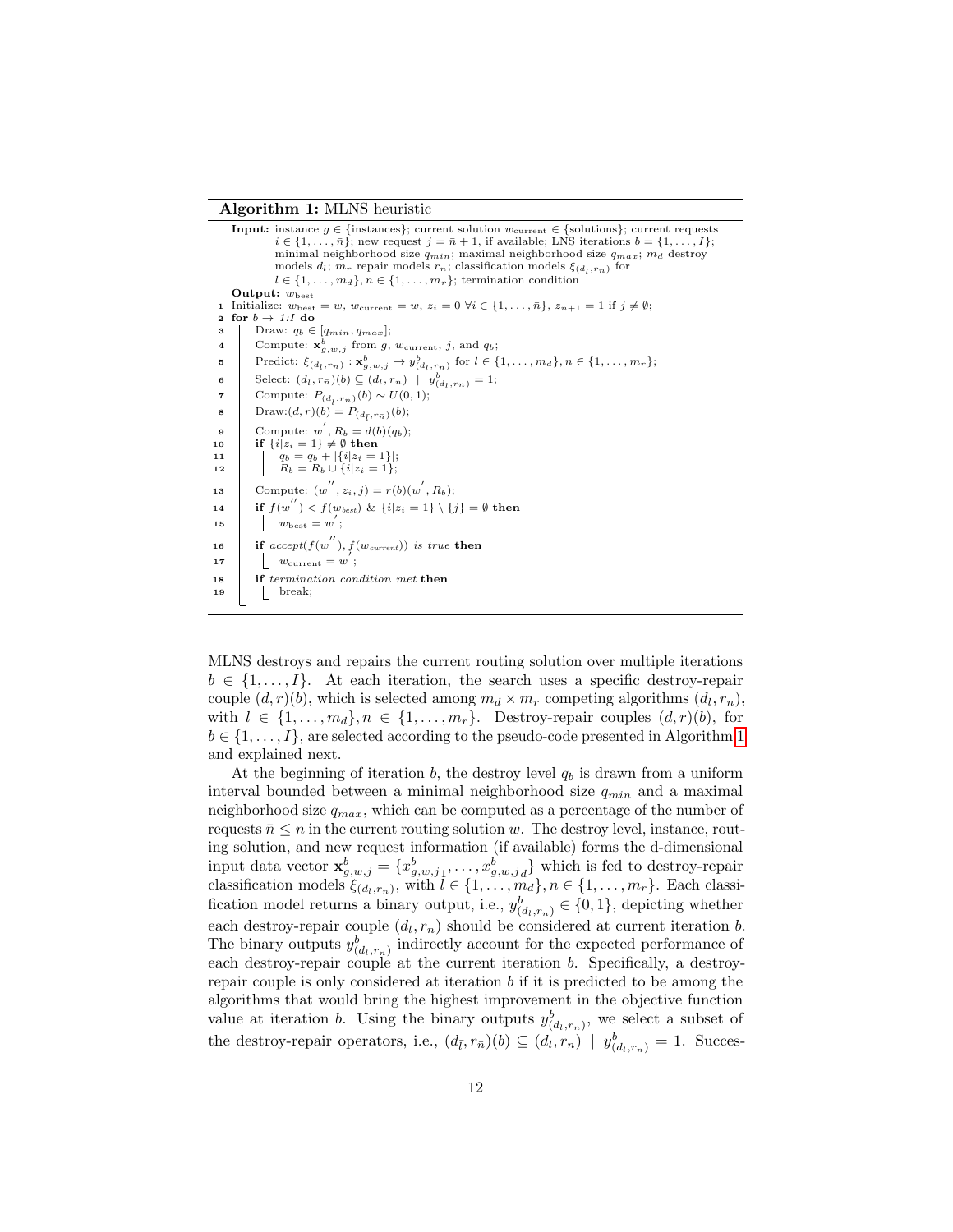sively, we uniformly draw the destroy-repair couple to be employed at iteration b among the selected destroy-repair couples, i.e.,  $(d, r)(b) = P(d_{\bar{l}}, r_{\bar{n}})(b) \sim U(0, 1)$ . Note that the destroy-repair operators do not necessarily improve the objective function value at each iteration  $b$ , since we consider worsening solutions during the search, either feasible or infeasible. As such, if none of the algorithms are predicted to bring any improvement in the objective function value, i.e.,  $y_{(d_l,r_n)}^b = 0 \ \forall \ l \in \{1, ..., m_d\}, n \in \{1, ..., m_r\}$ , we can randomly select a destroy-repair  $(d, r)(b)$  to be employed at iteration b or, alternatively, terminate the search.

The drawn operator  $d(b)$  removes  $q_b$  requests from the current solution  $w_{\text{current}}$  at iteration b. Following the logic of the drawn operator  $d(b)$ , a set of requests  $R_b \in \{1, \ldots, \bar{n}\}\$ are removed from the current solution, which is updated to a solution  $w'$ . Note that the vehicle schedules in  $w'$  do not need to be updated at this stage, since they are later re-computed through the repair operator  $r(b)$ . A request bank  $z_i$  is initialized to take into account the insertion of the new request  $j$ , if available, or any other request that could not be feasibly re-inserted in previous iterations, i.e., requests i for which  $z<sub>i</sub> = 1$ . Consecutively, the set of requests to be re-inserted at iteration b is updated to  $R_b = R_b \cup \{i | z_i = 1\}.$ The request bank may be updated after the re-insertion phase through  $r(b)$ , as explained next. Operator  $r(b)$  repairs the solution w through an iterative process, which may take up to  $q_b + |\{i|z_i = 1\}|$  iterations. Each pending request is independently inserted into the current vehicle plans, according to  $r(b)$ . All feasible re-insertions belonging to different vehicles are selected to update the vehicle plans and the request bank. If more than one re-insertion belongs to the same vehicle, the minimum cost solution can be selected. The remaining requests are re-inserted through  $r(b)$  on the updated vehicle routes and up until the set of currently pending requests  $R_b$  is emptied. During the iterative process, it is possible that some of the pending requests  $R_b$  cannot be feasibly re-inserted. These requests are placed into the request bank  $z_i$ , which penalizes the objective function and is fed at the following MLNS iteration. New incumbent solutions need to contain all of the removed requests, with the exception of the new request j. That is, if  $\{i|z_i = 1\} \setminus \{j\} \neq \emptyset$ , the solution is infeasible. Note that during the re-insertion phase, the new request  $j$  may also be feasibly assigned to a vehicle route. In this case, j is updated to an empty set and the new request needs to be served as all the other planned requests in the vehicle routes.

Finally, a new solution  $w''$  is obtained by destroying the pending requests  $R_b$ from  $w_{current}$  through  $d(b)$  and repairing them through  $r(b)$ . If w'' is feasible and reduces total cost  $f(w_{best})$ , the incumbent solution  $w_{best}$  is updated. Note that a simple comparison between  $f(w_{\text{best}})$  and  $f(w'')$  is not sufficient when the employed penalty cost is homogeneous between new and planned requests. For example, suppose the current solution is penalized by the existence of the new request  $j$  but it is feasible for all other planned requests. Successively, suppose that a neighborhood move has modified the vehicle plans to  $w''$  such that the new request  $j$  is inserted but another planned request  $i$  is placed in the bank. In this case, the solution  $w''$  is infeasible, although the objective function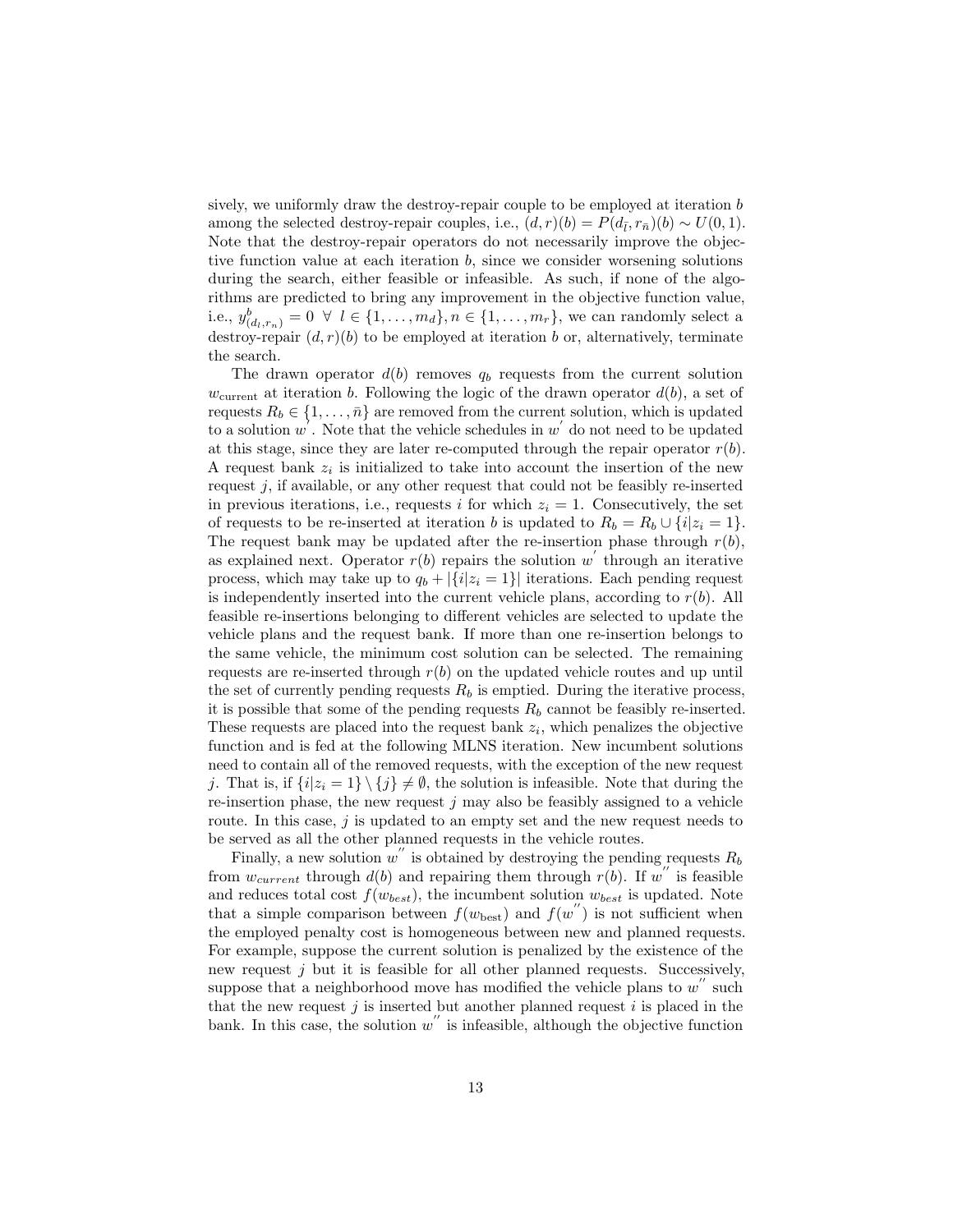$f(w'')$  may be lower than  $f(w_{\text{best}})$ , i.e., if serving j comes at a lower cost than serving *i*. The acceptance criterion, based on SA, always updates the current solution to w'' when  $f(w'') < f(w_{\text{current}}')$ . Instead, the acceptance criterion can  $accept$  or reject worsening solutions  $w''$  (including infeasible solutions) through iteration-dependent probabilities. The search, initially composed of  $I$  iterations, may be prematurely terminated, for example if the maximal number of sequential non-improving iterations or a maximum time limit is exceeded.

## <span id="page-13-0"></span>5. Prediction problem

The prediction models employed within the MLNS are obtained through a statistical learning approach using a large dataset containing tuples  $(\mathbf{x}_{g,w,j}^b, y_b)$ . In this section, we define the prediction problem and depict the machine learning approximation.

# 5.1. Definition

Consider a problem instance q and an incumbent solution  $w$  characterized by aggregated features (i.e., input variables)  $\{X_{g,w,j_1}^b, \ldots, X_{g,w,j_d}^b\}$  at iteration b. These features may correspond to scalar, boolean, or more generally categorical values (e.g., number of requests in the vehicle future plans, the presence of a new upcoming request, current vehicle tasks etc.). The d-dimensional vector  $\mathbf{x}_{g,w,j}^b = \{x_{g,w,j_1}^b, \ldots, x_{g,w,j_d}^b\}$  denotes one realization of such features and defines a datapoint. Tuples  $(\mathbf{x}_{g,w,j_e}^b, y_e^b)$ , with  $e = \{1, ..., N\}$ , are a collection of examples of problems for which the output  $y^b$  is known, i.e., the labeled set.

Sample an arbitrary large subset of examples within the labeled set, called the training set with size  $N_{\text{train}}$ . A supervised learning approach aims at estimating a function  $\xi : \mathcal{X} \to \mathcal{Y}$  which best maps the input space to the output space through the examples provided by the training dataset. If  $\mathcal{Y} = \{0, 1\}$ ,  $\xi$  is a binary classifier. The goal of the classification problem is to minimize a loss function  $\mathcal L$  measuring the discrepancy between the predicted and known output values from the training dataset, with size  $N_{\text{train}}$ . The generalization capabilities of the resulting model is checked on a test dataset with size  $N_{\mathrm{test}} < N_{\mathrm{train}}.$  The test dataset consists of the examples that remain from the labeled set that are not in the training set.

There exists multiple metrics providing the expected prediction error. In the proposed work, model performance is estimated by employing the following main metrics: (1) accuracy (also known as zero-one loss), (2) precision (also known as positive predictive value), (3) recall (also known as true positive rate or sensitivity), (4) specificity (also known as true negative rate). The four measures are summarized below:

$$
\text{Accuracy} = \frac{1}{N_{\text{test}}} \sum_{e=1}^{N_{\text{test}}} \mathbb{1}_{[\xi(\mathbf{x}_{g,w,j_e}^b)] = y_e^b}
$$
\n<sup>(1)</sup>

$$
\text{Precision} = \sum_{e=1}^{N_{\text{test}}} \frac{\mathbb{1}_{[\xi(\mathbf{x}_{g,w,j_e}^b), y_e^b] = 1}}{\mathbb{1}_{[\xi(\mathbf{x}_{g,w,j_e}^b), y_e^b] = 1} + \mathbb{1}_{[\xi(\mathbf{x}_{g,w,j_e}^b)] = 0 \& [y_e^b] = 1}}
$$
(2)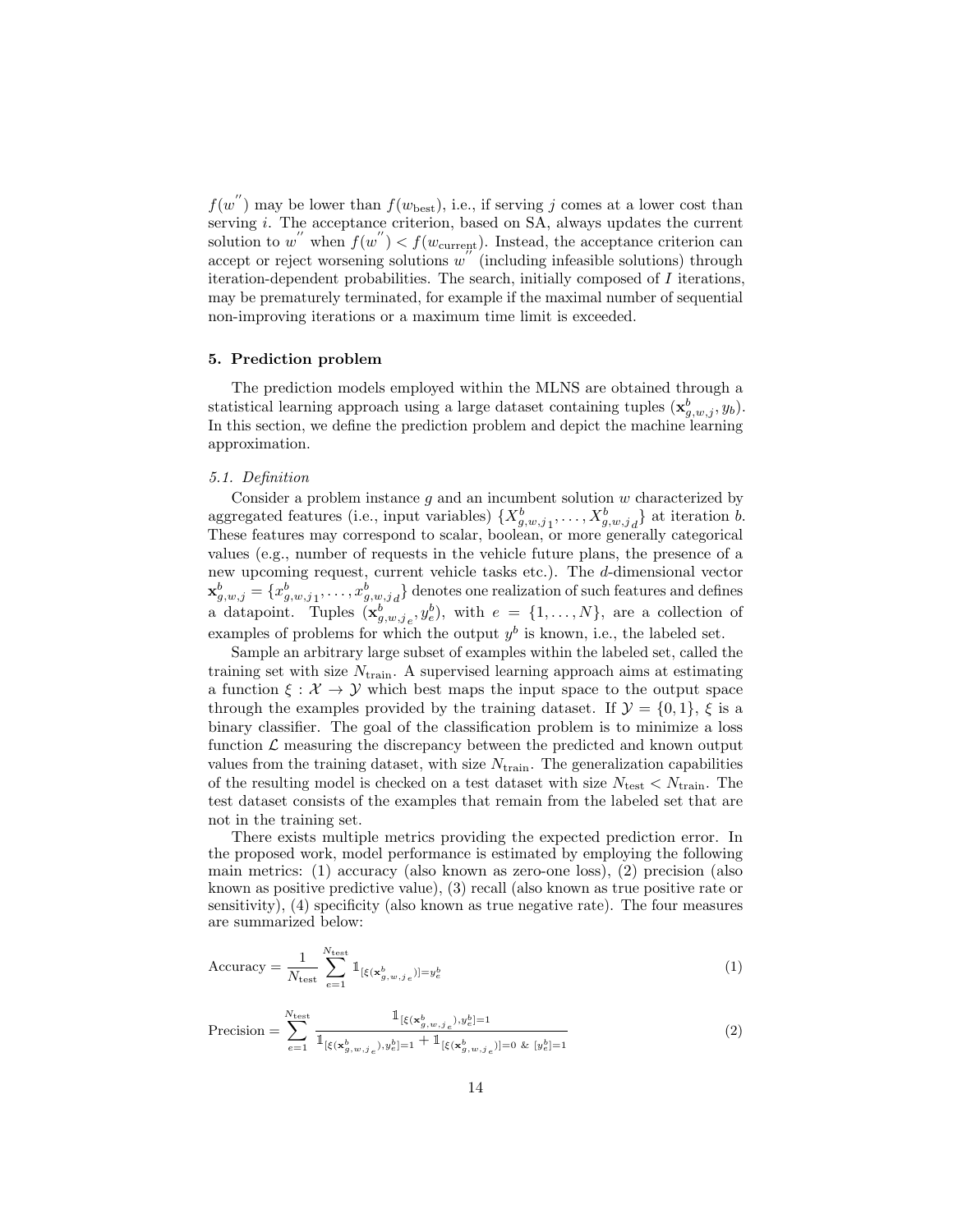$$
\text{Recall} = \sum_{e=1}^{N_{\text{test}}} \frac{\mathbb{1}_{[\xi(\mathbf{x}_{g,w,j_e}^b), y_e^b] = 1}}{\mathbb{1}_{[\xi(\mathbf{x}_{g,w,j_e}^b), y_e^b] = 1} + \mathbb{1}_{[\xi(\mathbf{x}_{g,w,j_e}^b)] = 1 \& [y_e^b] = 0}}
$$
(3)

$$
\text{Specificity} = \sum_{e=1}^{N_{\text{test}}} \frac{\mathbb{1}_{[\xi(\mathbf{x}_{g,w,j_e}^b), y_e^b] = 0}}{\mathbb{1}_{[\xi(\mathbf{x}_{g,w,j_e}^b), y_e^b] = 0} + \mathbb{1}_{[\xi(\mathbf{x}_{g,w,j_e}^b)] = 0 \& [y_e^b] = 1}}
$$
(4)

Here, the indicator function  $\mathbb{1}_{|Z|=a}$  equals 1 if  $[Z]=a$ , and 0 otherwise. Note that the trade-off between precision and recall can be measured through the F1 score, which is defined as follows:

$$
F1 = 2 \times \frac{\text{Precision} \times \text{Recall}}{\text{Precision} + \text{Recall}} \tag{5}
$$

For a discussion exploring the meaning and differences between the proposed validation measures, the reader is referred to Section 9.2.4 in [Hastie et al.](#page-35-13) [\(2009\)](#page-35-13).

#### <span id="page-14-0"></span>5.2. Machine learning approximation

In this work, the prediction problem is tackled through ensemble learning, namely random forest (RF) classification [\(Breiman, 2001\)](#page-34-10). The goal of ensemble learning is to combine simple and fast learners to obtain better performance. In the case of RF, the weak learners are classification and regression trees (CARTs, [Breiman, 2017\)](#page-34-11). CARTs recursively partition the input space through a series of binary splits chosen through a mathematical model which maximizes a goodness of split function. The depth of the tree is typically controlled by hyper-parameters which provide an upper bound on the maximal number of splits and, consequently, sub-regions. An indication of the values to be adopted for such hyper-parameters may be found in the literature [\(Liaw et al., 2002\)](#page-36-11). Appropriate hyper-parameter values can be optimized for the treated problem through a search mechanism (e.g., grid search, random search) and k-fold cross validation [\(Bergstra & Bengio, 2012\)](#page-33-12).

For a classification problem, the value, i.e., class, of each sub-region is decided by computing the largest number of representative samples in the sub-region (the "majority vote"). The predicted value for a new input point is then obtained by passing the point through the tree until a final node (or sub-region) is reached. In order to increase the precision of the prediction, multiple decision trees are typically combined through a technique called bagging, which essentially generates multiple models based on bootstrap samples of the input space [\(Breiman, 1996\)](#page-34-12). Random forests attempt to further increase the performance of the predicted models and de-correlate trees by choosing a subset of the feature space at every split in the tree. The final prediction is the aggregation of the predictions of all models. For a classification task, the aggregation corresponds to the most frequently-predicted class. For random forests, as for any other ML methodology using bagging, the performance of the predicted models can be also measured by the out of bag (OOB) error, that is the average prediction error from each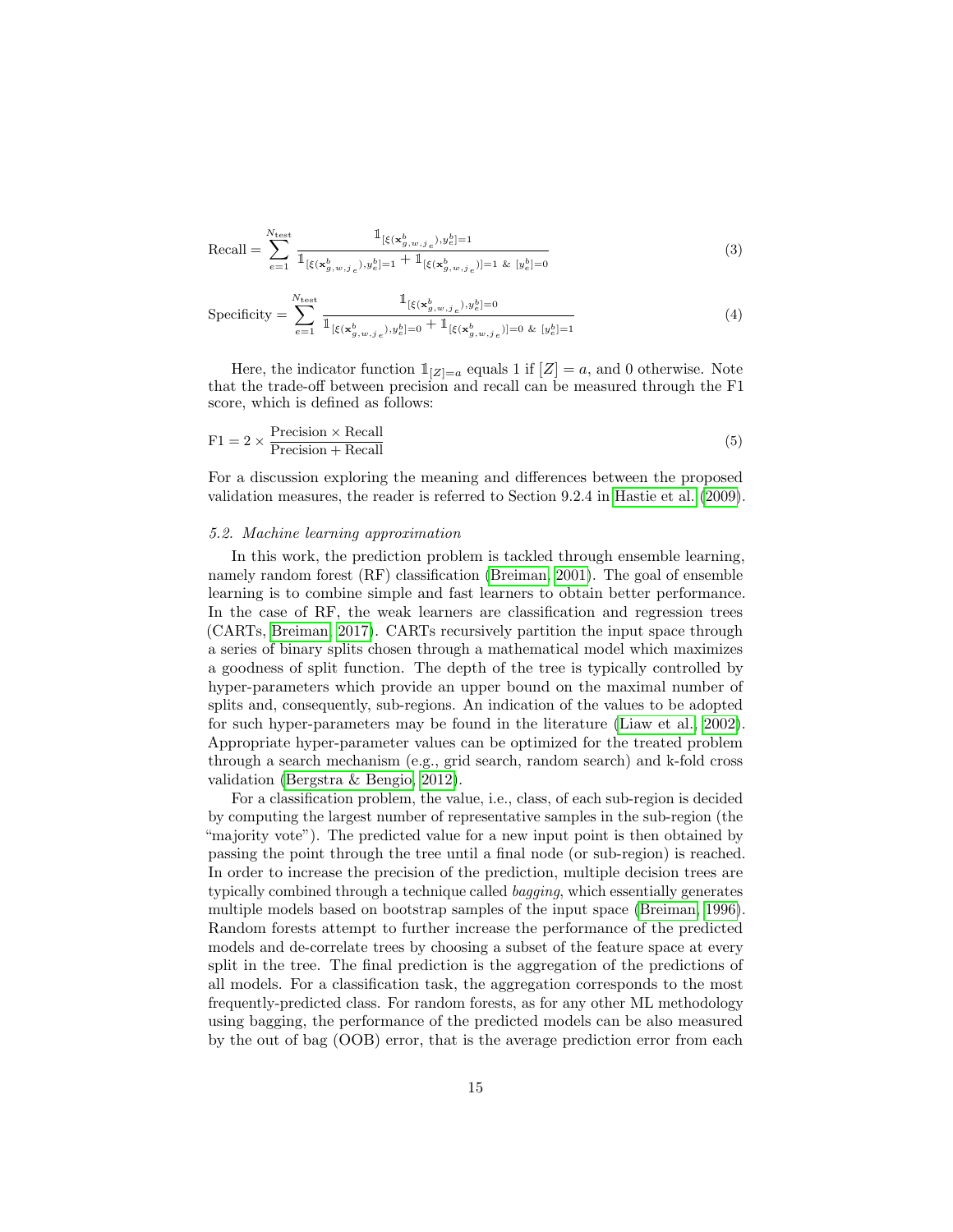training datapoint using only the trees that did not contain it in their bootstrap sample.

Finally, random forests provide an intuitive way to interpret the average feature importance, measured by the average impurity decrease. Impurity represents how well the trees split the data and can be measured by means of the Gini index [\(Lerman & Yitzhaki, 1984\)](#page-36-12). The impurity decrease measures the reduction of impurity between successive nodes in the trees. Then, the feature importance within a tree is interpreted as the total impurity decrease brought by each feature within the tree. For a forest, the total impurity is averaged across all trees.

#### <span id="page-15-0"></span>6. Labeled dataset generation

The labeled dataset is extracted through the event-based simulation approach described in Section [4](#page-8-0) and detailed in [Appendix B,](#page-42-0) on several instances of the dynamic e-ADARP. The information needed to produce the labels is only retrieved during the second phase, i.e., MLNS, according to the procedure explained next. Consider an initial subproblem  $i$ , consisting of a routing solution  $w_{\text{current}}$  and cost  $f(w_{\text{current}})$ . The initial subproblem may be modified by applying any of the available destroy-repair operators  $(d_l, r_n)$  with  $l \in \{1, ..., m_d\}, n \in$  $\{1, \ldots, m_r\}$ . The outcome  $y^b$  of each destroy-repair couple is stochastic, since it depends on the randomly-drawn destruction level  $q_b$ , i.e., the neighborhood size, and on diversification hyperparameters. The latter are designed to slighly perturb the logic of the destroy-repair operators and diversify the search (see [Ropke & Pisinger, 2006\)](#page-37-1).

In order to gather meaningful statistics, each destroy-repair operator  $(d_l, r_n)$ is applied to  $w_{\text{current}}$  for M times considering different values of  $q_b$ . Namely, the destruction level removes a minimal number of requests (e.g., four requests) and may destroy up to 15 percent, 25 percent, 35 percent, and 45 percent of the vehicle routes during the M applications of  $(d_l, r_n)$ . Ideally, M should be large enough in the attempt to de-randomize the statistics associated with the performance of each operator. The objective function improvement between the routing solution before the move (i.e.,  $w_{\text{current}}$ ) and the routing solution after the move (i.e.,  $w'$ ) from all of the M trials is stored. Objective improvement distributions on the given subproblem are determined at the end of the M trials for each destroy-repair couple  $(d_l, r_n)$ . An example of such distributions is given in Figure [1.](#page-16-1)

Several statistical measures can be retrieved to characterize the expected objective improvement from the algorithm distributions (e.g., mean, median, mode, percentiles). The choice of the appropriate statistics depends on the goal of the prediction problem. The considered goal is to be able to predict the algorithm that most likely moves the current solution in a positive direction for the objective function. As such, the labeling considers the percentage of accepted neighborhood moves, which can be computed through a simulated annealing (SA) approach. Specifically, given the percentage of accepted neighborhood moves from each destroy-repair operator during the M trials, we provide positive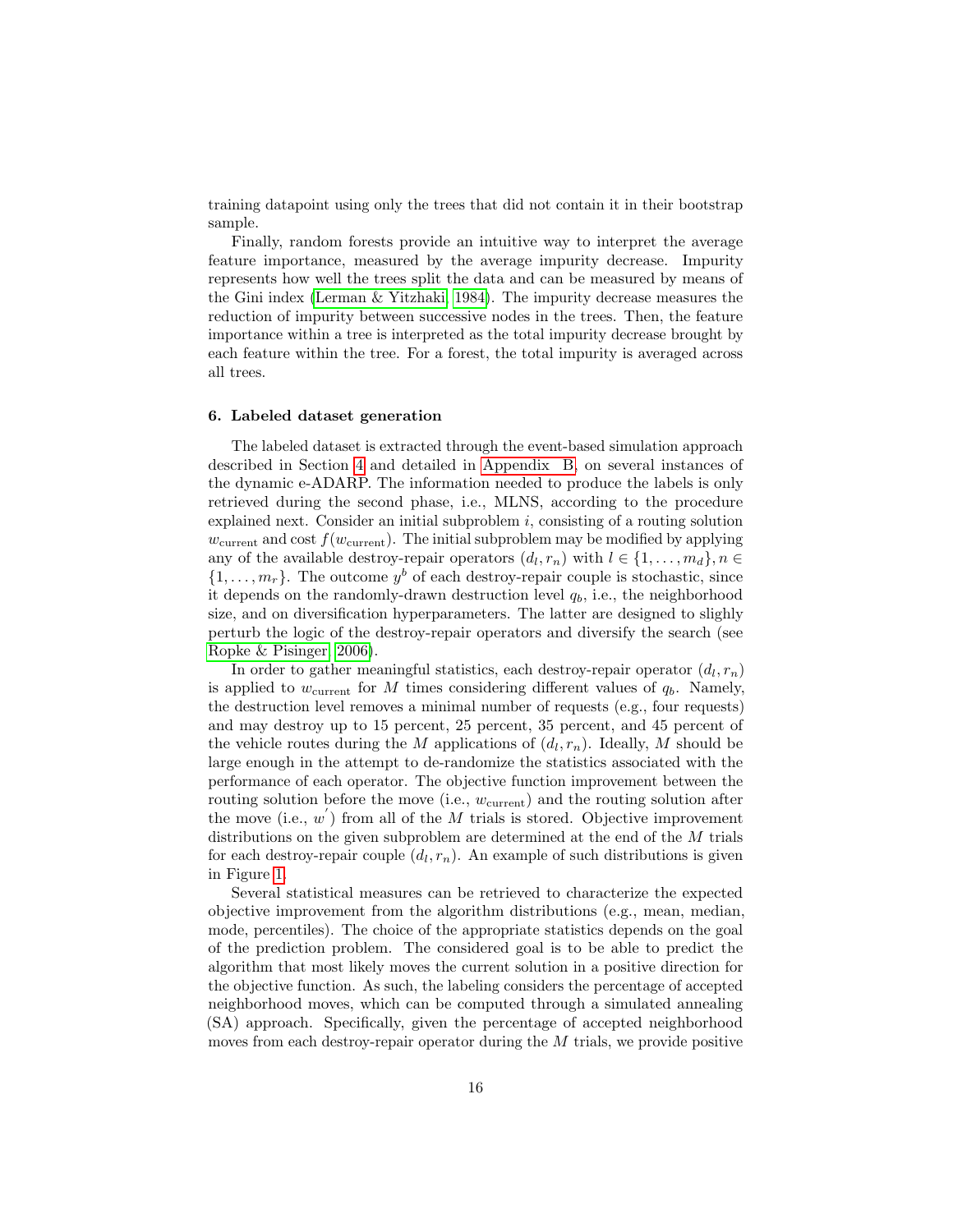<span id="page-16-1"></span>

Figure 1: Example of algorithm performance distributions at iteration b and after M trials

labels to all algorithms that performed the best. That is, the algorithms which did not deviate by more than ten percent with respect to the algorithm resulting in the highest percentage of accepted neighborhood moves. Note that negative improvements may be either accepted or rejected by the SA approach at any iteration in the search. Specifically, highly infeasible solutions are prevented by the SA approach, namely its temperature and cool rate parameters.

As in the MLNS approach, the destroy-repair operator  $(d, r)(b)$  is consecutively uniformly drawn among the algorithms which were labeled positively. Finally, the next move is computed by re-applying the drawn destroy-repair operator  $(d, r)(b)$  on the current solution at iteration b. This last procedure is timed and the search is exited when it exceeds a time limit of five seconds. Note that this time limit has been set in consideration of the computational burden of the proposed labeling, as there are as many neighborhood moves as the number of iterations, destroy-repair operators, and trials per destroy-repair couple.

# <span id="page-16-0"></span>7. Feature selection

The encountered subproblems at iteration  $b$  are characterized by several aggregated features  $\mathbf{x}_{g,w,j}^b$  which are extracted from the instance and routing solution at hand. As noted in [Kerschke et al.](#page-36-7) [\(2019\)](#page-36-7), the extracted features should be informative (i.e., relevant for distinguishing between problem instances),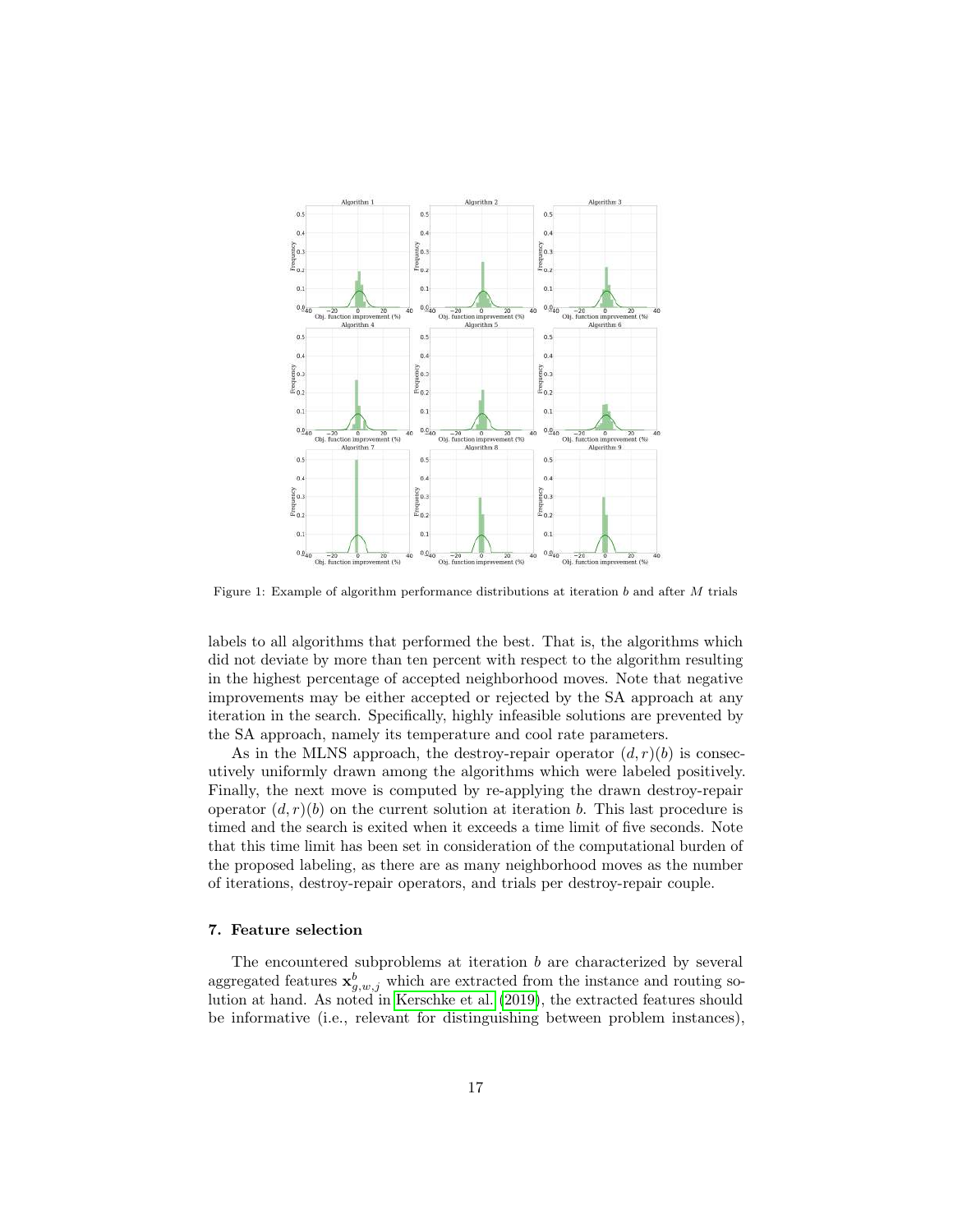Table 1: Features description

<span id="page-17-0"></span>

| Size and spatial distribution of requests                                        | Routing solution                                                      |
|----------------------------------------------------------------------------------|-----------------------------------------------------------------------|
| 1. Problem size                                                                  | 25. Used vehicles [%]                                                 |
| 2. Planning horizon elapsed [%]                                                  | 26.-27. Number of requests per vehicle (avg., std.)                   |
| $3.-4.$ Radius (avg., std.)                                                      | 28. Vehicle travel time (avg.)                                        |
| 5. Area covered by vehicles [%]                                                  | 29. User excess ride time (avg.)                                      |
| 6.-7. Pickups/dropoffs in convex hull of dropoffs/pickups [%]                    | $30.-31$ . Vehicle loads (avg., std.)                                 |
| Upcoming request to be inserted                                                  | 32.-33. Vehicle tour lengths (avg., std.)                             |
| 8. New request to insert (binary)                                                | 34.-35. Number of edges (avg., std.)                                  |
| 9.-10. Distance between vehicle locations and pickup of new request (avg., std.) | 36.-37. Charging time per visited charging station (avg., std.)       |
| 11. Dropoff of new request in the convex hull of the planned requests (binary)   | 38.-39. Travel time per traversed arc (avg., std.)                    |
| 12.-15. Distance between new pickup/dropoff and planned requests (avg., std.)    | 40. Unique travel time arcs [%]                                       |
| Vehicle current location and states                                              | Current and past LNS iterations                                       |
| 16. Vehicles in convex hull of planned requests [%]                              | 41. Neighborhood size [%]                                             |
| 17.-18. Distance vehicles from centroid of area (avg., std.)                     | 42. Cost difference between current solution and initial solution [%] |
| 19. Intra-vehicle distance (avg.)                                                | 43. Cost difference between current solution and last incumbent [%]   |
| 20. Empty vehicles [%]                                                           | 44. Requests in request bank [%]                                      |
| 21.-22. Current vehicle loads (avg., std.)                                       | 45. Decrease in temperature from initial SA temperature [%]           |
| 23.- 24. Vehicle state of charge (avg., std.)                                    | 46. Iteration number                                                  |

interpretable (i.e., able to provide insight into instance properties), cheaply computable (i.e., retrievable within milliseconds), generally applicable (i.e., applicable to a broad range of problem instances), and complementary (i.e., un-correlated). Note that the performance of the machine learning approximation specifically adopted in this study, i.e., RF, is not particularly susceptible to correlated input variables. However, correlated variables may affect the interpretability of RF, notably its embedded feature importance evaluation. In the case of vehicle routing problems, most extracted features are necessarily inter-correlated since they are all connected through decision variables and constraints in the problem definition. As such, for vehicle routing problems, feature importance needs to be interpreted in consideration of all possible correlations between the several proposed features. In the dynamic e-ADARP, such aggregated features relate to: (1) the size and spatial distribution of the requests, (2) the upcoming request to be inserted, (3) the vehicle current states and spatial distribution, (4) the routing solution, (4) current and past LNS iterations. Overall, we determine 46 features, grouped in the five categories summarized in Table [1](#page-17-0) and explained next.

## 7.1. Size and spatial distribution of requests

We are interested in exploiting features that relate to the demand distribution, and therefore do not depend on the specific routing solution encountered through the MLNS. Specifically, we retrieve the total number of requests assigned to the vehicle routes (i.e., 1. the problem size), which were received from the beginning of the planning horizon (2.). Then, we extract the radius (3.-4.), that is the average/standard deviation distance between the planned requests and the centroid defined by the same [\(Gomes & Selman, 2001\)](#page-35-10). The ratio is a useful metric in detecting whether requests are more or less homogeneously distributed among them. We continue by extracting the ratio between the area of the circle containing all of the assigned requests to the total area covered by the ridesharing service (5.). This ratio is useful in determining whether the assigned requests are concentrated or scattered within the service zone. Finally, we compute the percentage of pickups/dropoffs contained in the convex hull determined by the dropoff/pickup locations within the vehicle routes (6.-7.).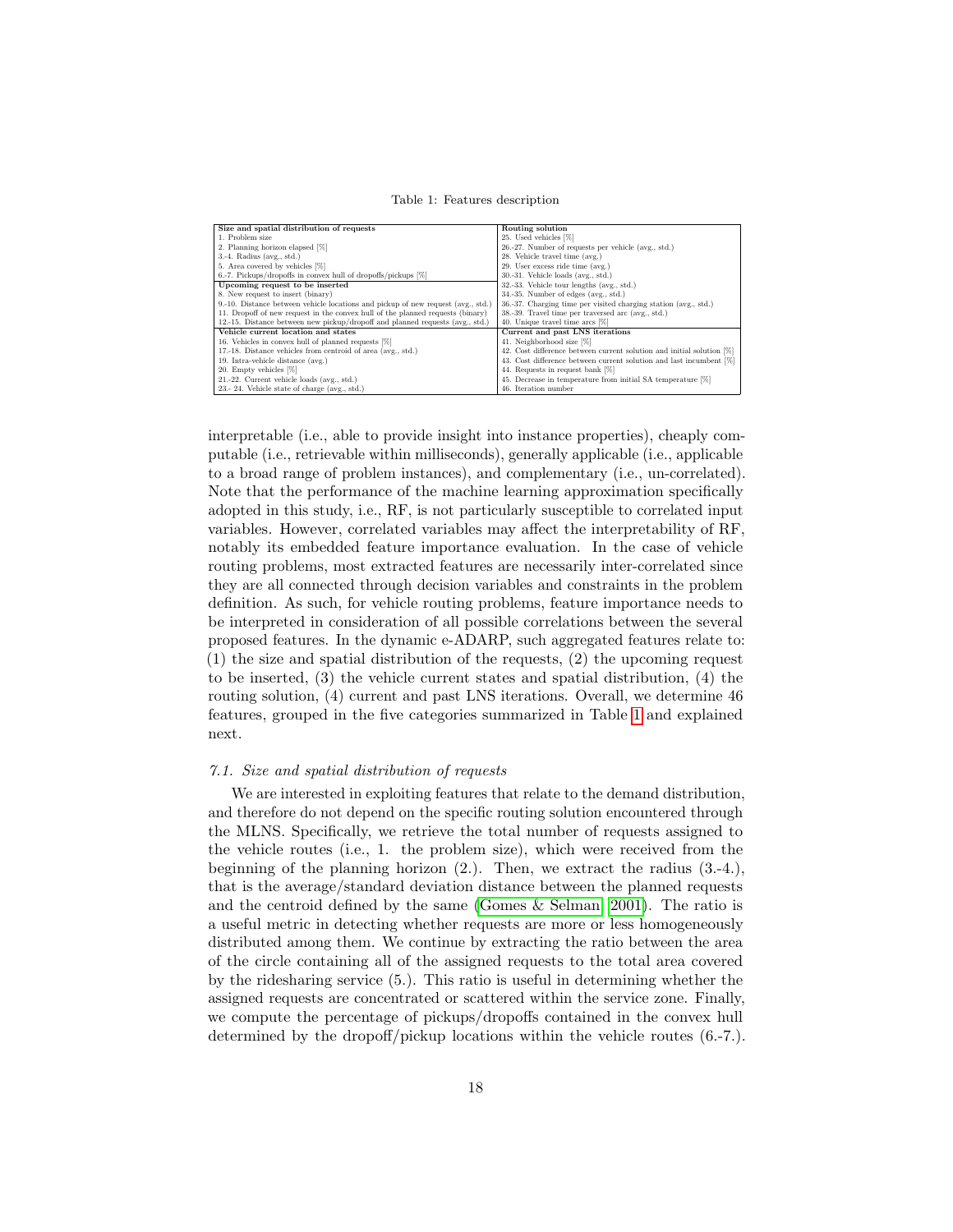This last feature is helpful in determining whether the instance is characterized by clustered or homogeneously distributed pickup and dropoff locations.

#### 7.2. Upcoming request to be inserted

A given subproblem at iteration b may be characterized by the existence of an upcoming request which could not be feasibly inserted into the vehicle plans through the first phase of the two-phase metaheuristic approach (Section [4.2\)](#page-10-0). The existence of a new un-inserted request highly penalizes the objective function, by the cost parameter  $c_3$ . Therefore, we start by extracting a binary variable determining whether the subproblem considers a new request to be inserted (8.). If a new request exists, we characterize the location of the upcoming request by three distinct features. First, we determine the average distance between the vehicle current locations and the pickup of the new request, and its standard deviation (9.-10.). Second, we determine whether the dropoff of the new request lies within the convex hull defined by all requests in the vehicle plans (11.). That is, whether the new request follows the demand pattern defined by the planned requests. Third, we determine the average distance between the pickup and dropoff of the new request to all of the requests in the vehicle plans, and its standard deviation (12.-15.). Specifically, features (11.-15.) help quantify the deviation that may be needed to serve the new request.

## 7.3. Vehicle current states and spatial distribution

We are interested in retrieving the vehicle current states and spatial distribution at the time the subproblem is re-optimized as this affects the feasibility of neighborhood moves. With respect to the vehicle spatial distribution, we first retrieve the percentage of vehicles contained in the convex hull defined by all of the planned requests (16.). The convex hull defines a perimeter of service that is dynamically adjusted in the course of operations. Second, we extract the average distance between the vehicle current locations and the centroid of the area covered by the ridesharing service, as well as its standard deviation (17.-18.). This feature helps understand the current spatial distribution of the fleet in the service area. Third, we retrieve the average intra-vehicle distance (19.). Differently from the previous feature, intra-vehicle distance helps distinguish cases in which vehicles are homogeneously dispersed in the service area from cases in which groups of vehicles are clustered together. With respect to the vehicle current states, we retrieve the percentage of currently empty vehicles (20.), the average current load of the vehicles and its standard deviation (21.-22.), the average vehicle SOC and its standard deviation (23.-24.).

## 7.4. Routing solution

The iterative solution approach for the e-ADARP explores many solutions that do not differ in terms of the demand distribution and vehicle current states but do differ in terms of route planning. As such, we are particularly interested in extracting valuable information to differentiate between routing solutions. To this aim, we retrieve information on the percentage of utilized vehicles in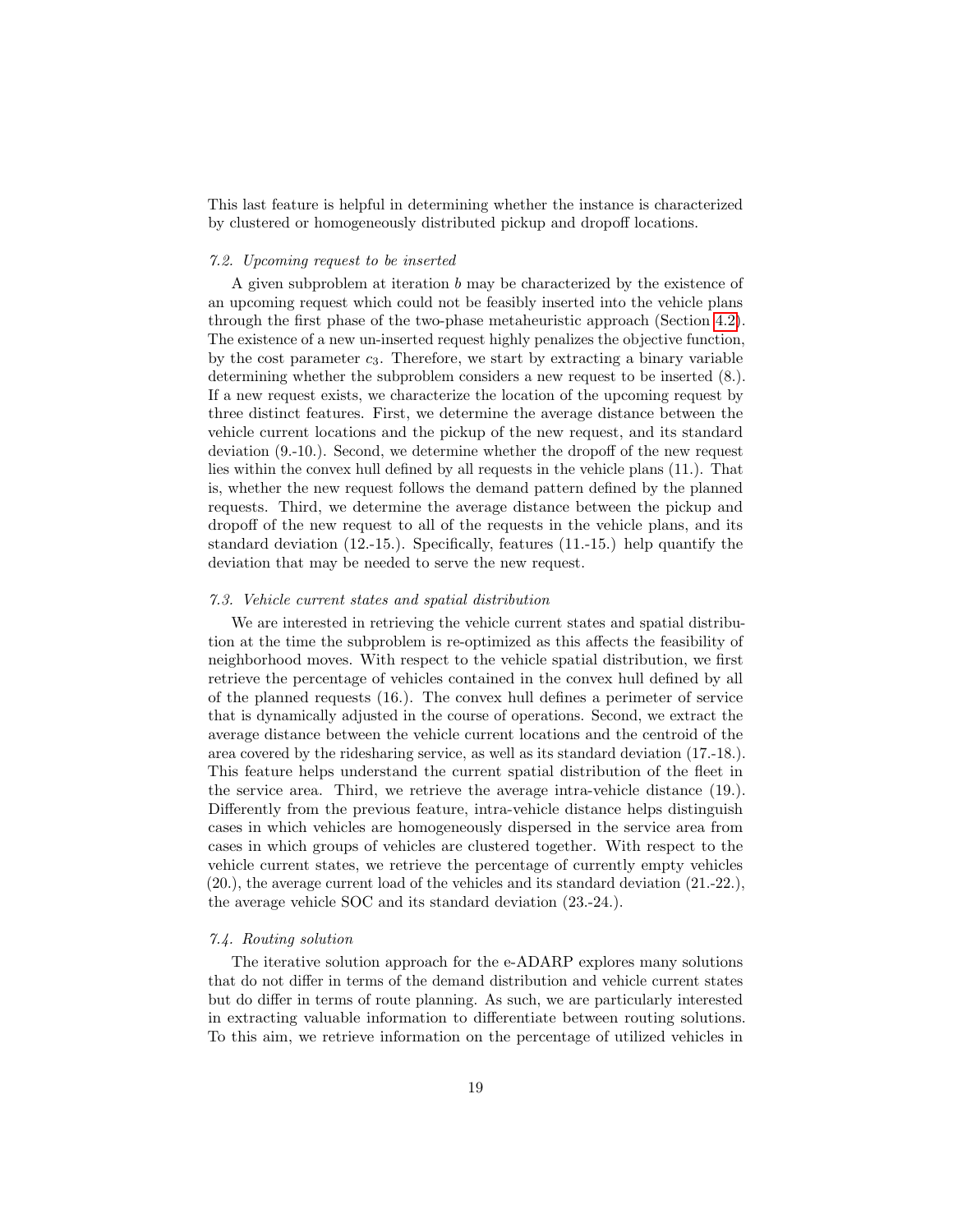the solution (25.), the average number of planned requests per vehicle and its standard deviation (26.-27.), the average vehicle travel time (28.) and excess ride time per served request (29.). Furthermore, we extract aggregate information derived from the sequence in which requests are served within the vehicle plans. Specifically, we retrieve the average vehicle loads along their planned routes and their standard deviation (30.-31.), the average vehicle tour length and its standard deviation (32.-33.), the average number of edges per vehicle tour and its standard deviation (34.-35.), and the average vehicle charging time per visited station and its standard deviation (36.-37.). We further explore features which depend on the vehicle routes and are derived from the travel time cost matrix. Specifically, we extract the average vehicle travel time per traversed arc and its standard deviation (38.-39.), the fraction of unique travel times from the vehicle plans (40.). These last features help determine whether vehicle routes are composed of edges characterized by similar/equal distance (i.e., travel time).

# 7.5. Current and past LNS iterations

At any given iteration, it is possible to exploit information from previous iterations of the search. That is, we would like to know the size of the neighborhood that we are currently willing to explore (41.) but also how far we are located, in terms of objective function value, from the beginning of the search. To this end, we retrieve the percentage cost difference between the current solution and the initial solution (42.), the percentage cost difference between the current solution and the last incumbent solution (43.), the percentage of requests added to the request bank (44.), the percentage decrease in temperature for the initial SA temperature (45.), and the iteration number (46.).

# <span id="page-19-0"></span>8. Numerical experiments

This work employs real data from 24,400 Uber ride-shares during a one-week period in San Francisco (CA, USA), obtained by extracting pickup/dropoff locations and times from published GPS logs<sup>[1](#page-19-1)</sup>, as described in [Bongiovanni](#page-34-0) [et al.](#page-34-0) [\(2019\)](#page-34-0). The time series showing the number of ridesharing requests from the Uber dataset is provided in Figure [2.](#page-20-0) For the purpose of our tests, we slice the dataset into 244 100-request dynamic scenarios. Note that larger scenarios are not necessarily more difficult to solve, as complexity depends on the size of the encountered subproblems, which in turn depends on the demand distribution and arrival rate. We construct a 15-minutes time window around the request pickup/dropoff times and assume instantaneous booking times (i.e.,  $\lambda \to \infty$ ). The travel time between latitude/longitude locations is approximated by the Eucledian distance multiplied by a factor of 300. The maximum ride time is considered fixed for all requests and is set to 30 minutes. We consider a fixed fleet size of 10 vehicles, with a maximal capacity of 15 passengers, a

<span id="page-19-1"></span> $1$ [https://github.com/dima42/uber\protect\discretionary{\char\hyphenchar\](https://github.com/dima42/uber\protect \discretionary {\char \hyphenchar \font }{}{}gps-analysis/tree/master/gpsdata) [font}{}{}gps-analysis/tree/master/gpsdata](https://github.com/dima42/uber\protect \discretionary {\char \hyphenchar \font }{}{}gps-analysis/tree/master/gpsdata)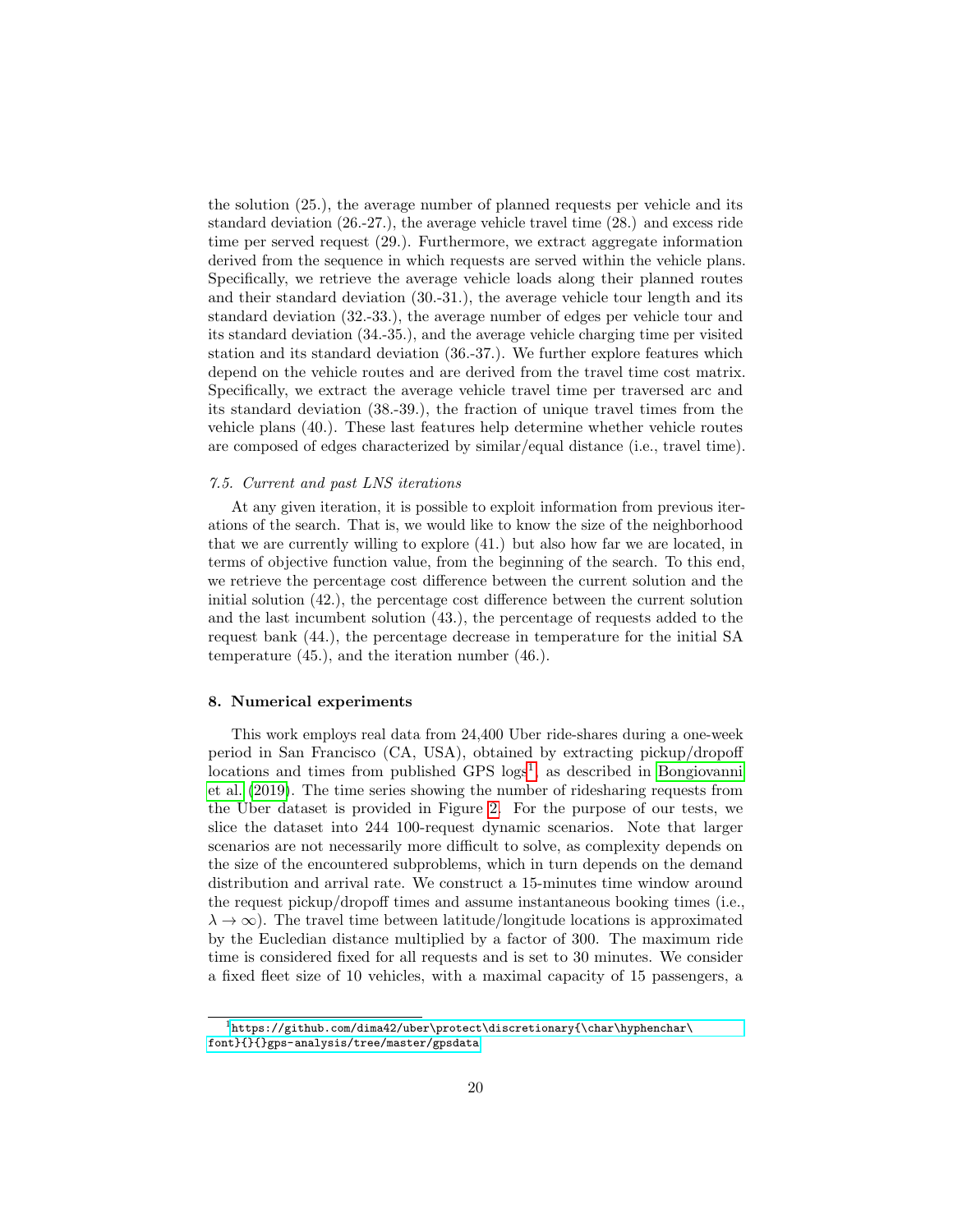<span id="page-20-0"></span>

Figure 2: Number of ridesharing requests from the Uber dataset

nominal battery capacity of 14.85 kWh, and discharge/recharge rates of 0.055 kWh per minute. These values are extracted from the technical specifications of the electric-autonomous shuttles manufacturer Navya<sup>[2](#page-20-1)</sup>. The fleet size has been chosen such that, under the fore-mentioned conditions, 65 percent of the total demand can be served by a greedy insertion algorithm, on average. As in [Bongiovanni et al.](#page-34-0) [\(2019\)](#page-34-0), we extract the locations of the charging stations form the Alternative Fueling Station Locator from the Alternative Fuels Data Center (AFDC) of the U.S. Department of Energy<sup>[3](#page-20-2)</sup>. We assume that vehicles can recharge along their routes to a set of 10 randomly-chosen charging stations, which also serve as destination depots. Vehicles can return to destination depots with no less than 10 percent of remaining battery capacity, i.e.,  $r = 0.1$ .

The simulation-based optimization procedure described in Section [4](#page-8-0) was implemented with Julia v. 1.2 [\(Dunning et al., 2017\)](#page-34-13) and applied to each one of the 100-request dynamic scenarios. Results were obtained by running each of the simulated scenarios in parallel, by using an Intel Xeon based cluster employing two cores per node on Skylake processors running at 2.3 GHz. The second re-optimization phase is triggered any time an incoming request cannot be directly inserted and when there are at least four planned requests in the vehicle routes. Solutions that do not include the incoming request or, succesively, any other request from the vehicle routes incur into an arbitrararily-high fixed penalty cost  $c_3 = 1000$ . As in [Bongiovanni et al.](#page-34-0) [\(2019\)](#page-34-0),  $c_1$  is set to 0.75 while  $c_2$  is set to 0.25, i.e., the total vehicle travel time accounts for 75 percent of the objective function score and the total excess ride time accounts for 25 percent.

The destroy and repair operators considered in this work closely follow the ones proposed in [Ropke & Pisinger](#page-37-1) [\(2006\)](#page-37-1). Namely, we adopt all of their destroy (i.e., random, Shaw, and worst) and most of their repair (i.e., basic greedy, regret-2, and regret-3) heuristics. As such, the destroy-repair couples considered in this work, i.e.,  $(d_l, r_n)$ , are obtained by combinations of  $d_l \in \{1 : \text{Random } (R), 2 : \}$ Shaw  $(S), 3$ : Worst  $(W)$ } and  $r_n \in \{1 : \text{Greedy } (G), 2 : \text{Regret2 } (R2), 3 : \text{Regret2 } (R2) \}$ 

<span id="page-20-2"></span><span id="page-20-1"></span> $^{2}$ <https://www.hevs.ch/media/document/1/fiche-technique-navettes-autonomes.pdf>  $3$ [https://afdc.energy.gov/stations/#/find/nearest](https://afdc.energy.gov/stations/##/find/nearest)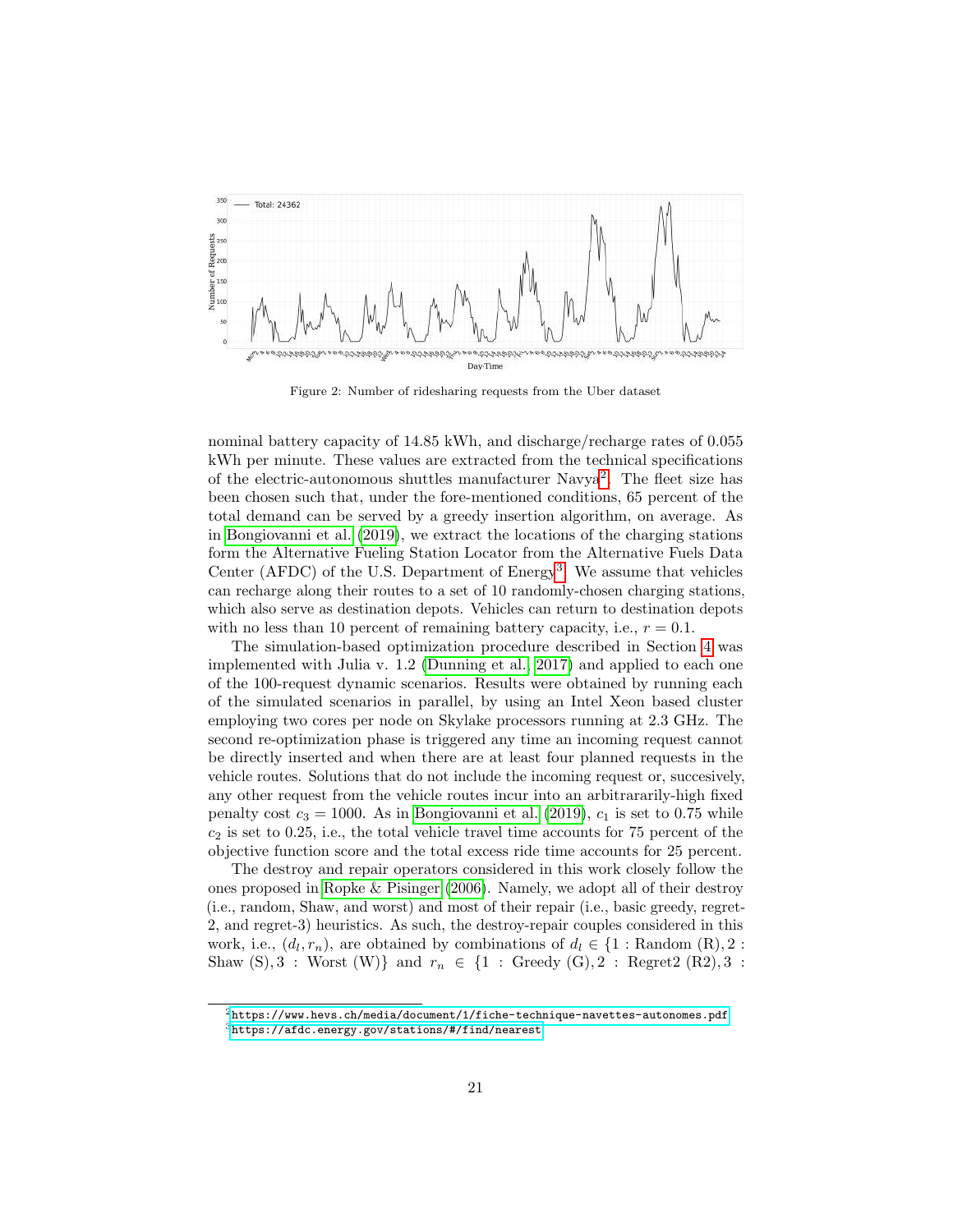Regret3 (R3). Namely, we consider the following LNS algorithms  $(d_l, r_n)$ : {Alg. 1 : R-G, Alg. 2 : R-R2, Alg. 3 : R-R3, Alg. 4 : S-G, Alg. 5 : S-R2, Alg. 6 :  $S-R3, Alg. 7: W-G, Alg. 8: W-R2, Alg. 9: W-R3$ . The search is composed of a total of 100 iterations and is notably shorter than what is typically reported in the literature. This choice is motivated by the limited computational time available to make modifications to the vehicle plans in the context of online operations (e.g., 5 seconds). Consequently, the search does not have time to explore the solution space for thousands of iterations.

As in [Ropke & Pisinger](#page-37-1) [\(2006\)](#page-37-1), the SA parameters, notably the initial temperature and the cooling rate, are set by assuming that a move that is 5 percent worse than the current solution is accepted with a 50 percent probability and that this probability converges to zero towards the end of the search. Note that given that infeasible solutions incur the high cost parameter  $c_3$ , they are mainly allowed to be explored at the beginning of the search. That is, if the incoming request can only be inserted at the cost of infeasibility for another request. In this case, the search begins from an infeasible solution and attempts to recover feasibility in successive iterations. This choice is motivated by the limited time to modify vehicle routes, in the context of our online approach. Note that preliminary results had confirmed that over-exploring infeasible solutions in the context of real-time decision making may decrease our ability to find locally optimal solutions.

#### 8.1. Labeled dataset

The labeled dataset is constructed following the principle described in Section [6.](#page-15-0) At each iteration during the search, we employ each of the nine competing destruction-repair algorithms a sufficiently large number of times to collect meaningful statistics, i.e.,  $M = 200$  times. The size of the neighborhood is drawn from a uniform interval which considers removing and reinserting at least four requests (i.e.,  $q_{min} = 4$ ) and up to 45 percent (i.e.,  $q_{max} = 0.45 \times \bar{n}$ ) of the vehicle routes. For each algorithm, the expected performance is successively computed as the ratio of accepted neighborhood moves over the M trials.

This procedure resulted in a total of 1,728,936 labeled datapoints, homogeneously distributed among the nine competing algorithms. Distributions on the ratio of accepted neighborhood moves from the labeled dataset are shown in Figure [3\(](#page-22-0)a). As expected, the first three LNS algorithms, which refer to the random removal operator, feature distributions that resemble the normal distribution. The remaining six LNS algorithms feature a peak at low acceptance rates below five percent and a second peak at high acceptance rates above 95 percent. This result is to be expected since these LNS algorithms employ destruction operators that follow a specific logic that may work remarkably well or poorly on selected problems. This last observation is further confirmed by the distributions on the expected objective function improvement for accepted neighborhood moves exceeding 50 percent. As shown in Figure  $3(b)$ , the first three LNS algorithms are more likely to produce neighborhood moves of lower quality with respect to the remaining six LNS algorithms. Furthermore, these LNS algorithms seem to be able to both refine and highly improve the current solution.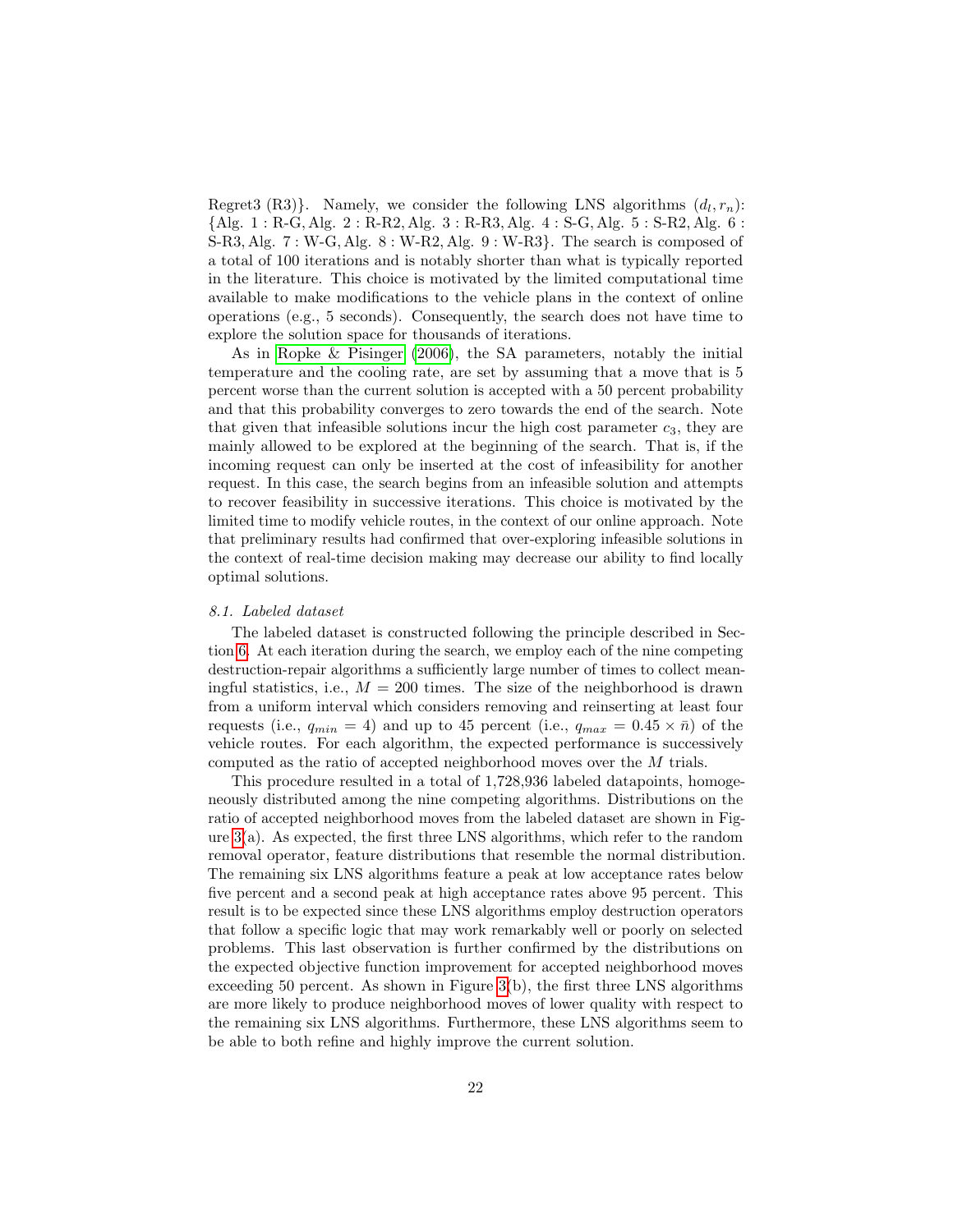<span id="page-22-0"></span>

Figure 3: Labeled dataset: (a) percentage of accepted neighborhood moves, (b) expected objective function improvement with at least 50 percent accepted neighborhood moves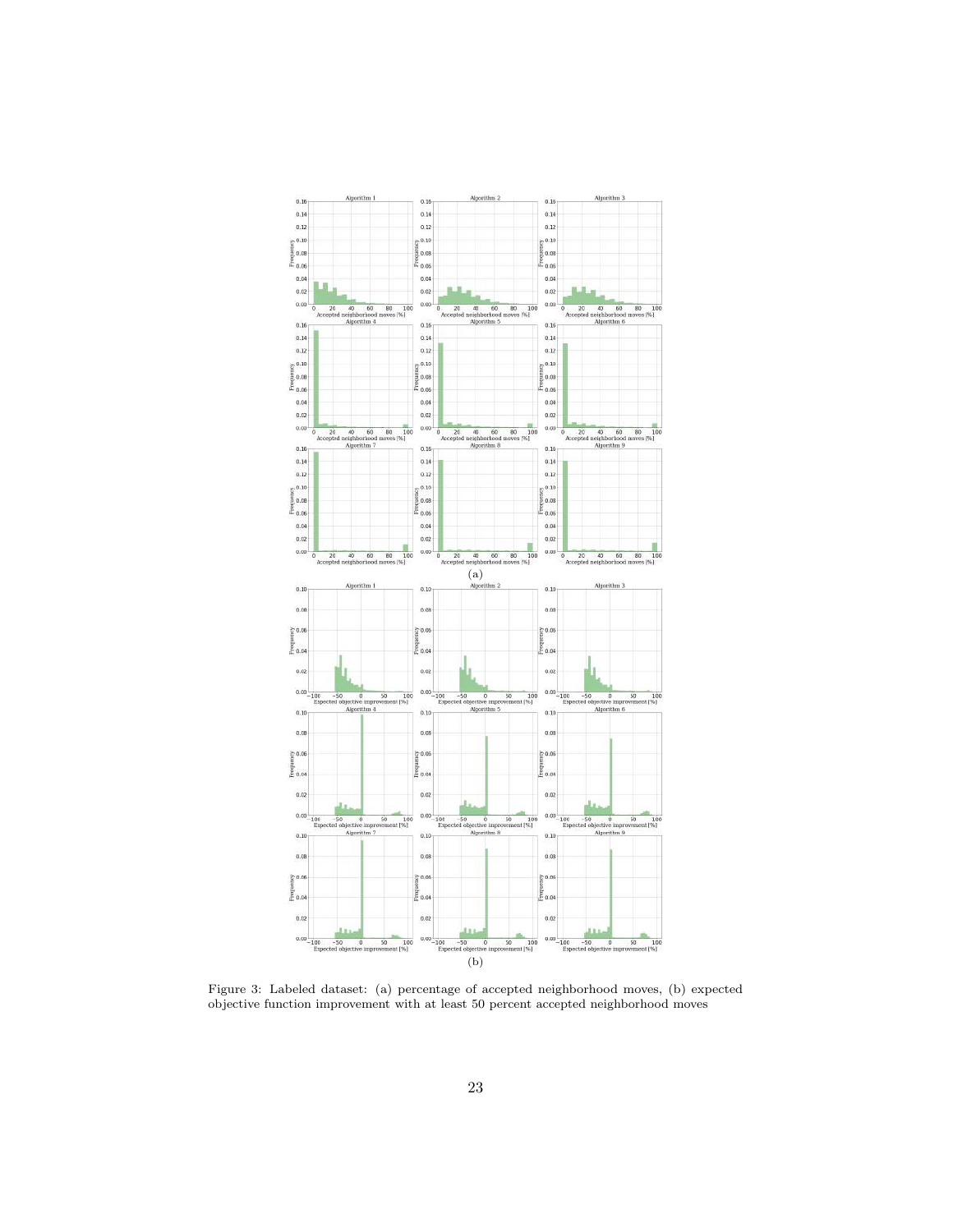<span id="page-23-0"></span>

Figure 4: Labeled dataset and simple insertion: (a) Difference in terms of total number of accepted requests, (b) Average CPU time at each iteration of the search

The produced labeled dataset in Figure [3](#page-22-0) contains examples of moves from the re-optimization policy we aim at learning. Specifically, our re-optimization policy is applied to static subproblems, encoutered in the course of the dynamic operations, to increase our chances of inserting new requests. Figure  $4(a)$  shows the difference in the total number of accepted requests between the labeled dataset and a simple greedy insertion strategy (i.e., the first phase in the twophase heuristic approach). As it can be noted, the proposed re-optimization policy has a positive effect on the total number of accepted requests, which increases by up to 24 percent with respect to a simple greedy insertion policy in the simulated dynamic scenarios. In only about eight percent of the scenarios, the re-optimization phase may lead to a lower number of accepted requests, by about three percent on average.

As shown in Figure [4\(](#page-23-0)b), the extensive methodology used to produce the labeled dataset is not suitable for real-time decision processes given its computational burden. Specifically, each iteration of the extensive LNS-based approach used to produce the labeled dataset can take up to about 50 minutes. As such, the re-optimization policy is learned through a statistical learning approach and efficiently re-applied to new online problem instances.

# 8.2. Machine learning results

A total of nine random forest classifiers are trained on the labeled dataset by the use of the ScikitLearn library<sup>[4](#page-23-1)</sup>. Information from a 20 randomly-selected dynamic scenarios is completely excluded from the labeled dataset to compose a validation set for the re-application of the trained models online. As customary in the ML literature, 75 percent of the remaining labeled set is selected for training, and the other 25 percent for testing. The dataset is split into training

<span id="page-23-1"></span><sup>4</sup><https://scikit-learn.org/stable/>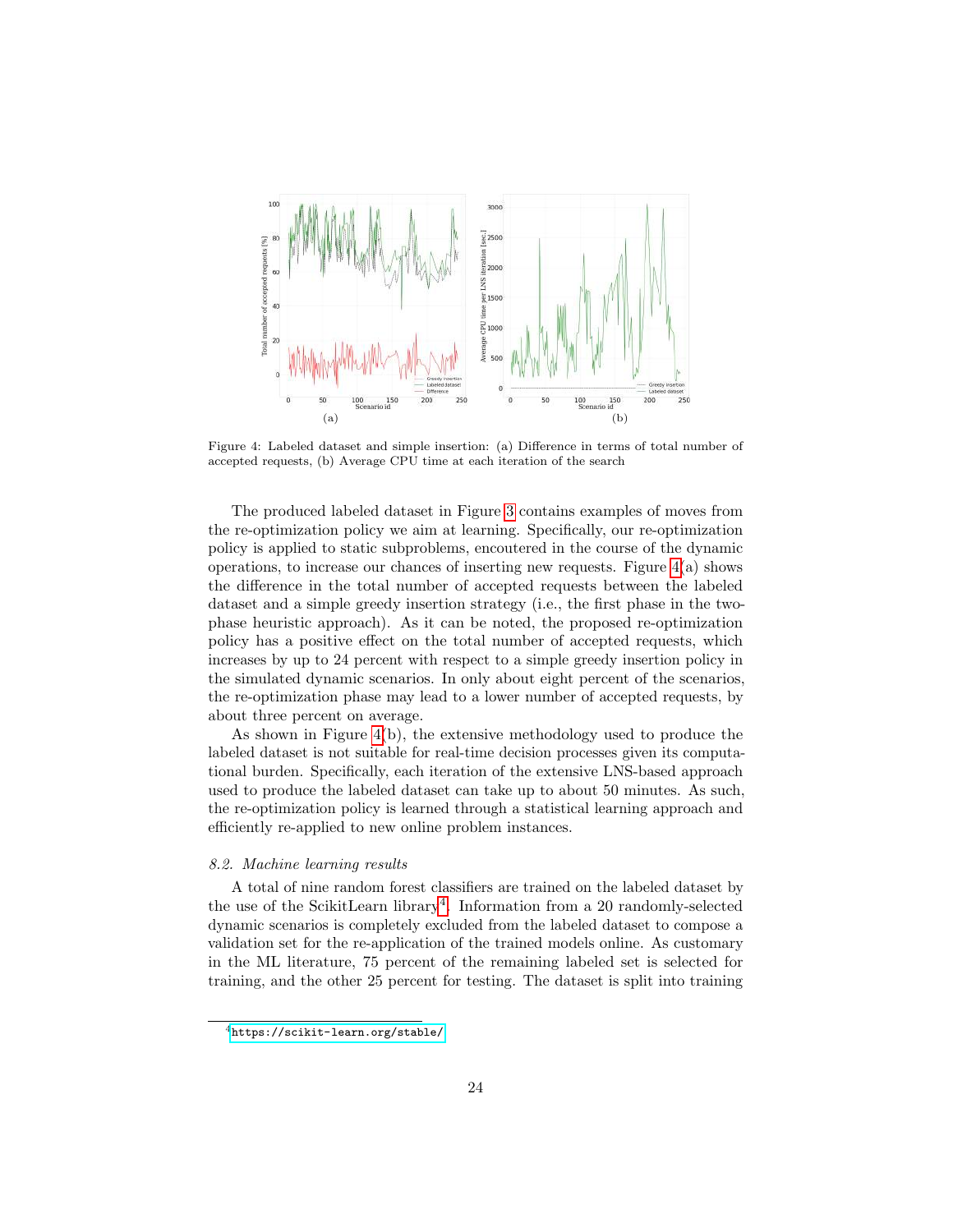<span id="page-24-0"></span>

Figure 5: Relationship between the size of the random forest and (a) the prediction time, (b) the log-loss prediction accuracy for RF classifier 9.

<span id="page-24-1"></span>Table 2: Performance measures obtained for the nine RF regressors on the train and test dataset

| RF classifier  | Imbalance $0/1$ | Accuracy | Precision | Recall | Specificity | OOB  |
|----------------|-----------------|----------|-----------|--------|-------------|------|
|                | 1.97            | 0.80     | 0.70      | 0.73   | 0.84        | 0.80 |
| $\overline{2}$ | 0.75            | 0.75     | 0.78      | 0.78   | 0.71        | 0.86 |
| 3              | 0.72            | 0.75     | 0.78      | 0.79   | 0.70        | 0.75 |
| $\overline{4}$ | 9.60            | 0.94     | 0.68      | 0.76   | 0.96        | 0.94 |
| 5              | 5.07            | 0.89     | 0.64      | 0.77   | 0.91        | 0.89 |
| 6              | 4.99            | 0.88     | 0.63      | 0.78   | 0.91        | 0.88 |
| 7              | 6.50            | 0.90     | 0.61      | 0.75   | 0.93        | 0.91 |
| 8              | 4.48            | 0.87     | 0.62      | 0.72   | 0.90        | 0.87 |
| 9              | 4.41            | 0.86     | 0.62      | 0.71   | 0.90        | 0.87 |

and testing such that the two datasets feature an equal ratio between the 0-1 labels.

The size of each RF classifier is determined experimentally by inspecting the predictive performance of the classifiers for forests composed of 1 to 500 trees. As shown in Figure [5\(](#page-24-0)a), prediction time is quasi-linearly correlated with the size of the forest. Specifically, increasing the size of the forest from 1 to 500 trees increases the prediction time by a factor of 10. However, as shown in Figure  $5(b)$ , in our case the RF classifiers do not need to be composed of more than 100 trees to keep confident predictions. As such, we only train larger forests composed of 500 trees to extract feature importance statistics. On the training dataset, each RF classifier is further optimized with respect to selected hyperparameters, i.e., the maximal number of features and minimal number of samples per split, using grid search and k-fold cross-validation. The optimal parameters are chosen from the results obtained on five folds and by considering the F1 score.

Table [2](#page-24-1) shows performance measures obtained for each of the nine trained classification models by applying them on the test dataset. Column "Imbalance  $0/1$ " shows the ratio between class 0, i.e., do not employ RF classifier i, and class 1, i.e., do employ RF classifier i. As it can be noticed, some of the RF classifiers are trained on highly imbalanced examples. Specifically, the training dataset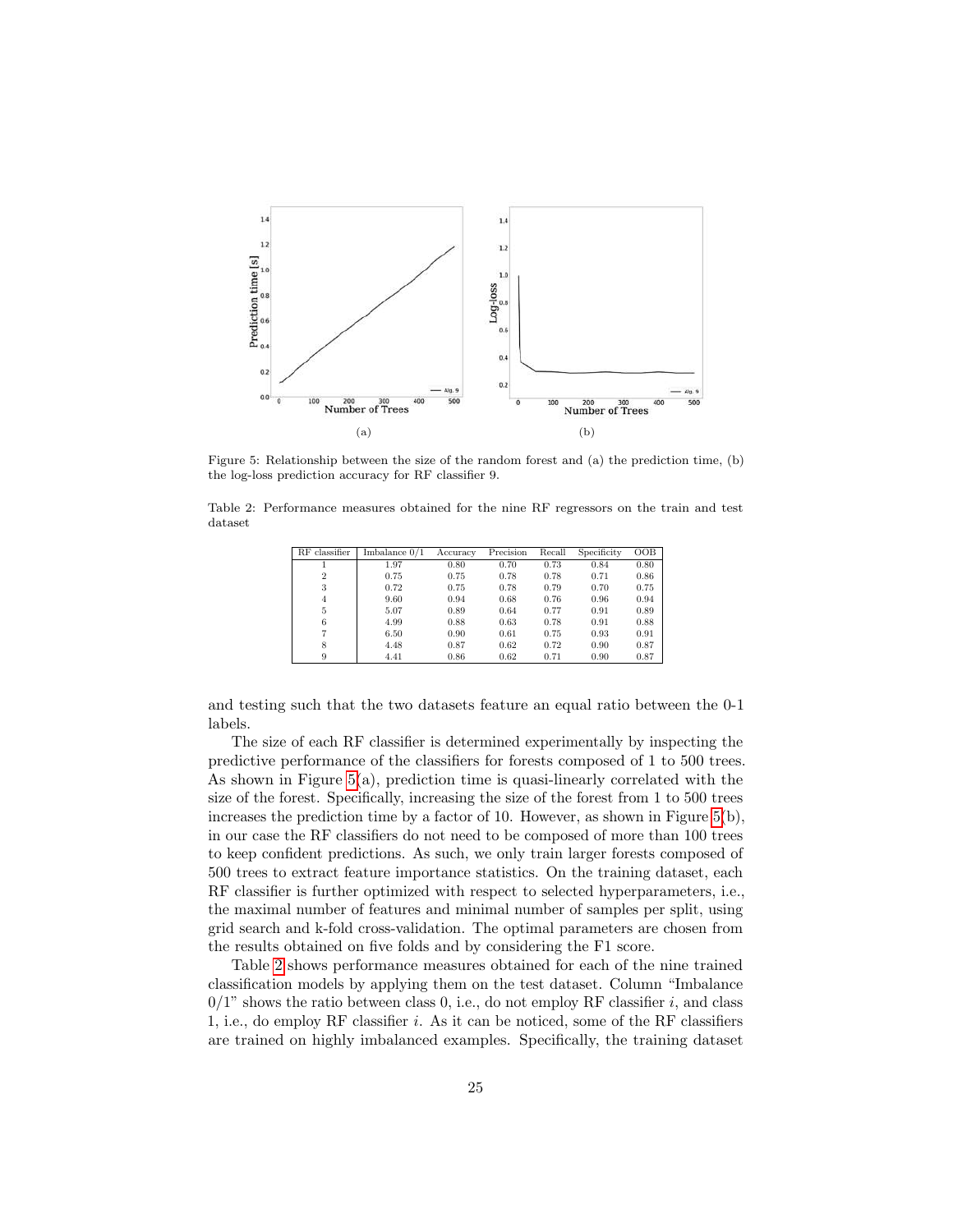<span id="page-25-0"></span>

Figure 6: Average feature importance

contains more examples of class 0 rather than class 1, with the exception of RF classifiers 2 and 3. Imbalanced datasets are tackled by assigning weights to the classes, which are computed based on the bootstrap sample for every tree grown [\(Chen et al., 2004\)](#page-34-14). However, this feature of the datasets may be responsible for the relatively lower precision and recall metrics. Nonetheless, as shown by the recall (i.e., the percentage of positive labels classified as such) and the specificity (i.e., the percentage of negative labels classified as such), the RF classifiers can accurately predict both class 0 and class 1. Note that in the case of imbalanced data the accuracy is not very meaningful, we therefore choose it as our metric of preference. Finally, note that RF classifiers 1, 2, and 3, which are associated with the random destroy operator, show relatively lower performance metrics.

#### 8.3. Feature importance

The average importance of the 46 extracted features, described in Section [7,](#page-16-0) for the classification problem is shown in Figure [6.](#page-25-0) As a reminder from Section [5.2,](#page-14-0) in RFs feature importance is measured by the average decrease in impurity brought by each feature and between successive nodes in each tree. Impurity can be interpreted as the average variance reduction brought by each feature. As it can be noticed from Figure [6,](#page-25-0) the first four features decrease the average impurity the most. These features relate to the current SA temperature (or the correlated current LNS iteration), the drawn neighborhood size, and the current objective function improvement with respect to the beginning of the search. Indeed, our ability to improve the current solution depends on history from previous iterations and on the size of the explored neighborhood. For example, it is likely that a solution is highly improved at the beginning of the search and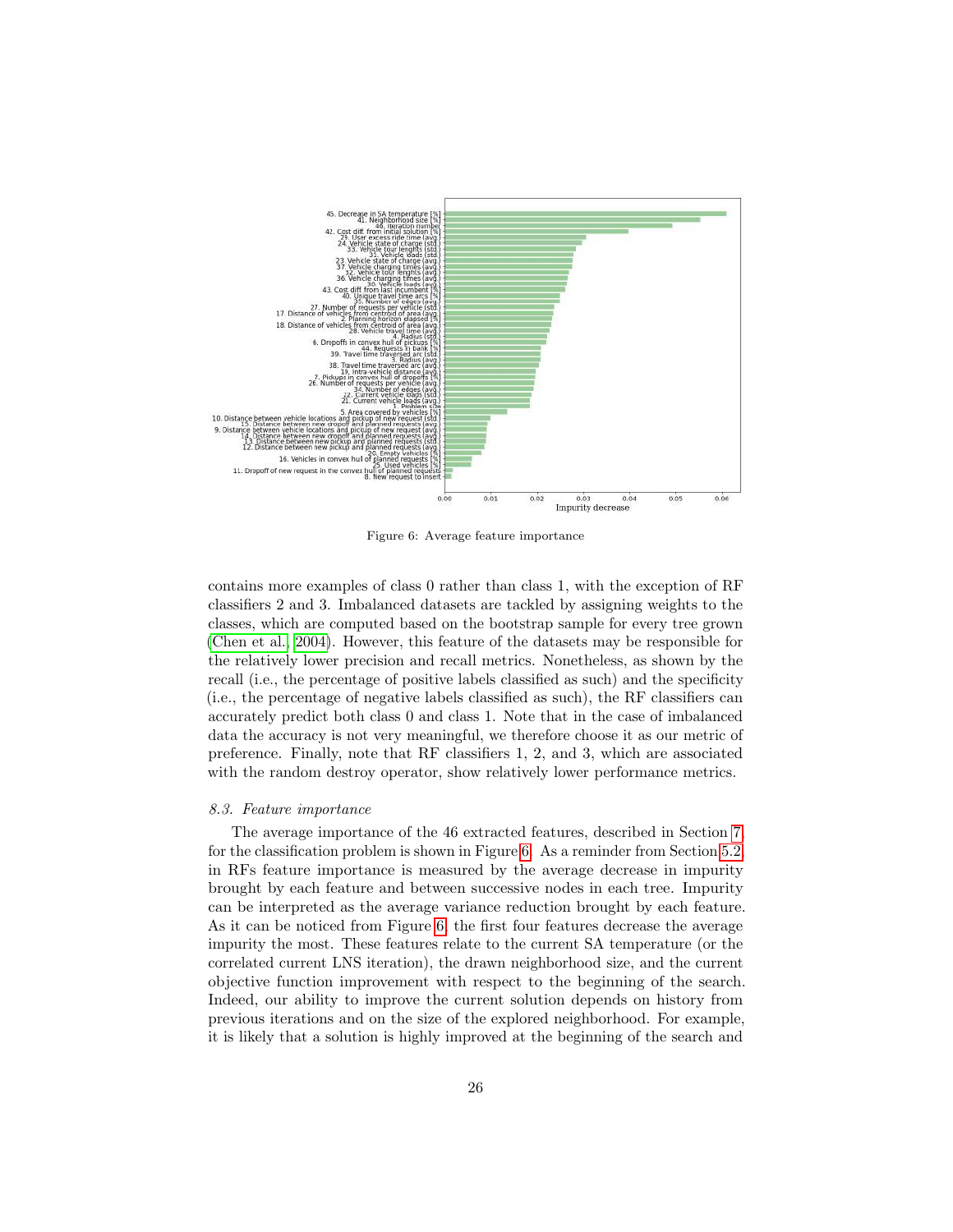only refined at consecutive iterations. Moreover, note that the SA temperature decreases with following iterations. This implies that, at later iterations, accepted solutions can only strictly improve the current objective function. It is therefore reasonable to assume that worsening solutions are most probably accepted at the beginning of the search, as they are controlled by the SA temperature. Solution acceptance depends on the current objective function value, which is provided by the fourth most important feature with respect to the objective function value at the beginning of the search. The next three most important features relate to user excess ride times, vehicle state of charge, and vehicle tour lenghts. Indeed, these features play a significant role in the e-ADARP and impose hard timing constraints. Finally, note that there are features which do not seem to play a significant role in the studied problem. Some of these features relate to the number of employed and idle vehicles. Note that, in the studied scenarios, vehicles are over-capacitated and so capacity does not pose an issue for feasibility. This feature may therefore impact the importance of vehicle use and availability. Finally, it is also interesting to note that the presence of new requests to be inserted does not seem to play a significant role in the ability of the algorithms to improve the current solution. This last observation can be interpreted in two ways. First, all algorithms may find new insertions difficult. Second, all algorithms may find new insertions easy, as new requests can always be inserted at the cost of infeasibility at the beginnig of the search.

## 8.4. MLNS Results

The trained RF classifiers are re-applied on the encoutered static e-ADARP subproblems on the dynamic e-ADARP instances from the validation dataset, in the context of the MLNS explained in Section [4.2.](#page-10-0) The proposed MLNS methodology is compared to a large neighborhood search (LNS), a random selection mechanism (RAND), and an adaptive large neighborhood search (ALNS). The LNS approach is composed of a fixed destroy-repair couple, namely a worst removal operator and a greedy reinsertion operator. The RAND approach randomly selects destroy-repair couples at each iteration during the search. The ALNS approach follows the score updating methodology proposed [Ropke &](#page-37-1) [Pisinger](#page-37-1) [\(2006\)](#page-37-1). However, given the limited number of iterations to gather statistics, the parameter of the ALNS are set such that operators weights are updated more frequently and react faster to changes in the effectiveness of the operators. Specifically, we set the ALNS reaction factor r to 0.4 and update the operators scores every 10 iterations.

We assume that vehicle route modifications are performed on processors with eight cores and that computations do not need more than two cores. As such, each search mechanism (i.e., LNS, RAND, ALNS, and MLNS) is run on four parallel optimization processes which terminate after 100 iterations. At the end of each parallel re-optimization, we select the solution resulting in the maximal objective function value improvement for the current static e-ADARP subproblem.

In order to compare the outcomes of LNS, RAND, ALNS, and MLNS, we simulate each dynamic instance from the validation set 150 times, resulting in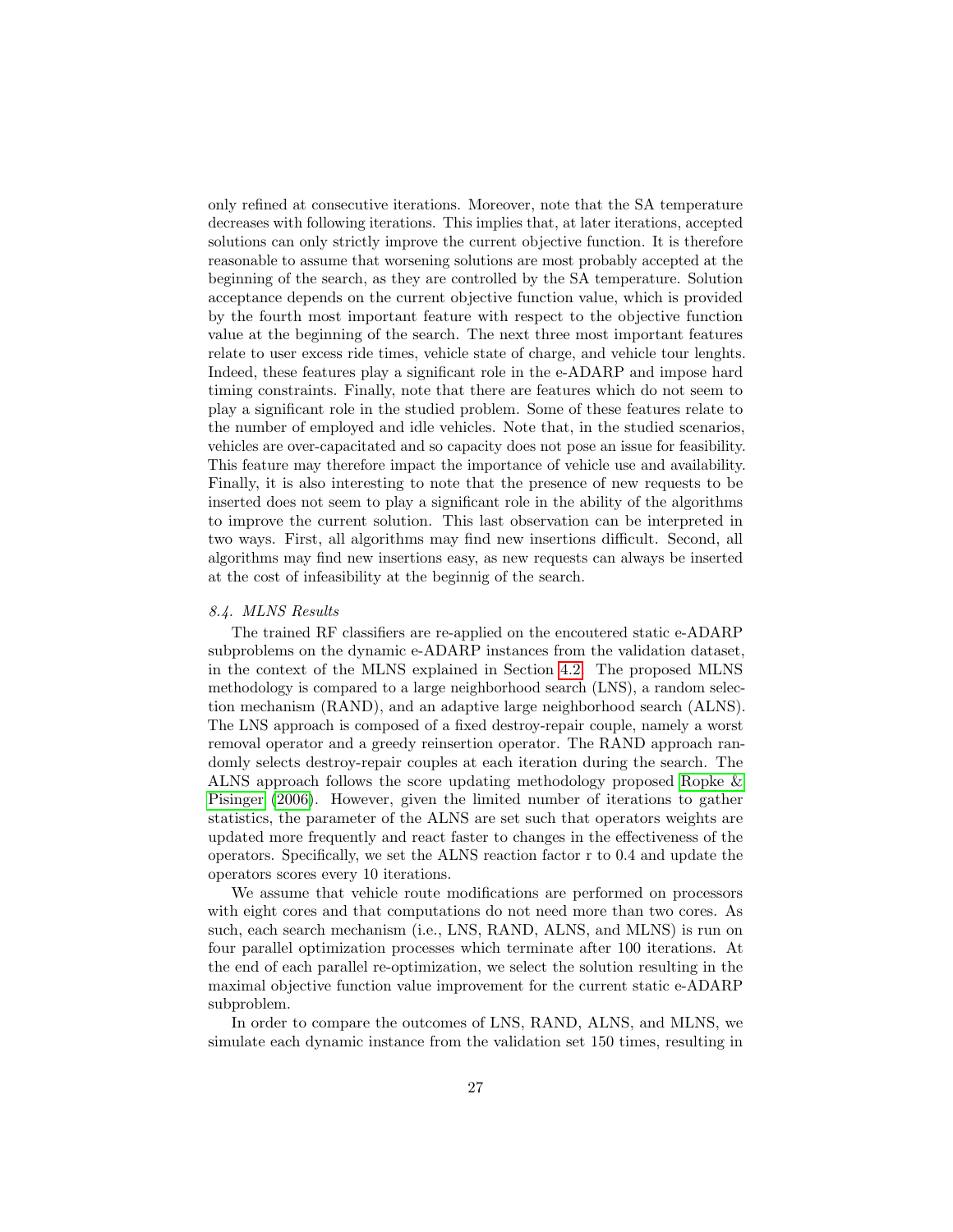<span id="page-27-0"></span>

Figure 7: Distribution of the size of the encountered e-ADARP subproblems

<span id="page-27-1"></span>Table 3: Percentage of times LNS, RAND, ALNS, MLNS produces the highest-quality solution, based on the subproblem size and within a limit of 100 iterations

| Size | #Subproblems | NONE [%] | LNS [%] | RAND <sup>[%]</sup> | ALNS [%] | $MLNS$ [%] |
|------|--------------|----------|---------|---------------------|----------|------------|
| 5    | 25           | 28.0     | 8.0     | 24.0                | 32.0     | 8.0        |
| 10   | 1036         | 35.33    | 19.50   | 8.59                | 17.95    | 18.63      |
| 15   | 3264         | 37.53    | 15.56   | 2.91                | 17.06    | 26.93      |
| 20   | 7152         | 34.06    | 16.47   | 2.04                | 18.55    | 28.87      |
| 25   | 8132         | 40.54    | 15.43   | 1.80                | 15.58    | 26.65      |
| 30   | 9497         | 35.74    | 15.33   | 1.74                | 17.06    | 30.14      |
| 35   | 11505        | 34.69    | 15.15   | 1.89                | 16.04    | 32.23      |
| 40   | 16177        | 45.14    | 12.01   | 2.26                | 12.78    | 27.81      |
| 45   | 18154        | 54.65    | 10.40   | 2.16                | 10.25    | 22.54      |
| 50   | 10568        | 60.72    | 8.63    | 2.02                | 8.39     | 20.23      |
| 55   | 3729         | 66.24    | 8.50    | 1.45                | 7.62     | 16.20      |
| 60   | 470          | 65.53    | 7.87    | 3.19                | 7.66     | 15.74      |

about 90,000 static e-ADARP subproblems. We then retrieve performance statistics on the competing search mechanisms on each static e-ADARP subproblem encountered while running the simulated dynamic instances. The distribution on the size of the encountered static e-ADARP subproblems is provided in Figure [7.](#page-27-0) Note that in the course of the dynamic e-ADARP scenarios, we solve subproblems of size ranging between 5 and 60 requests, and most frequently solve subproblems of size 40-45 requests.

Table [3](#page-27-1) shows the percentage of times that LNS, RAND, ALNS, and MLNS produced the highest-quality solution, based on the objective function value and within a limit of 100 iterations. The results are organized by increasing size of the encountered static e-ADARP subproblems. Note that the frequency on the size of such subproblems follows the distribution shown in Figure [7.](#page-27-0) Column "none" represents the percentage of times that none of the search mechanisms could improve the solution of the static e-ADARP subproblem at hand. Note that the size of the encountered subproblem linearly relate to our ability to improve the routing solution. In particular, for subproblems of size 45 and above, we are able to improve the current routing solutions less than 50 percent of the times. However, these are also the subproblems in which we note the advantage of employing MLNS with respect to the other search mechanisms. Note that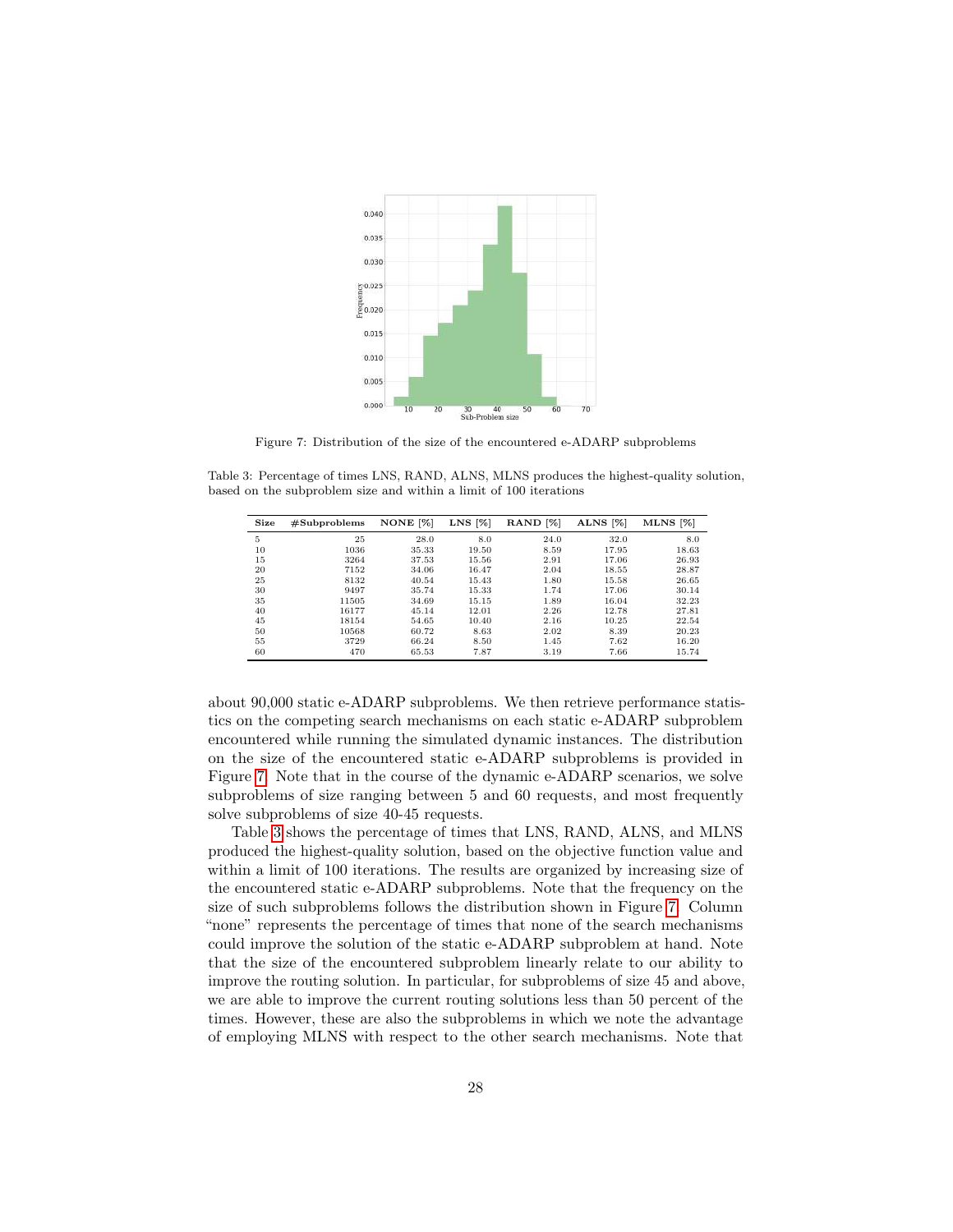| Size | #Subproblems | MLNS-LNS [%] | MLNS-RAND <sup>[%]</sup> | MLNS-ALNS [%] |
|------|--------------|--------------|--------------------------|---------------|
| 5    | 18           | 4.25         | $-0.01$                  | $-0.01$       |
| 10   | 670          | 2.96         | 0.38                     | 0.85          |
| 15   | 2039         | 22.28        | 4.37                     | 4.48          |
| 20   | 4716         | 28.24        | 6.36                     | 5.11          |
| 25   | 4835         | 21.57        | 6.04                     | 6.15          |
| 30   | 6103         | 25.99        | 6.81                     | 6.53          |
| 35   | 7514         | 27.32        | 9.28                     | 8.35          |
| 40   | 8875         | 24.34        | 9.52                     | 9.25          |
| 45   | 8232         | 19.25        | 7.97                     | 7.89          |
| 50   | 4151         | 14.88        | 7.46                     | 7.06          |
| 55   | 1259         | 8.33         | 2.64                     | 1.60          |
| 60   | 162          | $-1.45$      | $-1.17$                  | $-0.73$       |

<span id="page-28-0"></span>Table 4: Expected difference in the objective function improvement based on the subproblem size and within a limit of 100 iterations: MLNS - LNS, MLNS - RAND, MLNS - ALNS

<span id="page-28-1"></span>Table 5: Percentage of times LNS, RAND, ALNS, MLNS insert new requests, based on the subproblem size and within a limit of 100 iterations

| Problem size | $#Sub-problems$ | $LNS$ [%] | RAND <sup>[%]</sup> | ALNS [%] | MLLNS [%] |
|--------------|-----------------|-----------|---------------------|----------|-----------|
| 5            | 18              | 88.89     | 94.44               | 94.44    | 94.44     |
| 10           | 670             | 3.73      | 7.16                | 6.57     | 7.91      |
| 15           | 2039            | 14.96     | 39.33               | 39.28    | 45.46     |
| 20           | 4716            | 25.91     | 55.03               | 56.79    | 63.80     |
| 25           | 4835            | 36.96     | 57.68               | 57.5     | 65.92     |
| 30           | 6103            | 33.62     | 58.59               | 58.95    | 67.61     |
| 35           | 7514            | 28.13     | 51.96               | 53.21    | 64.19     |
| 40           | 8875            | 22.54     | 42.86               | 43.30    | 55.74     |
| 45           | 8232            | 18.29     | 34.16               | 34.27    | 45.15     |
| 50           | 4151            | 15.15     | 25.87               | 26.43    | 36.40     |
| 55           | 1259            | 10.17     | 18.67               | 20.17    | 22.32     |
| 60           | 162             | 15.43     | 14.81               | 14.20    | 12.96     |

MLNS is only comparable to the other search mechanisms for small-size problems of size 10 or less, as these problems can be easily solved by all approaches.

Table [4](#page-28-0) shows the expected difference in the solution quality between LNS, RAND, ALNS, and MLNS, based on the percentage improvement in the objective function value and within a limit of 100 iterations. As for the previous table, the results are organized by increasing size of the encountered static e-ADARP subproblems. As it can be noted, MLNS outperforms LNS by up to about 28 percent on instances of size 15 to 50, on average. On the same instances, it also outperforms RAND by up to about 9.5 percent and ALNS by up to about 9.25 percent, on average. Only for small-scale and large-scale problems, MLNS is outperformed by the competing search mechanisms. This can be explained by the fact that MLNS is trained on few examples of subproblems of such size and it can therefore hardly generalize to small-scale and large-scale static e-ADARP subproblems. Furthermore, there is little room for improvement for small subproblems, e.g., with 0-5 requests, and for large subproblems, with 55-60 requests. In the former case, the limited size of the subproblems implies a limited number of options for destroying and repairing vehicle paths, and thus improving the objective function. In the second case, the large size of the subproblems implies a limited number of feasible options to destroy and repair the crowded vehicle paths.

Table [5](#page-28-1) shows the percentage of times that LNS, RAND, ALNS, and MLNS inserted new requests within a limit of 100 iterations. These new requests cannot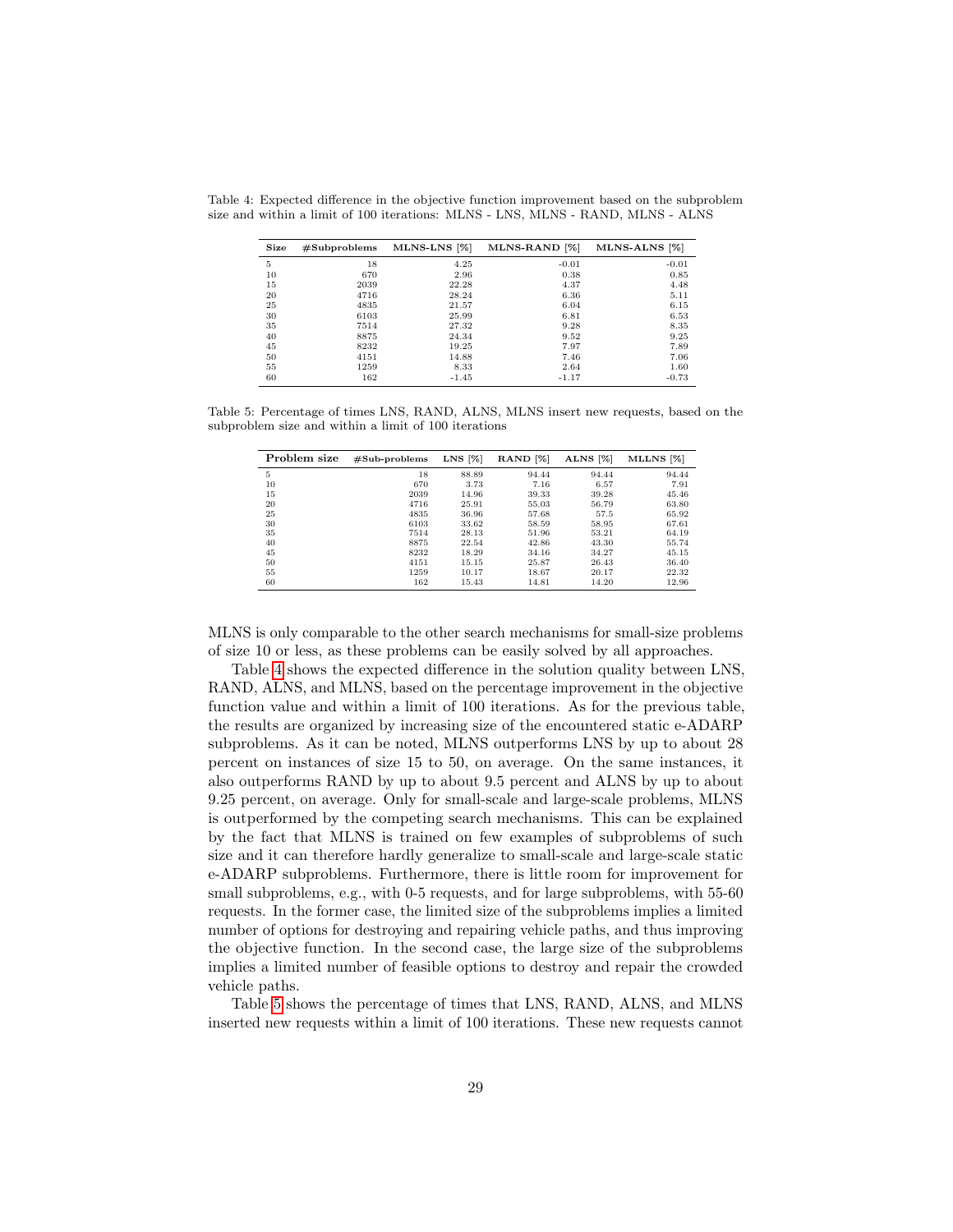<span id="page-29-0"></span>

Figure 8: Heatmap of the percentage of times: (a) we draw between 1 to 9 algorithms, (b) algorithm 1 to 9 was drawn.

not simply be inserted within the vehicle plans via a greedy insertion algorithm (i.e., the first phase of our two-phase approach). As with the previous tables, the results are organized by increasing size of the static e-ADARP subproblems encountered. As it can be noted, MLNS is able to insert a higher percentage of new requests for subproblems between 10 and 55 requests. Specifically for subproblems with a size between 30 and 50 requests, MLNS increases the probability of inserting new requests up to about 12% with respect to ALNS. As for the results shown in Table [4,](#page-28-0) MLNS performs as well or slightly worse than LNS, RAND, and ALNS on small subproblems with up to 5 requests and large subproblems with up to 60 requests.

Figure  $8(a)$  shows the percentage of time we drew between 1 to 9 algorithms, following the RF classifiers predictions. As it can be noted, for subproblems of size 15 or less, we mostly only selected one algorithm. For larger subproblems, we mostly drew between two algorithms and up to four algorithms. Figure [8\(](#page-29-0)b) shows the percentage of time algorithm 1 to 9 was drawn from the pool of predicted algorithms. As can be seen, for subproblems of size 15 or less, we mostly selected algorithm 3, i.e., random destroy and regret-3 repair heuristics. For larger subproblems, we mostly selected between algorithm 2 and algorithm 3, i.e. random destroy, regret-3 or regret-2 repair heuristics. However, for subproblems up to size 40 we also select the remaining algorithms with a probability of up to 11 percent. The only exception is provided by algorithm 9, i.e. Shaw removal and regret-3 repair heuristics, which is never selected.

The MLNS was designed for static e-ADARP subproblems that need to be efficiently solved in the context of dynamic operations. As such, we repeat tests by imposing an exit rule after 5 seconds have elapsed from the beginning of the search. Table [6](#page-30-0) shows the percentage of times LNS, RAND, ALNS, and MLNS produced the highest-quality solution, based on the objective function value and within a limit of 5 seconds. As it can be noted, in this case, MLNS is selected a higher number of times for subproblems with more than 35 requests,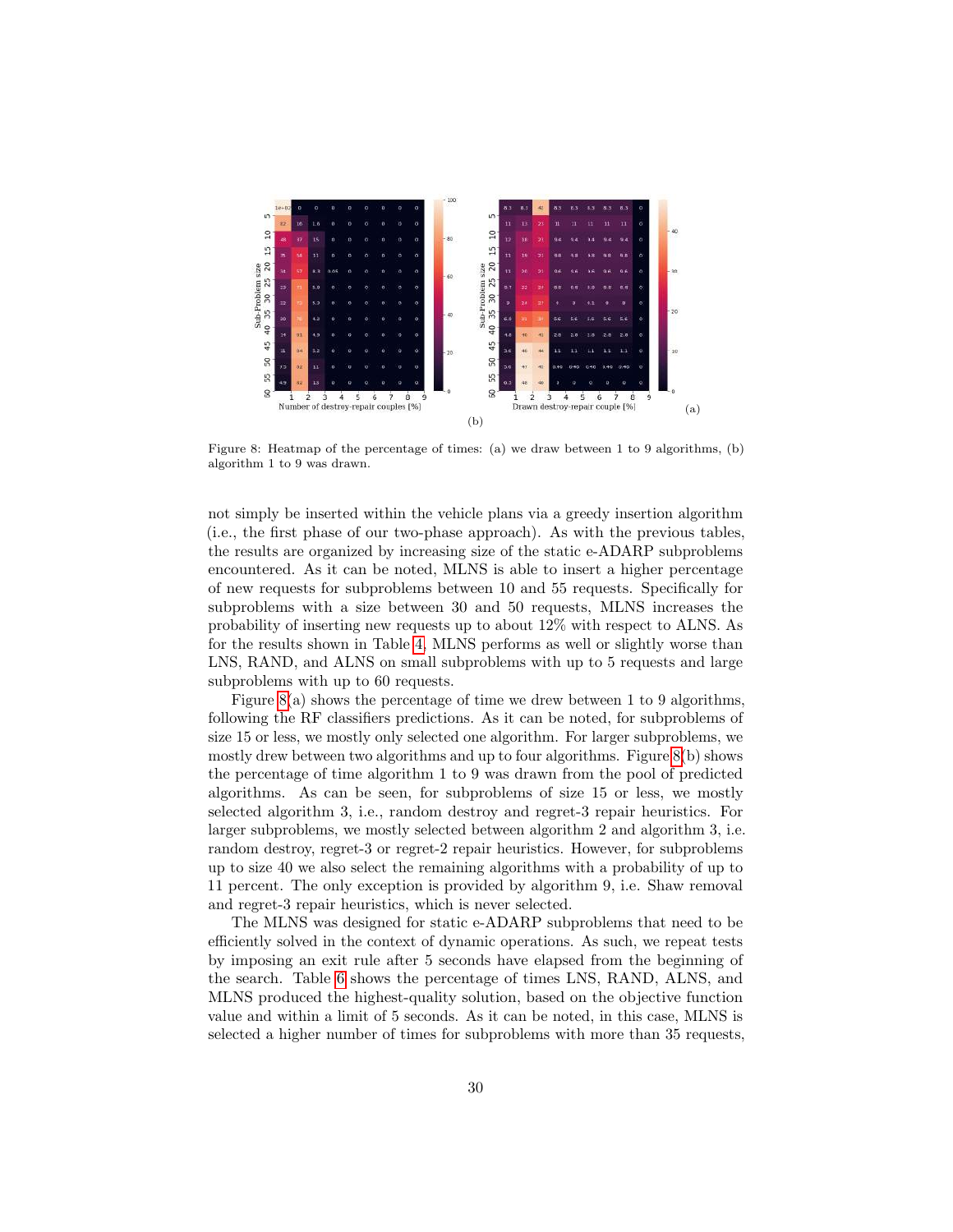| Size | #Subproblems | NONE <sup>[%]</sup> | $LNS$ [%] | RAND <sup>[%]</sup> | ALNS [%] | $MLNS$ [%] |
|------|--------------|---------------------|-----------|---------------------|----------|------------|
| 5    | 18           | 11.11               | 27.78     | 38.89               | 22.22    | 0.00       |
| 10   | 933          | 30.44               | 23.90     | 8.15                | 22.62    | 14.90      |
| 15   | 3148         | 33.42               | 22.65     | 1.97                | 25.54    | 16.42      |
| 20   | 7075         | 31.69               | 23.63     | 1.53                | 25.48    | 17.67      |
| 25   | 8597         | 38.25               | 20.74     | 1.61                | 22.18    | 17.23      |
| 30   | 9882         | 32.98               | 22.19     | 1.56                | 23.27    | 20.00      |
| 35   | 12553        | 32.13               | 20.66     | 2.17                | 21.56    | 23.48      |
| 40   | 18298        | 43.08               | 15.95     | 2.47                | 16.70    | 21.81      |
| 45   | 18915        | 52.42               | 12.80     | 2.77                | 12.86    | 19.15      |
| 50   | 9071         | 60.09               | 10.40     | 2.73                | 9.21     | 17.57      |
| 55   | 2209         | 65.91               | 8.96      | 2.17                | 8.15     | 14.80      |
| 60   | 118          | 71.19               | 5.93      | 3.39                | 6.78     | 12.71      |

<span id="page-30-0"></span>Table 6: Percentage of times LNS, RAND, ALNS, MLNS produces the highest-quality solution, based on the subproblem size and within a limit of 5 seconds

<span id="page-30-1"></span>Table 7: Expected difference in the objective function improvement based on the subproblem size and and within a limit of 5 seconds: MLNS - LNS, MLNS - RAND, MLNS - ALNS

| Size | $\#$ Subproblems | MLNS-LNS [%] | MLNS-RAND <sup>[%]</sup> | MLNS-ALNS [%] |
|------|------------------|--------------|--------------------------|---------------|
| 5    | 16               | 4.87         | $-0.01$                  | $-0.01$       |
| 10   | 649              | 2.32         | $-0.85$                  | $-0.77$       |
| 15   | 2096             | 21.51        | $-2.19$                  | $-1.90$       |
| 20   | 4833             | 24.23        | $-1.48$                  | $-2.27$       |
| 25   | 5309             | 16.39        | $-1.87$                  | $-2.64$       |
| 30   | 6623             | 20.03        | $-2.94$                  | $-2.81$       |
| 35   | 8520             | 18.56        | $-1.56$                  | $-1.67$       |
| 40   | 10416            | 14.86        | 0.12                     | $-0.25$       |
| 45   | 9000             | 10.19        | 0.80                     | 0.96          |
| 50   | 3620             | 6.29         | 1.76                     | 1.93          |
| 55   | 753              | 3.14         | 0.34                     | $-0.15$       |
| 60   | 34               | 0.19         | 0.13                     | 0.19          |

a comparable amount of times for subproblems with about 30 requests, and lower amount of times for subproblems with up to 25 requests, respect to the competing search mechanisms. This is also confirmed by the results contained in Table [7,](#page-30-1) which show that MLNS produces results of slightly higher or comparable quality for subproblems with more than 40 requests, and of slightly lower quality (up to about -3 percent) for smaller subproblems, when enforcing a time limit of 5 seconds. However, note that MLNS is computationally more expensive than the competing search mechanisms, because of the prediction problem being solved at every iteration during the search.

As shown in Table [8,](#page-30-2) the MLNS search may be reduced by up to about

<span id="page-30-2"></span>Table 8: Expected difference in the number of iterations based on the subproblem size and and within a limit of 5 seconds: MLNS - LNS, MLNS - RAND, MLNS - ALNS

| Size | #Subproblems | MLNS-LNS | <b>MLNS-RAND</b> | <b>MLNS-ALNS</b> |
|------|--------------|----------|------------------|------------------|
| 5    | 16           | $-61.62$ | $-61.62$         | $-61.62$         |
| 10   | 649          | $-56.19$ | $-56.26$         | $-58.91$         |
| 15   | 2096         | $-58.11$ | $-57.68$         | $-59.43$         |
| 20   | 4833         | $-45.82$ | $-45.18$         | $-46.38$         |
| 25   | 5309         | $-36.04$ | $-32.38$         | $-33.30$         |
| 30   | 6623         | $-27.49$ | $-22.39$         | $-23.28$         |
| 35   | 8520         | $-18.71$ | $-14.84$         | $-15.11$         |
| 40   | 10416        | $-12.75$ | $-9.04$          | $-9.29$          |
| 45   | 9000         | $-8.37$  | $-5.13$          | $-5.27$          |
| 50   | 3620         | $-5.73$  | $-2.71$          | $-2.79$          |
| 55   | 753          | $-4.47$  | $-1.59$          | $-1.54$          |
| 60   | 34           | $-2.50$  | $-0.41$          | $-0.38$          |
|      |              |          |                  |                  |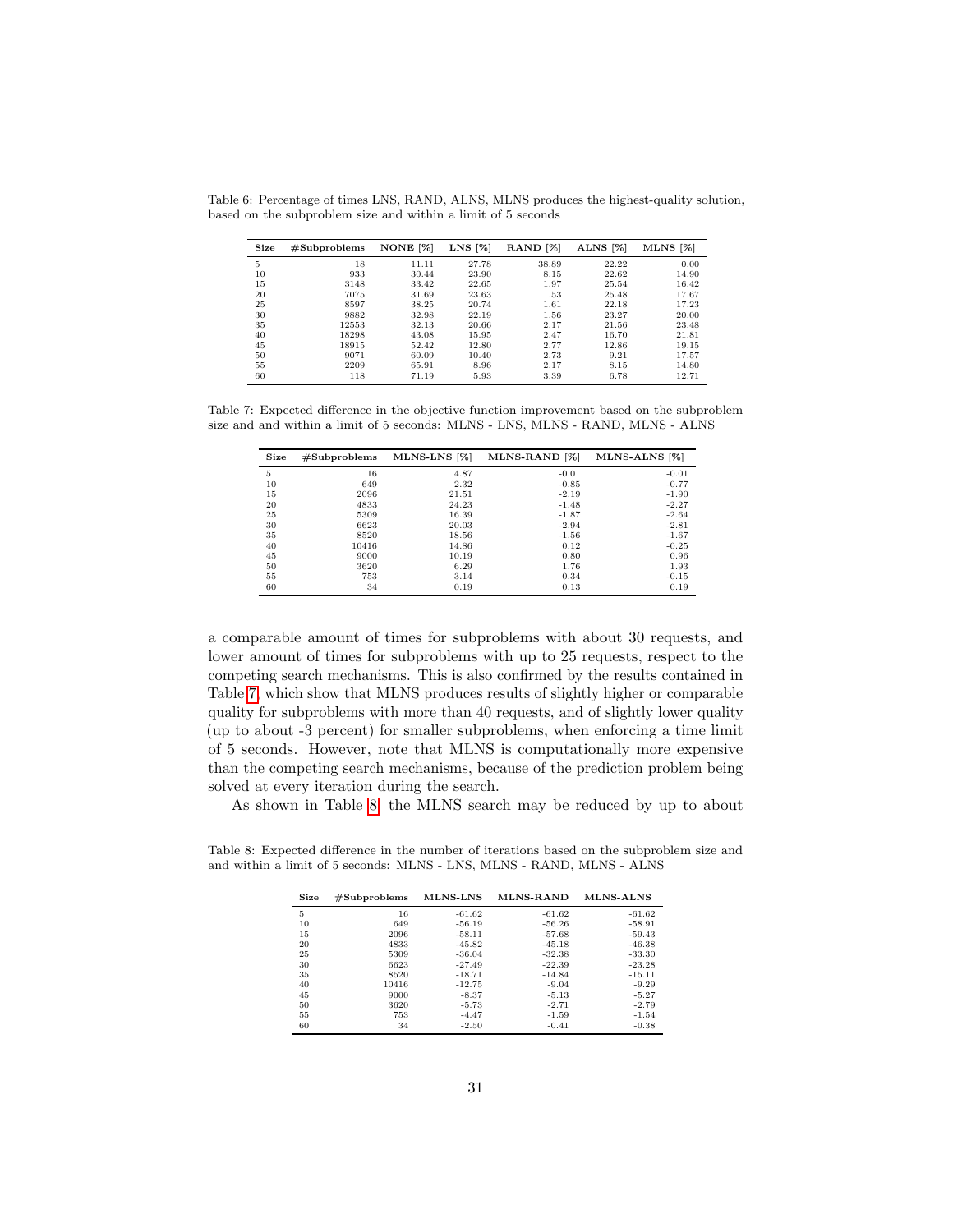| Size | #Subproblems | MLNS-LNS | MLNS-RAND | <b>MLNS-ALNS</b> |
|------|--------------|----------|-----------|------------------|
| 5    | 16           | 0.12     | 0.00      | 0.00             |
| 10   | 649          | 0.83     | $-0.21$   | $-0.13$          |
| 15   | 2096         | 1.84     | $-0.39$   | $-0.40$          |
| 20   | 4833         | 1.87     | $-0.55$   | $-0.61$          |
| 25   | 5309         | 1.80     | $-0.41$   | $-0.57$          |
| 30   | 6623         | 1.73     | $-0.37$   | $-0.45$          |
| 35   | 8520         | 1.36     | $-0.03$   | $-0.10$          |
| 40   | 10416        | 1.04     | 0.20      | 0.15             |
| 45   | 9000         | 0.77     | 0.24      | 0.22             |
| 50   | 3620         | 0.65     | 0.29      | 0.30             |
| 55   | 753          | 0.53     | 0.23      | 0.24             |
| 60   | 34           | 0.53     | 0.35      | 0.26             |

<span id="page-31-0"></span>Table 9: Expected difference in the number of incumbent solutions based on the subproblem size and and within a limit of 5 seconds: MLNS - LNS, MLNS - RAND, MLNS - ALNS

<span id="page-31-1"></span>Table 10: Percentage of times LNS, RAND, ALNS, MLNS insert new requests, based on the subproblem size and within a time limit of 5 seconds

| Problem size | $#Sub-problems$ | $LNS$ [%] | RAND <sup>[%]</sup> | ALNS [%] | MLLNS <sup>[%]</sup> |
|--------------|-----------------|-----------|---------------------|----------|----------------------|
| 5            | 16              | 93.75     | 100.0               | 100.0    | 100.0                |
| 10           | 649             | 3.08      | 7.40                | 7.24     | 6.32                 |
| 15           | 2096            | 15.46     | 47.90               | 47.52    | 44.94                |
| 20           | 4833            | 26.30     | 60.75               | 61.87    | 58.76                |
| 25           | 5309            | 34.87     | 59.58               | 60.63    | 57.04                |
| 30           | 6623            | 30.77     | 61.09               | 60.89    | 57.15                |
| 35           | 8520            | 26.58     | 53.40               | 53.52    | 51.22                |
| 40           | 10416           | 19.87     | 40.32               | 40.85    | 40.27                |
| 45           | 9000            | 16.43     | 29.74               | 29.47    | 30.70                |
| 50           | 3620            | 14.34     | 20.91               | 20.66    | 23.29                |
| 55           | 753             | 10.76     | 14.87               | 15.67    | 15.27                |
| 60           | 34              | 5.88      | 5.88                | 5.88     | 5.88                 |

60 iterations on small-scale subproblems while maintaining a similar number of iterations on large-scale subproblems. This reduction is not irrelevant in the context of searches bound by a 5 seconds time limit. Furthermore, we note that the reduction in the number of iterations monotonously decrease with the subproblem size. Indeed, the computational complexity added by the machine learning predictors is mostly interesting for larger subproblems. For these problems, and provided the quality of MLNS results, the machine learning module is capable of positively directing the search, which features a relatively higher number of incumbent solutions as shown in Table [9.](#page-31-0) This is also confirmed by the results contained in Table [10,](#page-31-1) which show that MLNS increases the percentage of inserted requests for subproblems with more than 40 requests, and slighly decreases the percentage of inserted requests (up to about -3 percent) for smaller subproblems, when enforcing a time limit of 5 seconds.

In our implementation, the computational time for the prediction problem solved by MLNS is about 0.13 seconds per iteration, with only 0.01 seconds used for estimating the subproblem features. As such, MLNS is constrained by the latency time of the python library ScikitLearn<sup>[5](#page-31-2)</sup>. The latency time can be significantly reduced by considering other ML approaches whose libraries are implemented in faster programming languages (e.g., XGBoost).

<span id="page-31-2"></span><sup>5</sup>For a discussion on computational performance of the ScikitLearn library see [https:](https://scikit-learn.org/0.15/modules/computational_performance.html) [//scikit-learn.org/0.15/modules/computational\\_performance.html](https://scikit-learn.org/0.15/modules/computational_performance.html)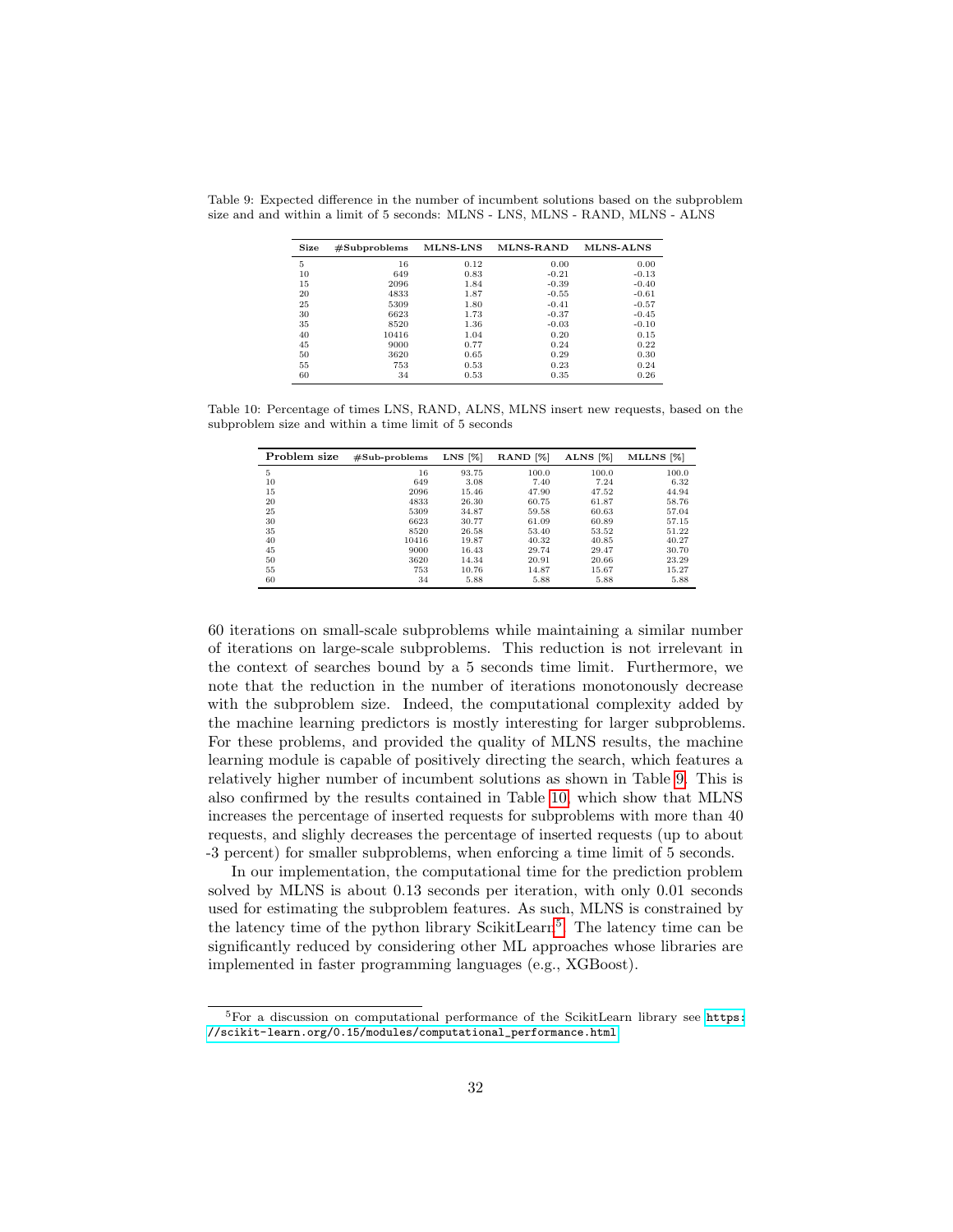# <span id="page-32-0"></span>9. Summary

This work proposes a new data-driven extension to the family of large neighborhood search metaheuristics for autonomous ridesharing operations. The proposed metaheuristic employs a machine learning approach to direct the search of consecutive static subproblems which are encountered in the course of the autonomous ridesharing operations. Namely, the machine learning module predicts whether each of the nine destroy-repair couples are to be employed at the current iteration during the search. The training dataset is produced through simulation on synthetic instances extracted from real ridesharing data and is composed of more than one and a half million examples of LNS moves. Random forest classification models are trained and tested for each of the nine destroy-repair couples. Results show that the learned models are capable of reproducing the observed data with high confidence. Furthermore, the employed classification framework allows to extract most important problem features which correlate with the choice of destroy-repair operators during the search.

The models have been re-employed on a validation dataset composed of about 90,000 static subproblems. Results show that MLNS outperforms state-of-the-art metaheuristics by up to about 28 percent, on average, on subproblems with up to 60 requests. The capabilities of MLNS are favorable for larger-scale subproblems when enforcing a very strict time limit for the optimization process. Although MLNS features a reduced number of iterations given the computational burden of the prediction problem being solved at each iteration, MLNS is capable to direct the search towards positive areas thus encountering a higher number of incumbent solutions during the optimization process.

Finally, there are three main drawbacks in the adoption of a machine learningbased mechanism rather than an adaptive mechanism. First, historical data from LNS iterations on past problems may not be readily available and needs to be specifically produced for the given routing problem, through computationallyexpensive simulations. Second, instances from the given routing problem need to be characterized by features that can only be selected through expert knowledge. Third, the adopted ML predictor needs to be appropriately calibrated through computationally expensive experiments during the offline training phase. Future work may include: (1) the adoption of a look-ahead policy to partially guide the optimization algorithm by future demand arrivals, (2) an analysis on the impact of the re-optimization frequency, (3) a comparison between service levels when adopting large and local neighborhood moves, and (4) the adoption of other classification frameworks from the machine learning literature.

## Acknowledgments

The authors would like to thank Dan Assouline, Tim Hillel, Gael Lederrey, and Nicholas Molyneaux for the several brainstorming talks about machine learning and its applications in the context of our proposed work. The authors would also like to thank George Adaimi for helping with the setup for the HPC facilities at EPFL.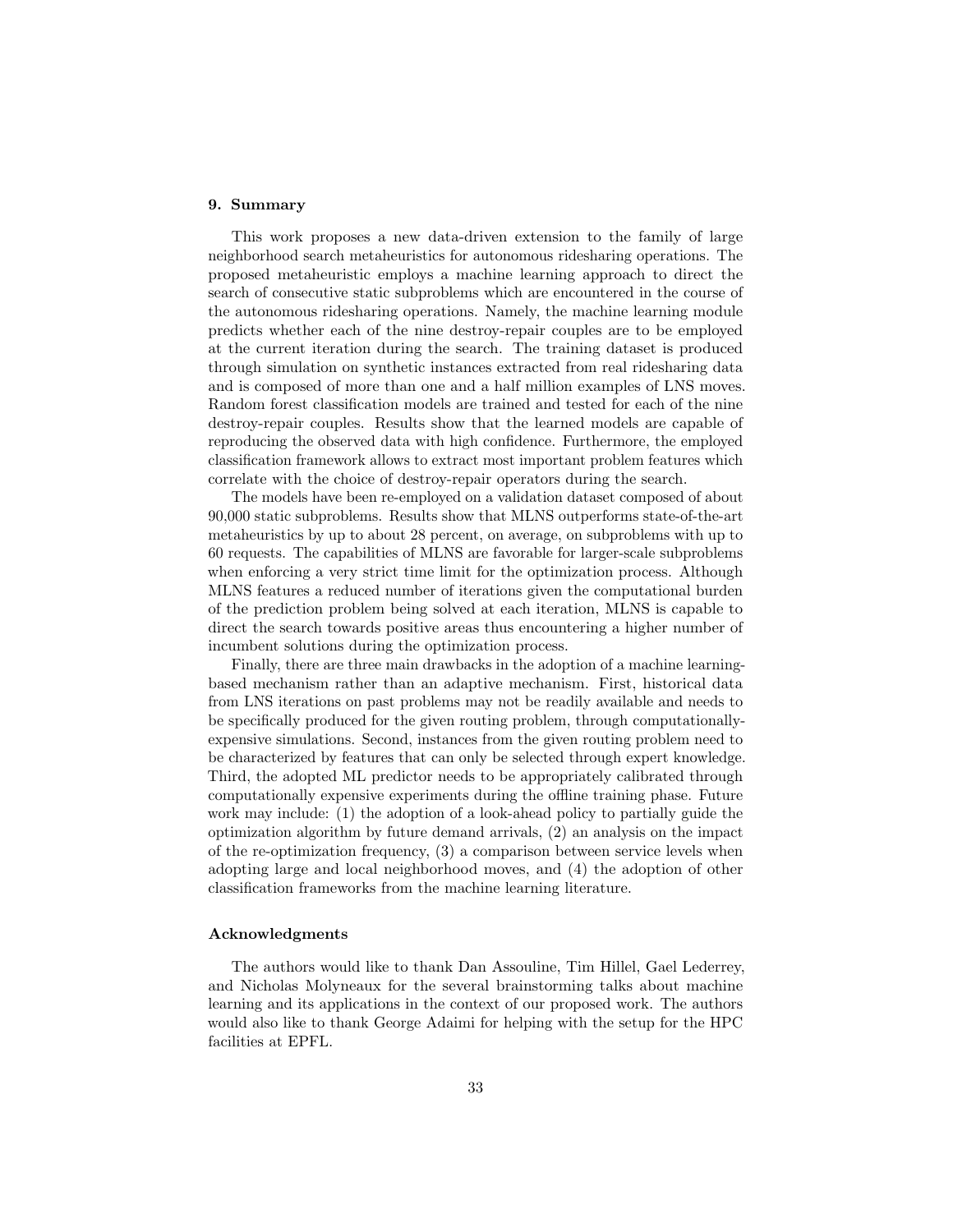## References

- <span id="page-33-0"></span>Albareda-Sambola, M., Fernández, E., & Laporte, G. (2014). The dynamic multiperiod vehicle routing problem with probabilistic information. Computers & Operations Research, 48 , 31–39.
- <span id="page-33-1"></span>Alonso-Mora, J., Samaranayake, S., Wallar, A., Frazzoli, E., & Rus, D. (2017). On-demand high-capacity ride-sharing via dynamic trip-vehicle assignment. Proceedings of the National Academy of Sciences, 114, 462-467.
- <span id="page-33-3"></span>Archetti, C., Fernández, E., & Huerta-Muñoz, D. L. (2018). A two-phase solution algorithm for the flexible periodic vehicle routing problem. Computers & Operations Research, 99 , 27–37.
- <span id="page-33-6"></span>Attanasio, A., Cordeau, J.-F., Ghiani, G., & Laporte, G. (2004). Parallel tabu search heuristics for the dynamic multi-vehicle dial-a-ride problem. Parallel Computing, 30(3), 377–387.
- <span id="page-33-10"></span>Bengio, Y., Lodi, A., & Prouvost, A. (2021). Machine learning for combinatorial optimization: A methodological tour d'horizon. European Journal of Operational Research, 290 , 405–421.
- <span id="page-33-4"></span>Beojone, C. V., & Geroliminis, N. (2021). On the inefficiency of ride-sourcing services towards urban congestion. Transportation Research Part C: emerging technologies, 124 , 102890.
- <span id="page-33-2"></span>Berbeglia, G., Cordeau, J.-F., & Laporte, G. (2010). Dynamic pickup and delivery problems. European Journal of Operational Research, 202, 8-15.
- <span id="page-33-12"></span>Bergstra, J., & Bengio, Y. (2012). Random search for hyper-parameter optimization. Journal of Machine Learning Research, 13(2), 281–305.
- <span id="page-33-7"></span>Bertsimas, D., & Dunn, J. (2017). Optimal classification trees. Machine Learning, 106 , 1039–1082.
- <span id="page-33-5"></span>Bertsimas, D., Jaillet, P., & Martin, S. (2019). Online vehicle routing: The edge of optimization in large-scale applications. Operations Research, 67 , 143–162.
- <span id="page-33-8"></span>Bertsimas, D., & Shioda, R. (2007). Classification and regression via integer optimization. Operations Research, 55 , 252–271.
- <span id="page-33-9"></span>Bonami, P., Lodi, A., & Zarpellon, G. (2018). Learning a classification of mixedinteger quadratic programming problems. In International Conference on the Integration of Constraint Programming, Artificial Intelligence, and Operations Research (pp. 595–604). Springer.
- <span id="page-33-11"></span>Bonfietti, A., Lombardi, M., & Milano, M. (2015). Embedding decision trees and random forests in constraint programming. In International Conference on Integration of Constraint Programming, Artificial Intelligence, and Operations Research (pp. 74–90). Springer.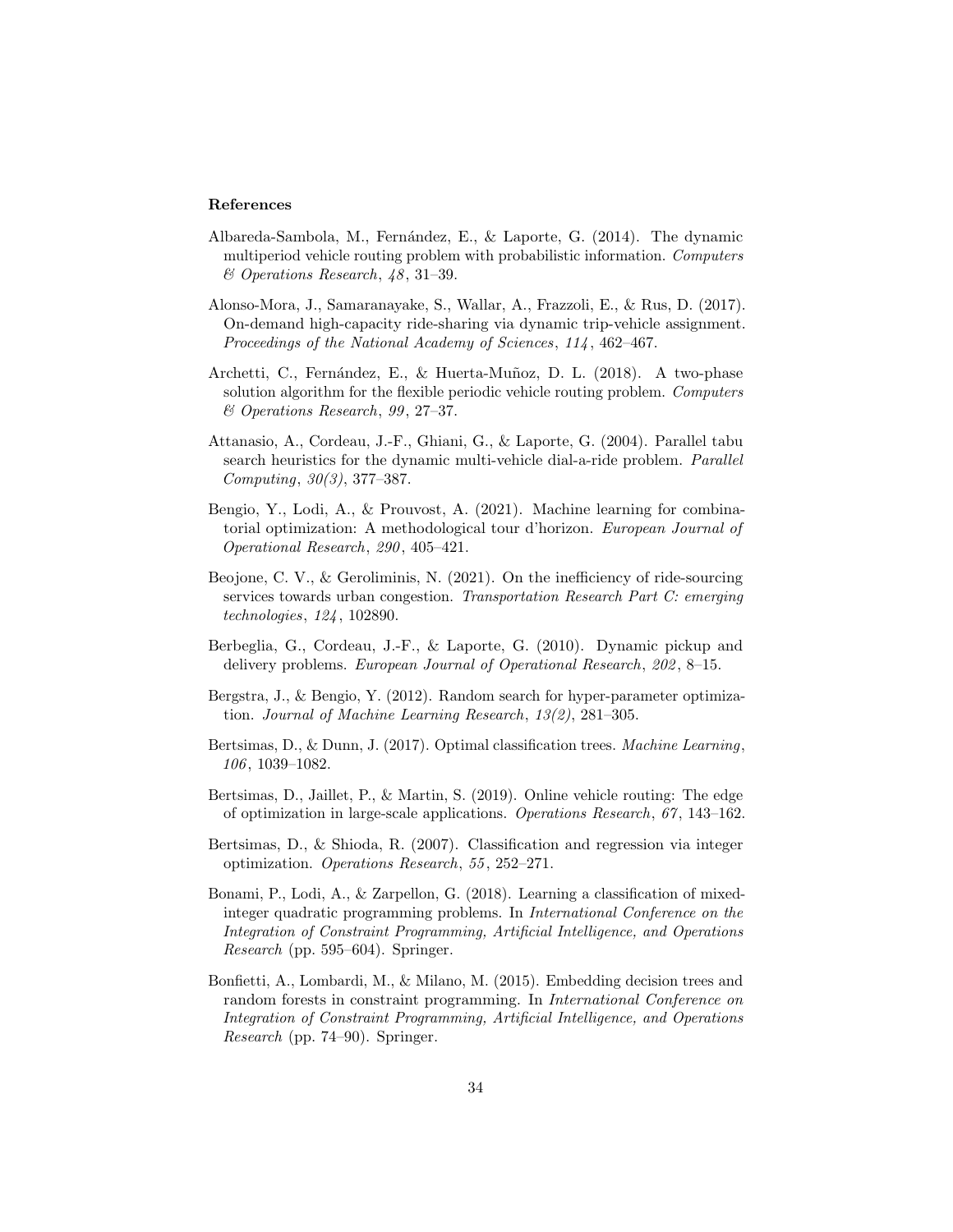- <span id="page-34-1"></span>Bongiovanni, C. (2020). The Electric Autonomous Dial-a-Ride Problem. Ph.D. thesis Ecole Polytechnique Fédérale de Lausanne (EPFL). Available at: <https://infoscience.epfl.ch/record/279988?ln=en>.
- <span id="page-34-0"></span>Bongiovanni, C., Kaspi, M., & Geroliminis, N. (2019). The electric autonomous dial-a-ride problem. Transportation Research Part B: Methodological, 122 , 436–456.
- <span id="page-34-3"></span>Braekers, K., Caris, A., & Janssens, G. K. (2014). Exact and meta-heuristics approach for a general heterogeneous dial-a-ride problem with multi depots. Transportation Research Part B: Methodological, 67 , 166–186.
- <span id="page-34-12"></span>Breiman, L. (1996). Bagging predictors. Machine Learning, 24 , 123–140.
- <span id="page-34-10"></span>Breiman, L. (2001). Random forests. Machine Learning, 45, 5-32.
- <span id="page-34-11"></span>Breiman, L. (2017). Classification And Regression Trees. Routledge.
- <span id="page-34-8"></span>Burke, E. K., Gendreau, M., Hyde, M., Kendall, G., Ochoa, G., Ozcan, E., & ¨ Qu, R. (2013). Hyper-heuristics: A survey of the state of the art. Journal of the Operational Research Society, 64 , 1695–1724.
- <span id="page-34-14"></span>Chen, C., Liaw, A., & Breiman, L. (2004). Using random forest to learn imbalanced data. Technical Report, University of California Berkeley.
- <span id="page-34-9"></span>Chen, X., & Tian, Y. (2019). Learning to perform local rewriting for combinatorial optimization. arXiv preprint arXiv:1810.00337v5.
- <span id="page-34-6"></span>Cordeau, J. F., & Laporte, G. (2003). A tabu search heuristic for the static multivehicle dial-a-ride problem. Transportation Research Part B: Methodological,  $37(6)$ , 579–594.
- <span id="page-34-2"></span>Cordeau, J. F., & Laporte, G. (2007). The dial-a-ride probelm: models and algorithms. Annals of Operations Research, 153 , 29–46.
- <span id="page-34-7"></span>Cordeau, J.-F., Laporte, G., & Mercier, A. (2001). A unified tabu search heuristic for vehicle routing problems with time windows. Journal of the Operational Research Society, 52, 928–936.
- <span id="page-34-4"></span>Coslovich, L., Pesenti, R., & Ukovich, W. (2006). A two-phase insertion technique of unexpected customers for a dynamic dial-a-ride problem. European Journal of Operational Research, 175(3), 1605–1615.
- <span id="page-34-5"></span>Diana, M., & Dessouky, M. M. (2004). A new regret insertion heuristic for solving large-scale dial-a-ride problems with time windows. Transportation Research Part B, 38 , 539–557.
- <span id="page-34-13"></span>Dunning, I., Huchette, J., & Lubin, M. (2017). Jump: A modeling language for mathematical optimization. SIAM Review, 59, 295–320.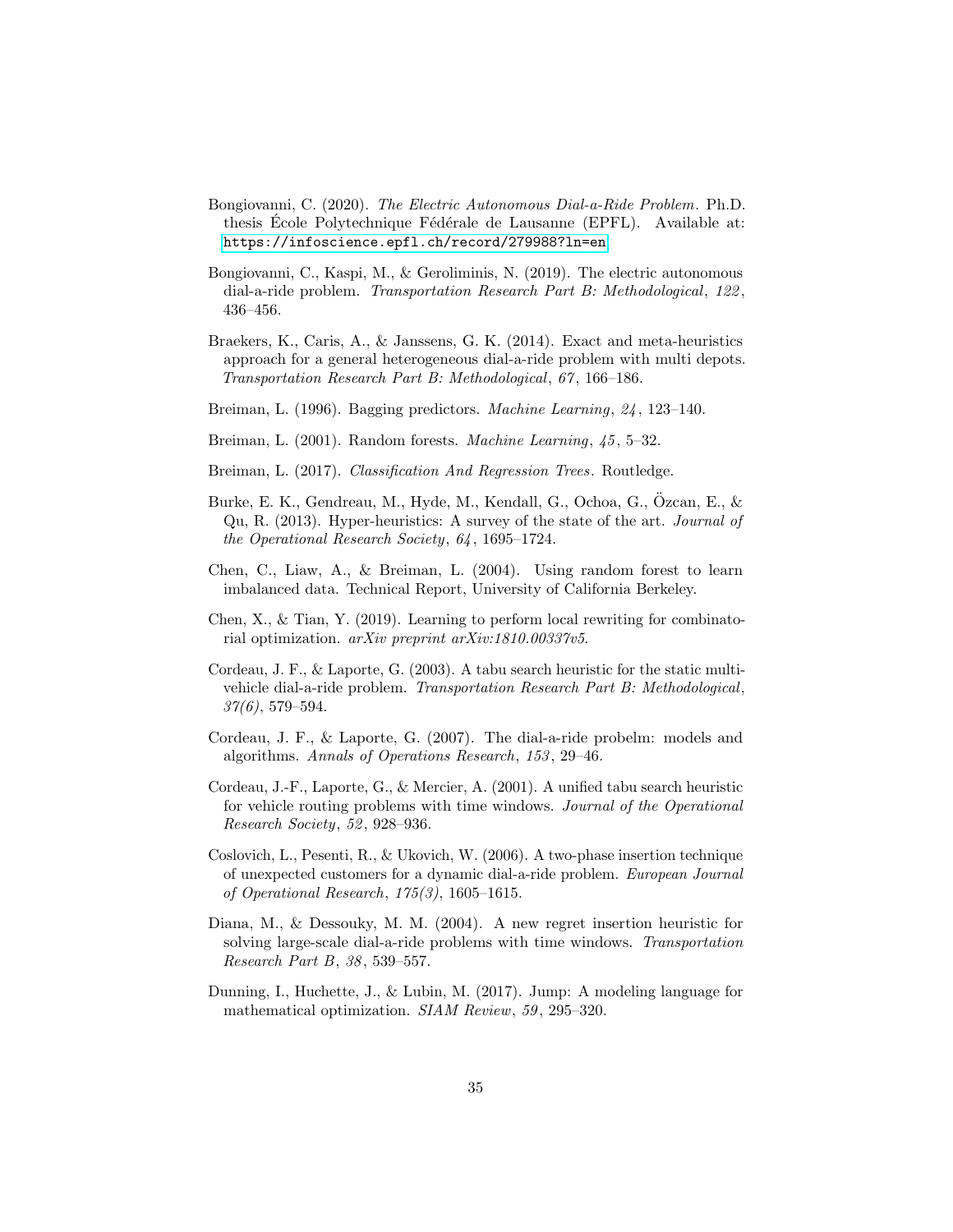- <span id="page-35-6"></span>Elshaer, R., & Awad, H. (2020). A taxonomic review of metaheuristic algorithms for solving the vehicle routing problem and its variants. Computers  $\mathcal{C}$  Industrial Engineering,  $140, 106242$ .
- <span id="page-35-1"></span>Ferrucci, F., & Bock, S. (2015). A general approach for controlling vehicle enroute diversions in dynamic vehicle routing problems. Transportation Research Part B, 77, 76-87.
- <span id="page-35-3"></span>Ferrucci, F., & Bock, S. (2016). Pro-active real-time routing in applications with multiple request patterns. European Journal of Operational Research, 253, 356–371.
- <span id="page-35-4"></span>Ferrucci, F., Bock, S., & Gendreau, M. (2013). A pro-active real-time control approach for dynamic vehicle routing problems dealing with the delivery of urgent goods. European Journal of Operational Research, 225 , 130–141.
- <span id="page-35-5"></span>Funke, B., Grünert, T., & Irnich, S. (2005). Local search for vehicle routing and scheduling problems: Review and conceptual integration. Journal of Heuristics, 11 , 267–306.
- <span id="page-35-11"></span>Gao, L., Chen, M., Chen, Q., Luo, G., Zhu, N., & Liu, Z. (2020). Learn to design the heuristics for vehicle routing problem. arXiv preprint arXiv:2002.08539.
- <span id="page-35-8"></span>Goeke, D., & Schneider, M. (2015). Routing a mixed fleet of electric and conventional vehicles. European Journal of Operational Research, 245 , 81–99.
- <span id="page-35-10"></span>Gomes, C. P., & Selman, B. (2001). Algorithm portfolios. Artificial Intelligence, 126 , 43–62.
- <span id="page-35-7"></span>Gschwind, T., & Drexl, M. (2019). Adaptive large neighborhood search with a constant-time feasibility test for the dial-a-ride problem. Transportation Science, 53 , 480–491.
- <span id="page-35-9"></span>Gunluk, O., Kalagnanam, J., Menickelly, M., & Scheinberg, K. (2016). Optimal generalized decision trees via integer programming. arXiv preprint arXiv:1612.03225.
- <span id="page-35-13"></span>Hastie, T., Tibshirani, R., & Friedman, J. (2009). The Elements of Statistical Learning volume 2. Springer.
- <span id="page-35-2"></span>Ho, S. C., Szeto, W. Y., Kuo, Y.-H., Leung, J. M., Petering, M., & Tou, T. W. (2018). A survey of dial-a-ride problems: Literature review and recent developments. Transportation Research Part B: Methodological, 111 , 395–421.
- <span id="page-35-12"></span>Hottung, A., & Tierney, K. (2019). Neural large neighborhood search for the capacitated vehicle routing problem. arXiv preprint arXiv:1911.09539.
- <span id="page-35-0"></span>Hyland, M., & Mahmassani, H. S. (2020). Operational benefits and challenges of shared-ride automated mobility-on-demand services. Transportation Research Part A: Policy and Practice, 134, 251-270.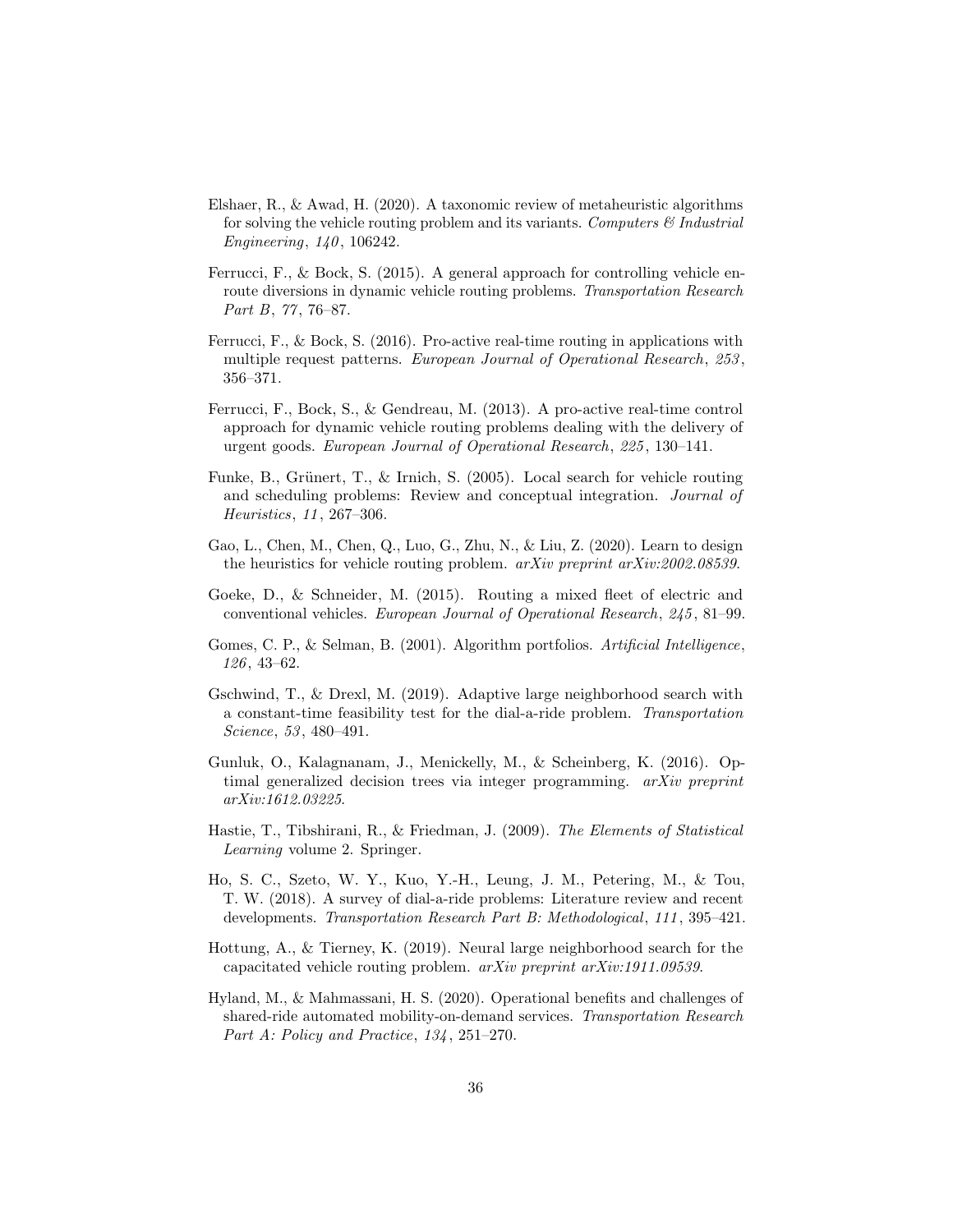- <span id="page-36-2"></span>Ichoua, S., Gendreau, M., & Potvin, J.-Y. (2006). Exploiting knowledge about future demands for real-time vehicle dispatching. Transportation Science,  $40(2)$ , 211–225.
- <span id="page-36-3"></span>Jaw, J.-J., Odoni, A. R., Psaraftis, H. N., & Wilson, N. H. (1986). A heuristic algorithm for the multi-vehicle advance request dial-a-ride problem with time windows. Transportation Research Part B: Methodological, 20, 243-257.
- <span id="page-36-10"></span>Jun, S., Lee, S., & Chun, H. (2019). Learning dispatching rules using random forest in flexible job shop scheduling problems. International Journal of Production Research, 57 , 3290–3310.
- <span id="page-36-7"></span>Kerschke, P., Hoos, H. H., Neumann, F., & Trautmann, H. (2019). Automated algorithm selection: Survey and perspectives. Evolutionary Computation, 27 , 3–45.
- <span id="page-36-5"></span>Kruber, M., Lübbecke, M. E., & Parmentier, A. (2017). Learning when to use a decomposition. In International Conference on AI and OR Techniques in Constraint Programming for Combinatorial Optimization Problems (pp. 202–210). Springer.
- <span id="page-36-1"></span>Larsen, E., Lachapelle, S., Bengio, Y., Frejinger, E., Lacoste-Julien, S., & Lodi, A. (2021). Predicting tactical solutions to operational planning problems under imperfect information. INFORMS Journal on Computing, 0(0).
- <span id="page-36-12"></span>Lerman, R. I., & Yitzhaki, S. (1984). A note on the calculation and interpretation of the gini index. Economics Letters, 15 , 363–368.
- <span id="page-36-4"></span>Li, B., Krushinsky, D., Van Woensel, T., & Reijers, H. A. (2016). An adaptive large neighborhood search heuristic for the share-a-ride problem. Computers  $\&$  Operations Research, 66, 170–180.
- <span id="page-36-11"></span>Liaw, A., Wiener, M. et al. (2002). Classification and regression by randomforest. R News, 2, 18-22.
- <span id="page-36-0"></span>Liu, T., Krishnakumari, P., & Cats, O. (2019). Exploring demand patterns of a ride-sourcing service using spatial and temporal clustering. In 2019 6th International Conference on Models and Technologies for Intelligent Transportation Systems (MT-ITS) (pp. 1–9). IEEE.
- <span id="page-36-6"></span>Lodi, A., & Zarpellon, G. (2017). On learning and branching: a survey. Top, 25 , 207–236.
- <span id="page-36-9"></span>Lu, H., Zhang, X., & Yang, S. (2019). A learning-based iterative method for solving vehicle routing problems. In International Conference on Learning Representations (ICLR).
- <span id="page-36-8"></span>Malitsky, Y., Sabharwal, A., Samulowitz, H., & Sellmann, M. (2013). Algorithm portfolios based on cost-sensitive hierarchical clustering. In Twenty-Third International Joint Conference on Artificial Intelligence.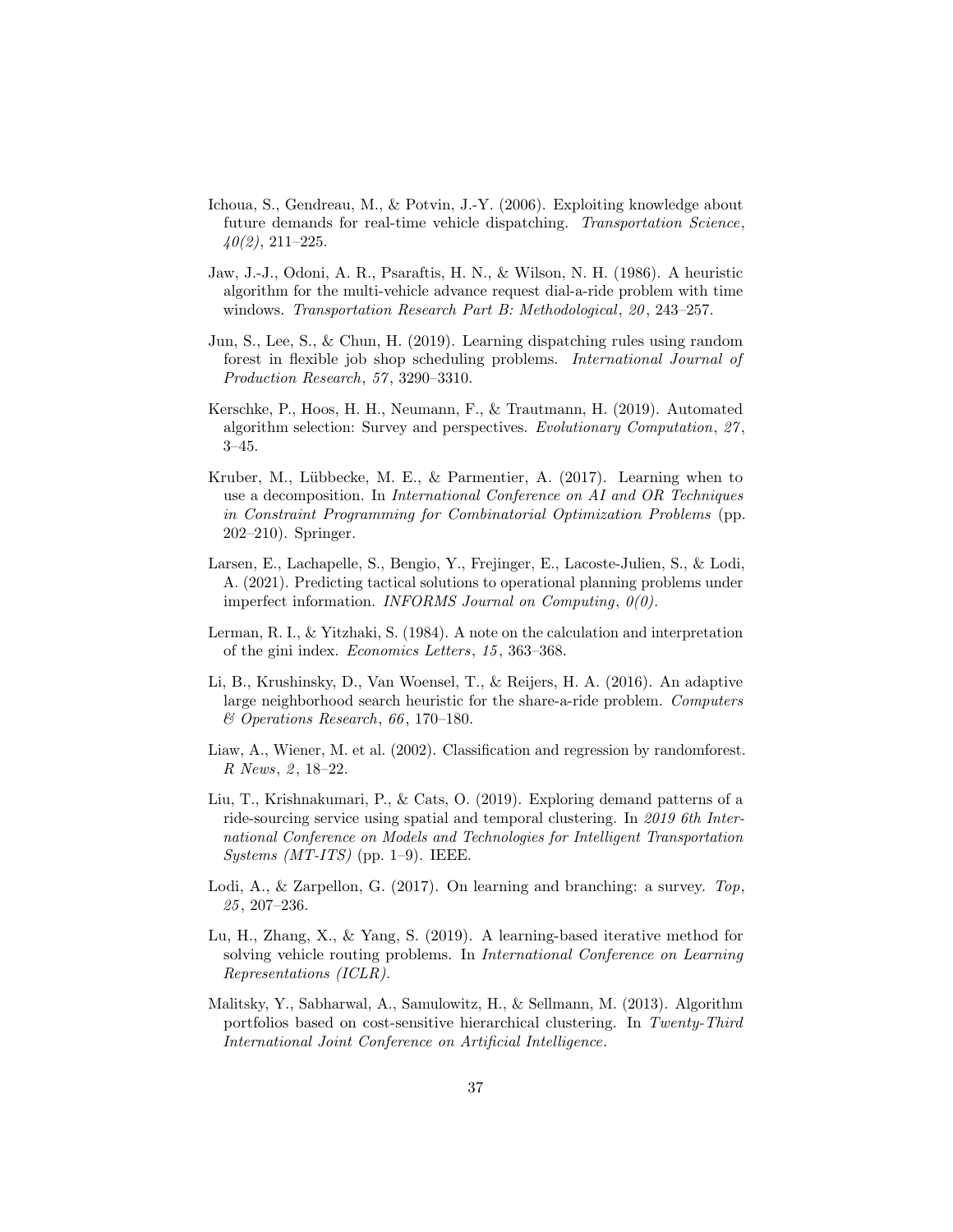- <span id="page-37-6"></span>Marković, N., Nair, R., Schonfeld, P., Miller-Hooks, E., & Mohebbi, M. (2015). Optimizing dial-a-ride services in maryland: benefits of computerized routing and scheduling. Transportation Research Part C: Emerging Technologies, 55 , 156–165.
- <span id="page-37-8"></span>Masmoudi, M. A., Hosny, M., Braekers, K., & Dammak, A. (2016). Three effective metaheuristics to solve the multi-depot multi-trip heterogeneous diala-ride problem. Transportation Research Part E: Logistics and Transportation Review, 96 , 60–80.
- <span id="page-37-7"></span>Molenbruch, Y., Braekers, K., Caris, A., & Berghe, G. V. (2017). Multidirectional local search for a bi-objective dial-a-ride problem in patient transportation. Computers & Operations Research, 77 , 58–71.
- <span id="page-37-11"></span>Nabian, M. A., Alemazkoor, N., & Meidani, H. (2019). Predicting near-term train schedule performance and delay using bi-level random forests. Transportation Research Record, 2673 , 564–573.
- <span id="page-37-10"></span>Nikolaev, A. G., & Jacobson, S. H. (2010). Simulated annealing. In Handbook of Metaheuristics (pp. 1–39). Springer.
- <span id="page-37-2"></span>Parragh, S. N. (2011). Introducing heterogeneous users and vehicles into models and algorithms for the dial-a-ride problem. Transportation Research Part C: Emerging Technologies, 19(5), 912–930.
- <span id="page-37-9"></span>Parragh, S. N., Doerner, K. F., & Hartl, R. F. (2010). Variable neighborhood search for the dial-a-ride problem. Computers  $\mathcal C$  Operations Research, 37, 1129–1138.
- <span id="page-37-4"></span>Parragh, S. N., Doerner, K. F., Hartl, R. F., & Gandibleux, X. (2009). A heuristic two-phase solution approach for the multi-objective dial-a-ride problem. Networks: An International Journal, 54 , 227–242.
- <span id="page-37-3"></span>Peled, I., Lee, K., Jiang, Y., Dauwels, J., & Pereira, F. C. (2019). Online predictive optimization framework for stochastic demand-responsive transit services. arXiv preprint arXiv:1902.09745.
- <span id="page-37-12"></span>Pelletier, S., Jabali, O., Laporte, G., & Veneroni, M. (2017). Battery degradation and behaviour for electric vehicles: Review and numerical analyses of several models. Transportation Research Part B: Methodological, 103 , 158–187.
- <span id="page-37-0"></span>Pisinger, D., & Ropke, S. (2010). Large neighborhood search. In Handbook of Metaheuristics (pp. 399–419). Springer.
- <span id="page-37-5"></span>Potvin, J.-Y., & Rousseau, J.-M. (1993). A parallel route building algorithm for the vehicle routing and scheduling problem with time windows. European Journal of Operational Research, 66 , 331–340.
- <span id="page-37-1"></span>Ropke, S., & Pisinger, D. (2006). An adaptive large neighborhood search heuristic for the pickup and delivery problem with time windows. Transportation Science,  $40, 455 - 472.$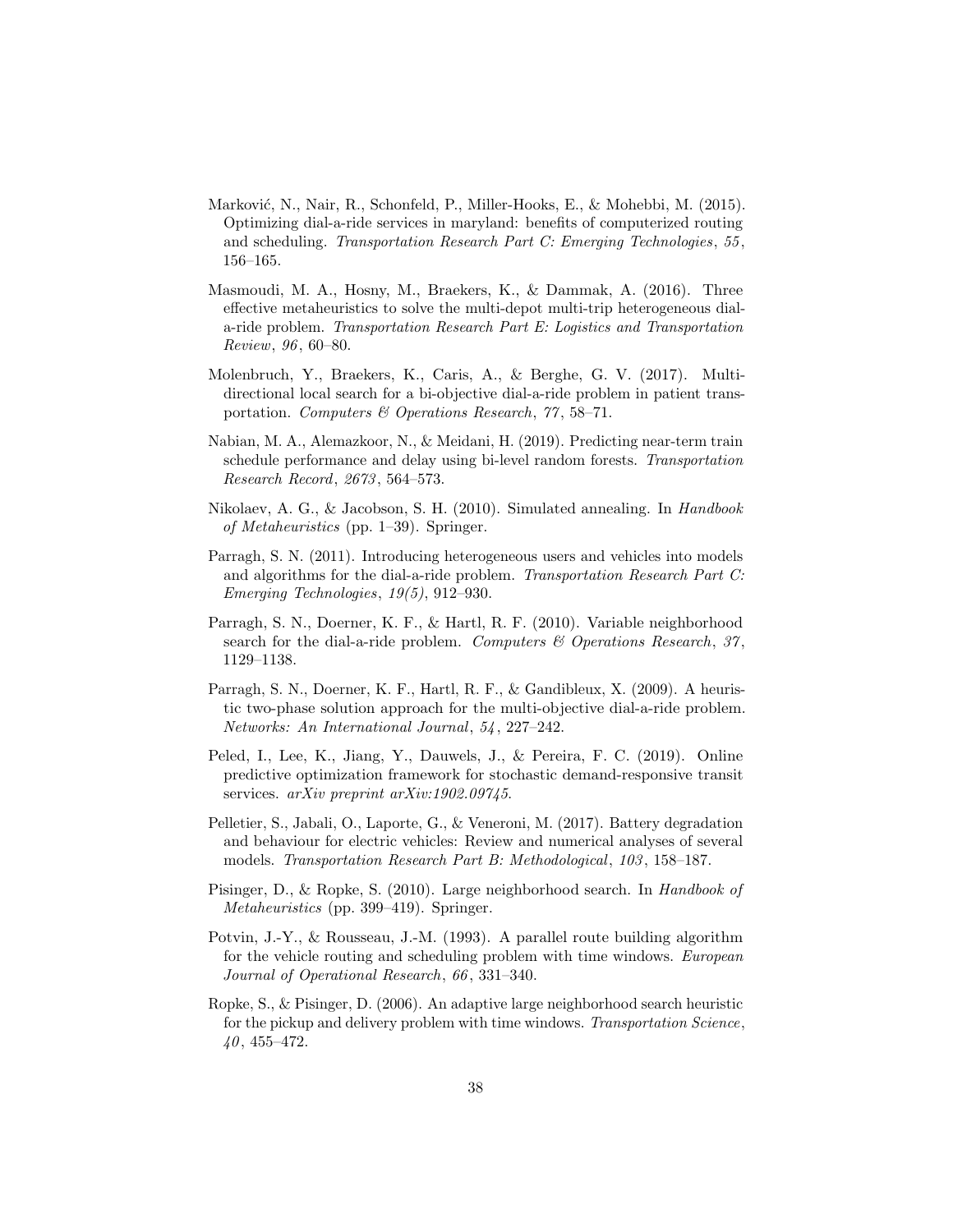- <span id="page-38-6"></span>Sacramento, D., Pisinger, D., & Ropke, S. (2019). An adaptive large neighborhood search metaheuristic for the vehicle routing problem with drones. Transportation Research Part C: Emerging Technologies, 102 , 289–315.
- <span id="page-38-11"></span>Savelsbergh, M. W. (1992). The vehicle routing problem with time windows: Minimizing route duration. ORSA Journal on Computing, 4, 146-154.
- <span id="page-38-5"></span>Schilde, M., Doerner, K., & Hartl, R. (2011a). Metaheuristics for the dynamic stochastic dial-a-ride problem with expected return transports. Computers  $\mathcal{B}$ Operations Research, 38(12), 1719–1730.
- <span id="page-38-1"></span>Schilde, M., Doerner, K. F., & Hartl, R. F. (2011b). Metaheuristics for the dynamic stochastic dial-a-ride problem with expected return transports. Computers & Operations Research, 38 , 1719–1730.
- <span id="page-38-4"></span>Schilde, M., Doerner, K. F., & Hartl, R. F. (2014). Integrating stochastic time-dependent travel speed in solution methods for the dynamic dial-a-ride problem. European Journal of Operational Research, 238 , 18–30.
- <span id="page-38-3"></span>Shaw, P. (1997). A new local search algorithm providing high quality solutions to vehicle routing problems. APES Group, Dept of Computer Science, University of Strathclyde, Glasgow, Scotland, UK , 46 .
- <span id="page-38-2"></span>Simonetto, A., Monteil, J., & Gambella, C. (2019). Real-time city-scale ridesharing via linear assignment problems. Transportation Research Part C: Emerging Technologies, 101 , 208–232.
- <span id="page-38-8"></span>Vinyals, O., Fortunato, M., & Jaitly, N. (2015). Pointer networks. In Advances in Neural Information Processing Systems (pp. 2692–2700).
- <span id="page-38-12"></span>Weisstein, E. W. (2020). Law of cosines. Available at: [https://mathworld.](https://mathworld.wolfram.com/LawofCosines.html) [wolfram.com/LawofCosines.html](https://mathworld.wolfram.com/LawofCosines.html).
- <span id="page-38-10"></span>Wu, D., Jennings, C., Terpenny, J., Gao, R. X., & Kumara, S. (2017). A comparative study on machine learning algorithms for smart manufacturing: tool wear prediction using random forests. Journal of Manufacturing Science and Engineering,  $139(7)$ , 1–9.
- <span id="page-38-9"></span>Wu, Y., Song, W., Cao, Z., Zhang, J., & Lim, A. (2021). Learning improvement heuristics for solving routing problems. IEEE Transactions on Neural Networks and Learning Systems, (pp. 1–13).
- <span id="page-38-0"></span>Zalesak, M., & Samaranayake, S. (2021). Real time operation of high-capacity electric vehicle ridesharing fleets. arXiv preprint arXiv:2101.01274.
- <span id="page-38-7"></span>Zhang, X., Chen, L., Gendreau, M., & Langevin, A. (2021). Learning-based branch-and-price algorithms for the vehicle routing problem with time windows and two-dimensional loading constraints. INFORMS Journal on Computing,  $\theta(0)$ .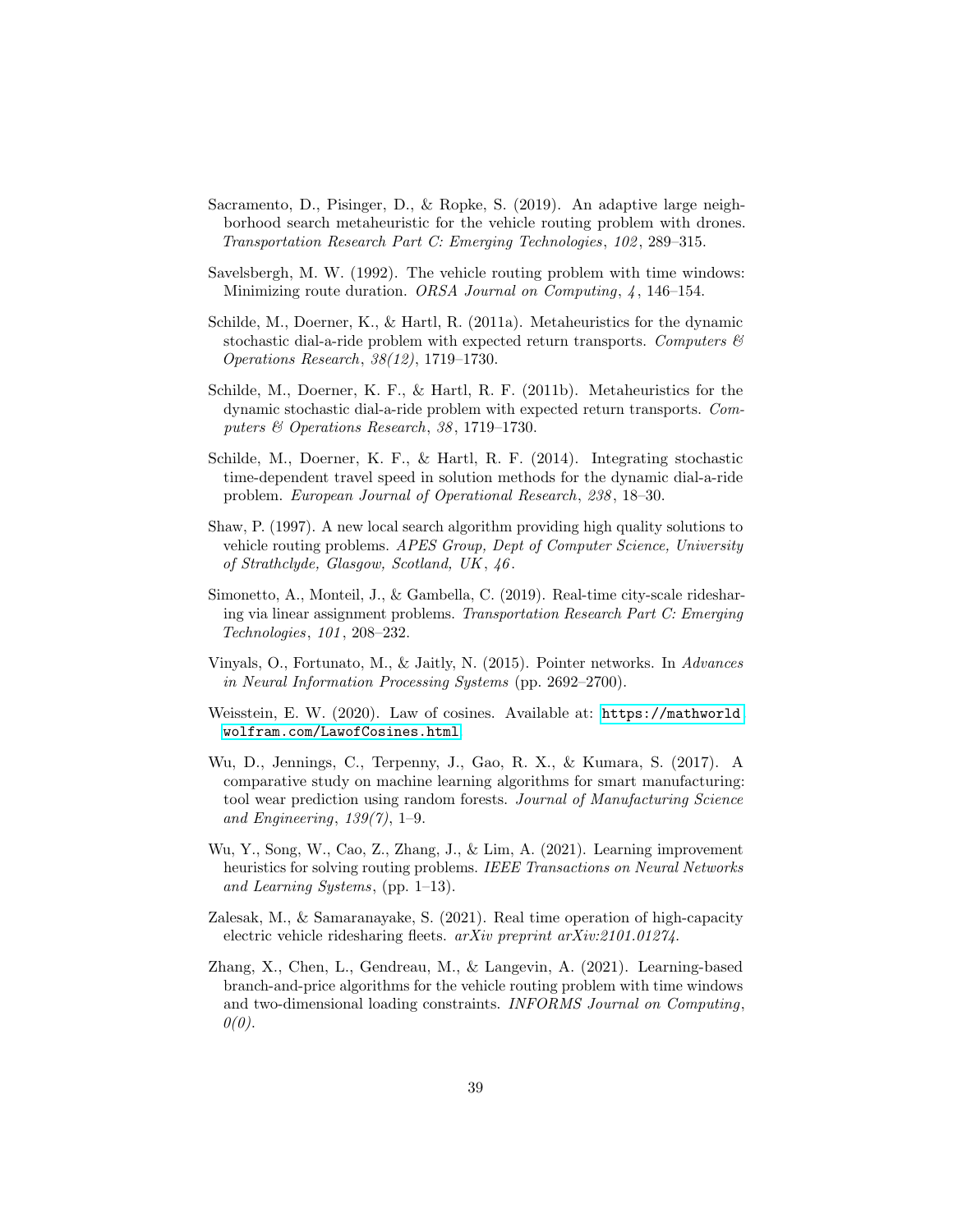## <span id="page-39-0"></span>Appendix A. MILP for static e-ADARP subproblems

At time  $h \leq H$ , the transportation system receives a new request with pickup location  $\tilde{p}$  and dropoff location  $\tilde{d}$ . No information regarding the request location is available beforehand. However, its booking time may be issued a few minutes in advance with respect to the desired pickup time. If more than one new transport request appears at the same time, the requests are processed independently and in the order of arrival. Depending on the current state and future tasks assigned to the vehicles, the new request  $\{\tilde{p}, \tilde{d}\}$  may be either accepted or rejected. Service is only rejected if the new request cannot be feasibly inserted into the existing vehicle routes, in consideration of the constraints imposed by the e-ADARP problem. Denying service to the new request incurs a fixed cost penalty  $c_3$ , which affects the objective function through an auxiliary binary decision variable  $z_{\tilde{p}}$ . This cost penalty  $c_3$  may be computed as a proportion of the total routing cost or as a high fixed cost. As such, existing vehicle plans may need to be revisited in order to find the optimal trade-off between the following components of the objective function: (1) feasibly insert the new request, (2) decrease operational cost, (3) and increase the level of service. This is obtained by re-optimizing a current static subproblem at time  $h$ , which is composed of all information related to the current vehicle locations  $\bar{\sigma}^k$ , the current vehicle plans, and the new request.

Upon the arrival of a new request, each vehicle  $k \in \mathcal{K}$  may be traveling or have just arrived at a location  $\overline{j^k}$  corresponding to a pickup in  $\mathcal{P}$ , a dropoff in  $\mathcal{D}$ , a charging station in  $\mathcal{S}$ , or a destination depot in  $\mathcal{F}$ . As such, vehicle travel times from the current vehicle locations  $\bar{o}^k$  to  $\bar{j}^k$ , i.e.,  $t_{\bar{o}^k, \bar{j}^k}$ , are computed to account for the remaining portion of the route to be traveled. Direct deviation times  $t_{\bar{o}^k, \tilde{p}}$  from the vehicle current locations to the pickup of the new request are also simply computed by employing the law of cosines [\(Weisstein, 2020\)](#page-38-12). Services that already started at pickup or dropoff locations cannot be preempted. However, vehicles that are waiting at pickup or dropoff nodes can be rerouted to other locations. Note that parking spaces may not be available at locations  $j \in \mathcal{N}$ . Thus, vehicle waiting times are bounded from above (e.g., by a few minutes) through a maximum waiting time  $w_i$ . In contrast, charging stages at stations  $s \in \mathcal{S}$  can be anticipated if the vehicle charge level is sufficient to allow travel between locations.

Upon the arrival of a new request  $\{\tilde{p}, \tilde{d}\}\$ , vehicles may be non-empty. In particular, some requests with pickups  $\hat{\mathcal{P}}^k \subseteq \mathcal{P}$  and dropoffs  $\hat{\mathcal{D}}^k \subseteq \mathcal{D}$  may have been picked-up by vehicle  $k \in \hat{\mathcal{K}} \subseteq \mathcal{K}$  without being dropped-off. In this case, the initial occupancy of all of such vehicles is to be reduced by the number of requests currently on board. From a modeling perspective, dummy pickup nodes  $\hat{\mathcal{P}}^k$  are generated at the corresponding vehicle locations and need to be served. In order to produce routing solutions starting with sequential visits all of the dummy pickups  $\hat{\mathcal{P}}^k$ , the following inequalities are enforced:

$$
\sum_{i=1}^{|\hat{\mathcal{P}}^k|-1} x_{o^k, i}^k + x_{i, i+1}^k = |\hat{\mathcal{P}}^k| - 1 \quad \forall k \in \hat{\mathcal{K}}.
$$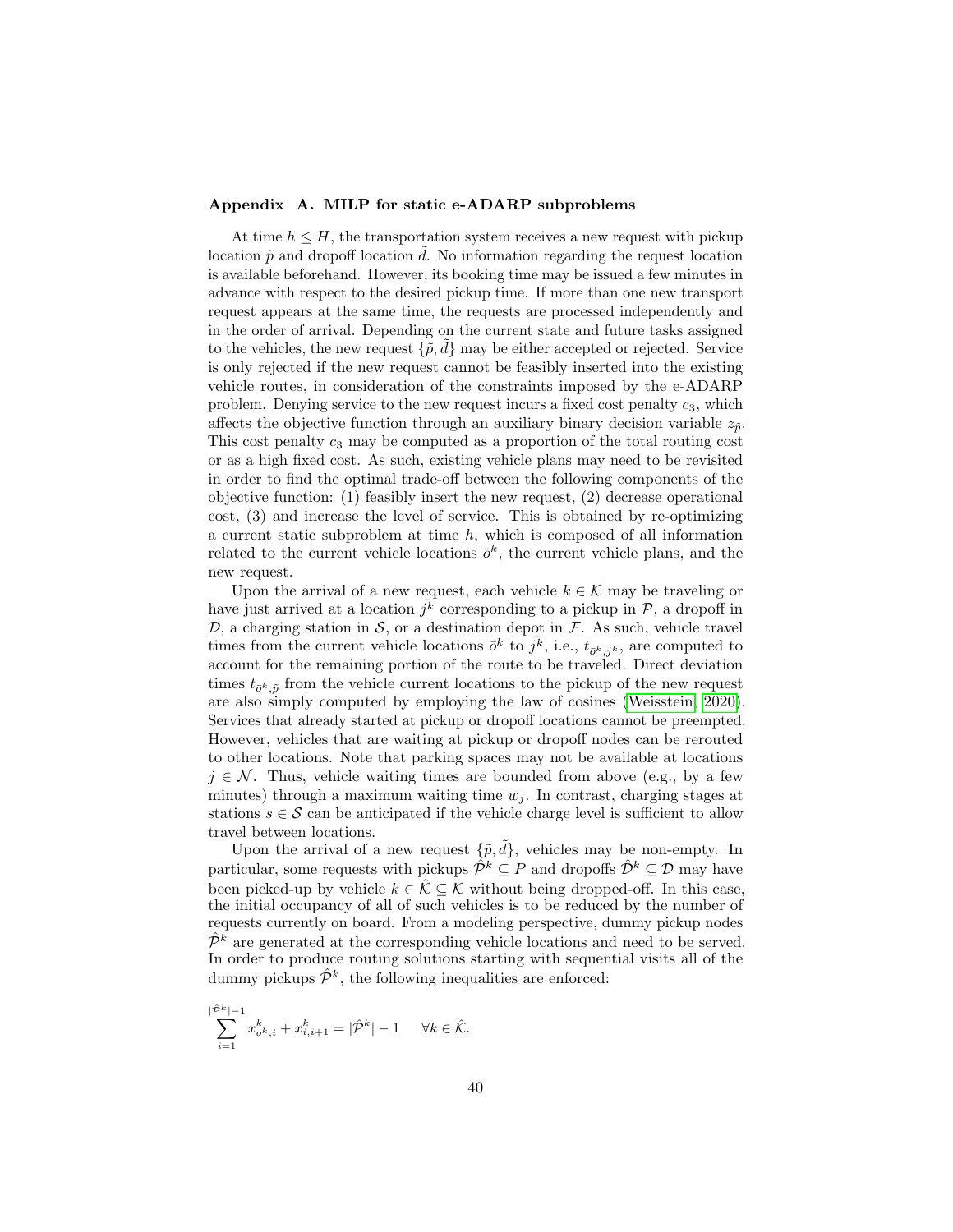Note that the order in which dummy pickup nodes  $\hat{\mathcal{P}}^k$  are served is not relevant. Furthermore, the maximum ride time and the direct travel time  $t_{i,n+i}$  of each request in  $i \in \hat{\mathcal{P}}^k$  are both reduced by the time already traveled on board of vehicle  $k$ , as follows:

$$
u_i = u_i - (h - T_i^k) \quad \forall k \in \hat{\mathcal{K}}, i \in \hat{\mathcal{P}}^k
$$
  

$$
t_{i,n+i} = t_{i,n+i} - (h - T_i^k) \quad \forall k \in \hat{\mathcal{K}}, \forall i \in \hat{\mathcal{P}}^k.
$$

With such pre-processing steps, static e-ADARP subproblems at time  $h$  can be formulated as the following 3-indexed MILP, based on [Bongiovanni et al.](#page-34-0) [\(2019\)](#page-34-0):

<span id="page-40-0"></span>
$$
\min c_1 \cdot \sum_{k \in \mathcal{K}} \sum_{i,j \in \mathcal{V}} t_{ij} x_{ij}^k + c_2 \cdot \sum_{i \in \mathcal{P}} R_i + c_3 \cdot \sum_{i \in \mathcal{P} \cup \bar{p}} z_i
$$
\n(A.1)

\nsubject to:

<span id="page-40-1"></span>
$$
\sum_{j \in \mathcal{P} \cup \mathcal{S} \cup \mathcal{F} \cup \{\bar{p}\}} x_{o^k j}^k = 1 \qquad \forall k \in \mathcal{K}
$$
\n(A.2)

<span id="page-40-2"></span>
$$
\sum_{j \in \mathcal{F}} \sum_{i \in \mathcal{D} \cup \mathcal{S} \cup \{\tilde{d}\}} x_{ij}^k = 1 \quad \forall k \in \mathcal{K}
$$
\n
$$
\sum_{j \in \mathcal{F}} x_{ij}^k = 1 \quad \forall i \in \mathcal{P}
$$
\n
$$
(A.3)
$$

<span id="page-40-3"></span>
$$
\sum_{k \in \mathcal{K}} \sum_{\substack{j \in \mathcal{N} \cup \{\tilde{p}, \tilde{d}\} \\ j \neq i}} x_{ij}^{\kappa} = 1 \qquad \forall i \in \mathcal{P}
$$
\n(A.4)

<span id="page-40-4"></span>
$$
\sum_{k \in \mathcal{K}} \sum_{i \in \mathcal{V} \setminus \mathcal{F}} x_{i,\tilde{p}}^k \le 1
$$
\n
$$
\sum_{k \in \mathcal{K}} \sum_{i \in \mathcal{V} \setminus \mathcal{F}} x_{i,\tilde{p}}^k = 1 \quad \text{if } \quad \forall i \in \mathcal{P} \cup \tilde{\mathcal{F}} \tag{A.6}
$$

<span id="page-40-5"></span>
$$
\sum_{k \in \mathcal{K}} \sum_{i \in \mathcal{V} \setminus \mathcal{F}} x_{ij}^k = 1 - z_j \qquad \forall j \in \mathcal{P} \cup \tilde{p} \tag{A.6}
$$
\n
$$
\sum_{k \in \mathcal{K}} \sum_{i \in \mathcal{V} \setminus \mathcal{F}} x_{ij}^k < 1 \qquad \forall i \in \mathcal{F} \cup \mathcal{S} \tag{A.7}
$$

<span id="page-40-6"></span>
$$
\sum_{k \in \mathcal{K}} \sum_{i \in \{o^k\} \cup \mathcal{D} \cup \{\tilde{d}\} \cup \mathcal{S}} x_{ij}^k \le 1 \quad \forall j \in \mathcal{F} \cup \mathcal{S}
$$
\n
$$
\sum_{k \in \mathcal{K}} x_{ij}^k - \sum_{k \in \{1, \ldots, k\}} x_{ij}^k = 0 \quad \forall k \in \mathcal{K}, i \in \mathcal{N} \cup \mathcal{S} \cup \{\tilde{u}, \tilde{d}\}
$$
\n(A.8)

<span id="page-40-7"></span>
$$
\sum_{\substack{j \in \mathcal{V} \cup \{\tilde{p}, \tilde{d}\} \\ j \neq i}} x_{ij}^k - \sum_{\substack{j \in \mathcal{V} \cup \{\tilde{p}, \tilde{d}\} \\ j \neq i}} x_{j,i}^k = 0 \quad \forall k \in \mathcal{K}, i \in \mathcal{N} \cup \mathcal{S} \cup \{\tilde{p}, \tilde{d}\}
$$
\n(A.8)

<span id="page-40-8"></span>
$$
\sum_{\substack{j \in \mathcal{N} \cup \{\tilde{p}, \tilde{d}\} \\ j \neq i}} x_{ij}^k - \sum_{\substack{j \in \mathcal{N} \cup \{\tilde{p}, \tilde{d}\} \\ j \neq n+i}} x_{j,n+i}^k = 0 \quad \forall k \in \mathcal{K}, i \in \mathcal{P} \cup \{\tilde{p}\}
$$
\n(A.9)\n
$$
T^k + d + t, \quad \dots < T^k \quad \forall k \in \mathcal{K} \quad i \in \mathcal{P} \cup \{\tilde{p}\} \tag{A.10}
$$

<span id="page-40-10"></span><span id="page-40-9"></span>
$$
T_i^k + d_i + t_{i,n+i} \le T_{n+i}^k \qquad \forall k \in \mathcal{K}, i \in \mathcal{P} \cup \{\tilde{p}\}
$$
\n
$$
(A.10)
$$

<span id="page-40-11"></span>
$$
arr_i \le T_i^k \le dep_i \qquad \forall k \in \mathcal{K}, i \in \mathcal{V} \cup \{\tilde{p}, \tilde{d}\}
$$
\n
$$
T^k \cdot \cdot \cdot = T^k - d \cdot \le \nu \cdot \qquad \forall k \in \mathcal{K} \quad i \in \mathcal{P} \cup \{\tilde{n}, \tilde{d}\}
$$
\n
$$
(A.11)
$$
\n
$$
(A.12)
$$

<span id="page-40-14"></span><span id="page-40-13"></span><span id="page-40-12"></span>
$$
T_{n+i}^{k} - T_{i}^{k} - d_{i} \leq u_{i} \quad \forall k \in \mathcal{K}, i \in \mathcal{P} \cup \{\tilde{p}, \tilde{d}\}
$$
\n(A.12)\n
$$
T_{i}^{k} + t_{ij} + d_{i} - M_{i,j}^{k}(1 - x_{ij}^{k}) \leq T_{j}^{k} \quad \forall k \in \mathcal{K}, i \in \mathcal{V} \cup \{\tilde{p}, \tilde{d}\}, j \in \mathcal{V} \cup \{\tilde{p}, \tilde{d}\}, i \neq j | M_{i,j}^{k} > 0 \quad (A.13)
$$
\n
$$
x_{ij}^{k} = 1 \Rightarrow T_{j}^{k} - (T_{i}^{k} + t_{ij} + d_{i}) \leq w_{j} \quad \forall k \in \mathcal{K}, i \in \mathcal{N} \cup \{\tilde{p}, \tilde{d}\}, j \in \mathcal{N} \cup \{\tilde{p}, \tilde{d}\}, i \neq j \quad (A.14)
$$
\n
$$
R_{i} \geq T_{n+i}^{k} - T_{i}^{k} - d_{i} - t_{i,n+i} \quad \forall k \in \mathcal{K}, i \in \mathcal{P} \cup \{\tilde{p}\}
$$
\n
$$
L_{i}^{k} = 0 \quad \forall k \in \mathcal{K}, i \in \mathcal{o}^{k}
$$
\n
$$
L_{i}^{k} > \max(0, l_{i}) \quad \forall k \in \mathcal{K}, \forall i \in \mathcal{N} \cup \{\tilde{p}, \tilde{d}\}
$$
\n(A.17)

<span id="page-40-17"></span><span id="page-40-16"></span><span id="page-40-15"></span>
$$
L_i^k \ge \max(0, l_i) \quad \forall k \in \mathcal{K}, \forall i \in \mathcal{N} \cup \{\tilde{p}, \tilde{d}\}
$$
\n(A.17)  
\n
$$
L_i^k \le \min(C^k, C^k + l_i) \quad \forall k \in \mathcal{K}, \forall i \in \mathcal{N} \cup \{\tilde{p}, \tilde{d}\}
$$
\n(A.18)  
\n
$$
L_i^k + l_j - G_{i,j}^k (1 - x_{ij}^k) = L_j^k \quad \forall k \in \mathcal{K}, i \in \mathcal{V} \cup \{\tilde{p}, \tilde{d}\}, j \in \mathcal{V} \cup \{\tilde{p}, \tilde{d}\}, i \ne j | G_{i,j}^k > 0
$$
\n(A.19)

<span id="page-40-20"></span><span id="page-40-19"></span><span id="page-40-18"></span>
$$
L_i^k = 0 \quad \forall k \in \mathcal{K}, i \in \mathcal{F} \cup \mathcal{S}
$$
\n
$$
B_i^k = B_0^k \quad \forall k \in \mathcal{K}, i \in o^k
$$
\n
$$
B_j^k = B_i^k - \beta_{i,j} + Q(1 - x_{ij}^k) \quad \forall k \in \mathcal{K}, i \in \mathcal{V} \cup \{\tilde{p}, \tilde{d}\} \setminus \mathcal{S}, j \in \mathcal{V} \cup \{\tilde{p}, \tilde{d}\} \setminus \{o^k\}, i \neq j | Q > 0 \quad (A.22)
$$
\n
$$
(A.21)
$$

<span id="page-40-22"></span><span id="page-40-21"></span>
$$
B_j^k = B_s^k + \alpha_s E_s^k - \beta_{s,j} + Q(1 - x_{s,j}^k) \qquad \forall k \in \mathcal{K}, s \in \mathcal{S}, j \in \mathcal{P} \cup \{\tilde{p}\} \cup \mathcal{F} \cup \mathcal{S}, s \neq j
$$
 (A.23)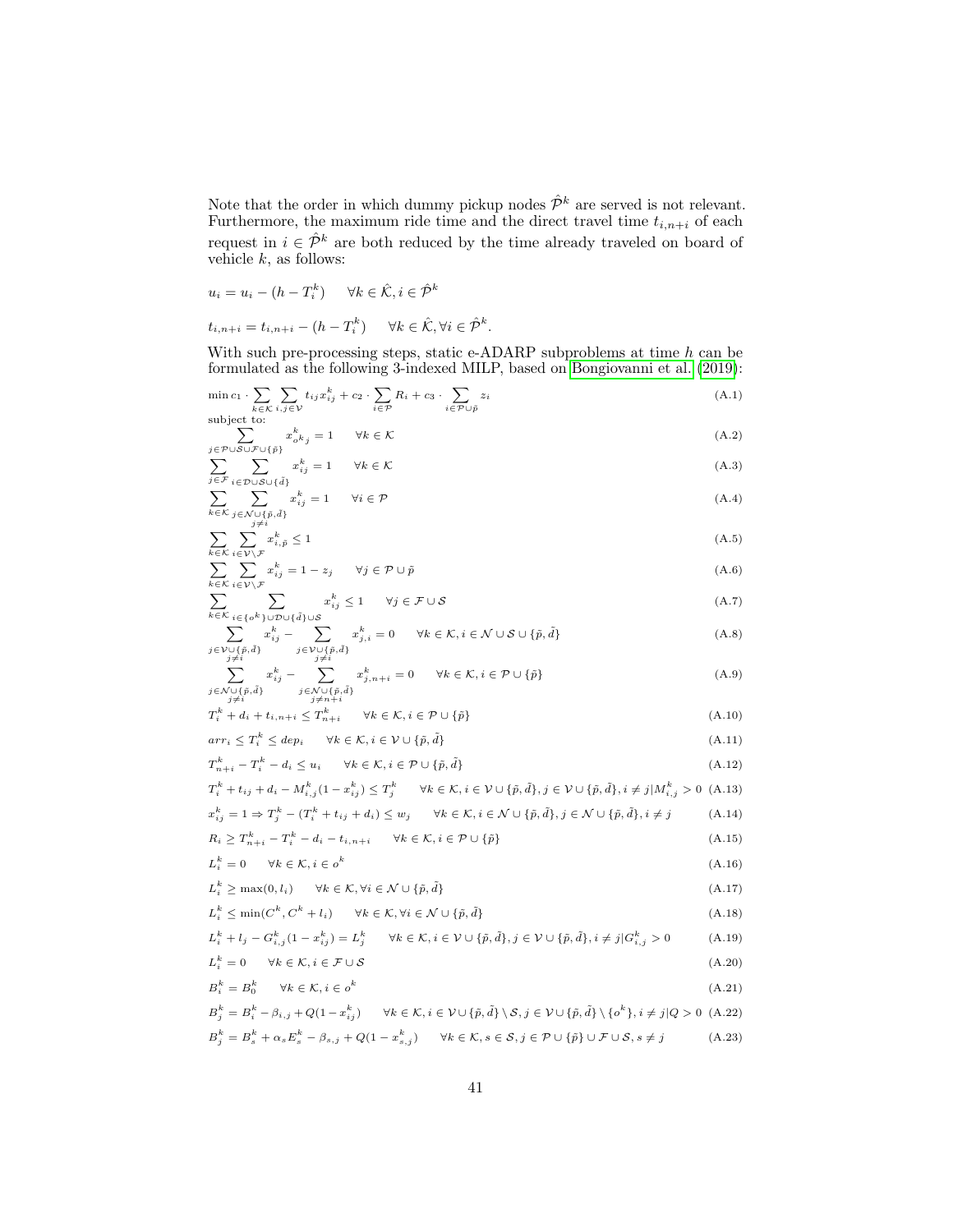<span id="page-41-0"></span>

| $E_s^k = T_s^k - t_{i,s} - T_i^k + M_{i,s}^k (1 - x_{i,s}^k) \qquad \forall k \in \mathcal{K}, \forall s \in \mathcal{S}, i \in \mathcal{D} \cup \{\tilde{d}\} \cup \mathcal{S} \cup \{o^k\}, i \neq s   Mi, s^k > 0$ |
|-----------------------------------------------------------------------------------------------------------------------------------------------------------------------------------------------------------------------|
| (A.24)                                                                                                                                                                                                                |

<span id="page-41-1"></span> $Q \geq B_s^k + \alpha_s E_s^k$   $\forall k \in \mathcal{K}, s \in \mathcal{S}$  (A.25)

<span id="page-41-3"></span><span id="page-41-2"></span>
$$
B_i^k \ge rQ \qquad \forall k \in \mathcal{K}, i \in \mathcal{F} \tag{A.26}
$$

$$
x_{ij}^k \in \{0, 1\} \qquad \forall k \in \mathcal{K}, i \in \mathcal{V} \cup \{\tilde{p}, \tilde{d}\}, j \in \mathcal{V} \cup \{\tilde{p}, \tilde{d}\}
$$
\n
$$
(A.27)
$$

<span id="page-41-4"></span>
$$
B_i^k \ge 0 \qquad \forall k \in \mathcal{K}, i \in \mathcal{V} \cup \{\tilde{p}, \tilde{d}\} \tag{A.28}
$$

$$
E_s^k \ge 0 \qquad \forall k \in \mathcal{K}, s \in \mathcal{S}.\tag{A.29}
$$

The objective function [\(A.1\)](#page-40-0) minimizes the weighted-sum objective composed of three components, namely the total traveled distance, the total excess ride time, and the penalty for denying the new request. Note that the objective function pushes towards solutions including the new request if weight factor  $c_3$  is sensibly larger than weight factors  $c_1$  and  $c_2$ . Constraints  $(A.2)$ - $(A.3)$  ensure that all vehicles exit the origin depots and return to one of the available destination depots. Constraints [\(A.4\)](#page-40-3) ensure that all of the requests in the vehicle plan are served. Constraints [\(A.5\)](#page-40-4) allow vehicles to serve the new request  $\{\tilde{p}\}\$ . If the new request is served, the auxiliary decision variable  $z_{\tilde{p}}$  is set to zero and the third component of the objective no longer contributes to the total cost [\(A.6\)](#page-40-5). Note that feasible solutions only consider solutions with  $z_i = 0$  for  $i \in P$ . However, during the solution process, relaxations of the problem may consider intermediate infeasible solutions with  $z_i > 0 \ \forall i \in \mathcal{P}$ . Charging stations may be accessed from dropoff locations or other charging stations [\(A.7\)](#page-40-6). Constraints [\(A.8\)](#page-40-7) ensure flow conservation, while constraints [\(A.9\)](#page-40-8) ensure that the same vehicle serves both the pickup and the dropoff of each request. Furthermore, pickup-dropoff precedences are enforced in constraints [\(A.10\)](#page-40-9). Time window and maximum ride time constraints are set in  $(A.11)-(A.12)$  $(A.11)-(A.12)$  $(A.11)-(A.12)$ . Service start times between nodes are computed through constraints [\(A.13\)](#page-40-12) and bounded at pickup/dropoff locations by their maximal wait times [\(A.14\)](#page-40-13). User excess ride times are set in [\(A.15\)](#page-40-14). Vehicle loads are initialized through constraints [\(A.16\)](#page-40-15). Loads are bounded by constraints [\(A.17\)](#page-40-16)-[\(A.18\)](#page-40-17) and are updated between consequent nodes according to [\(A.19\)](#page-40-18). Charging stations and destination depots may be only accessed by empty vehicles [\(A.20\)](#page-40-19). Constraints [\(A.21\)](#page-40-20) set the initial battery levels while the SOC between following nodes is tracked through constraints [\(A.22\)](#page-40-21). Vehicle battery inventories can be re-increased after visiting a charging facility [\(A.23\)](#page-40-22), where they may recharge according to  $(A.24)$  and up to the vehicle maximum battery capacity [\(A.25\)](#page-41-1). Vehicles have to return to the selected destination depots with some minimal battery charge  $(A.26)$ . Finally,  $(A.27)-(A.29)$  $(A.27)-(A.29)$  $(A.27)-(A.29)$  are integrality constraints. Note that constraints [\(A.13\)](#page-40-12), [\(A.19\)](#page-40-18), [\(A.24\)](#page-41-0) are linearized through time-dependent and load-dependent big-M parameters which can be computed as proposed in [Bongiovanni et al.](#page-34-0) [\(2019\)](#page-34-0).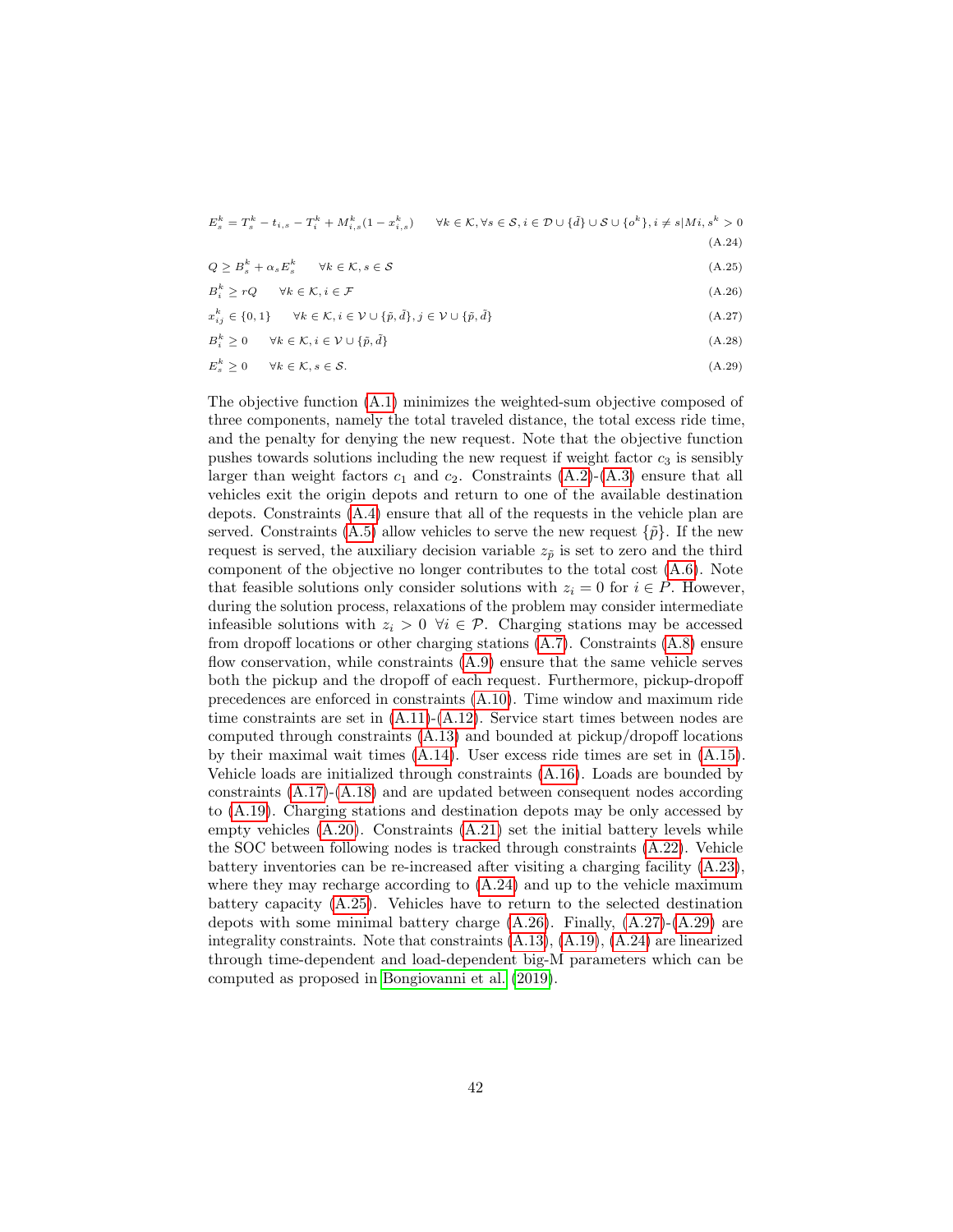## <span id="page-42-0"></span>Appendix B. Event-based simulation framework

To represent realistic operations, the dynamic e-ADARP is simulated through an event-based simulation approach, depicted by the flowchart in Figure [B.9.](#page-43-0) The input to the simulator comprises transportation network information (i.e., origin/destination depots, charging stations, travel times) and initial vehicle routes. Without loss of generality, we assume that there are no pre-booked requests and that the initial vehicle routes consist only of origin depots, charging stations, and destination depots.

Origin depots for vehicles are randomly selected from the set of available origin depots in the transportation network. Vehicles are not allowed to wait at origin depots and are instead allowed to idle at charging stations, before returning to one of the optional destination depots at the end of the planning horizon of duration H. Each vehicle chooses the charging station and destination depot that minimizes travel distance. A set of  $n$  dynamic requests appear during the planning horizon and are characterized by certain pickup and delivery locations, time windows, and stochastic reservation times. For each request  $i = 1, \ldots, n$ , the reservation time is obtained by generating an in advance booking time that is subtracted from the first arrival time  $arr_i$ . The booking times are computed as independent and identically distributed random variables from an exponential distribution with a rate parameter  $\lambda$ , which is assumed to be homogeneous across requests. Note that larger rate parameters  $\lambda$  induce instantaneous booking times.

The generated input enters the simulation framework, which considers vehicle events and request events. Specifically, the vehicle events consider departure, arrival, and charging events. The request events consider booking, pickup, and delivery events. The simulation is initialized by generating an event list consisting of vehicle departure events from the origin depots and an initial request arrival event. Vehicle departure events trigger vehicle arrival events at the following locations in the vehicle plans. Arrival events appear before any vehicle waiting phases, which are taken into account before proceeding to charging, pickup, or delivery events. Vehicle departure events are triggered after service (i.e., pickup, delivery, recharge). The arrival of each request is processed through a two-phase metaheuristic. If the request is accepted and inserted feasibly, the associated vehicle plan is updated. If the inserted request needs to be served immediately, the vehicle tasks can be modified, as well as the event list. There are two types of vehicle tasks that can be modified following the arrival of a new request. Vehicles that are currently waiting or recharging can depart instantly to provide service to the newly arrived request. Vehicles that are currently en route to a specific location can instantaneously divert to the newly arrived request. In the latter case, travel times are updated to account for the portion of the route that has already been traveled. Note that vehicles cannot instantaneously depart and provide service to new requests if they are providing service elsewhere. In addition, instantaneous departures are only allowed in accordance with time windows, maximum travel time, and vehicle capacity considerations for all requests. Each request arrival event triggers a next request arrival event, which is selected in the order of the stochastic reservation times generated as input.